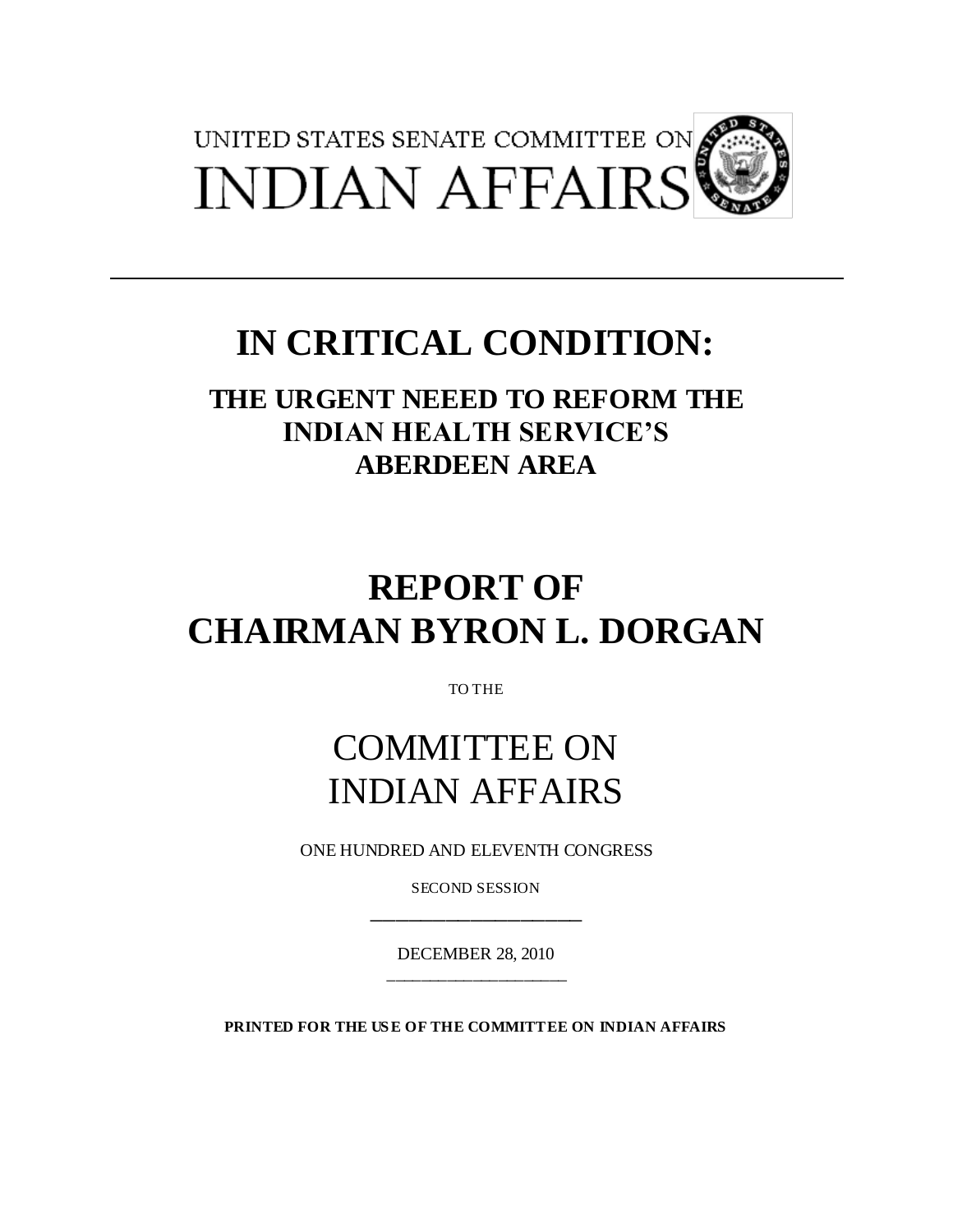# **TABLE OF CONTENTS**

| Hiring Excluded Employees or Those with Unsuitable Criminal Records 36        |     |
|-------------------------------------------------------------------------------|-----|
|                                                                               |     |
|                                                                               |     |
|                                                                               |     |
|                                                                               |     |
|                                                                               |     |
| Indian Health Service's Initiatives to Address Aberdeen Area Deficiencies  44 |     |
| Department of Health and Human Service's Initiatives to Improve Performance   |     |
|                                                                               | .46 |
|                                                                               |     |
|                                                                               |     |
| Exhibit B: Submitted Statement for the Record of the                          |     |
|                                                                               |     |
|                                                                               |     |
|                                                                               |     |
|                                                                               |     |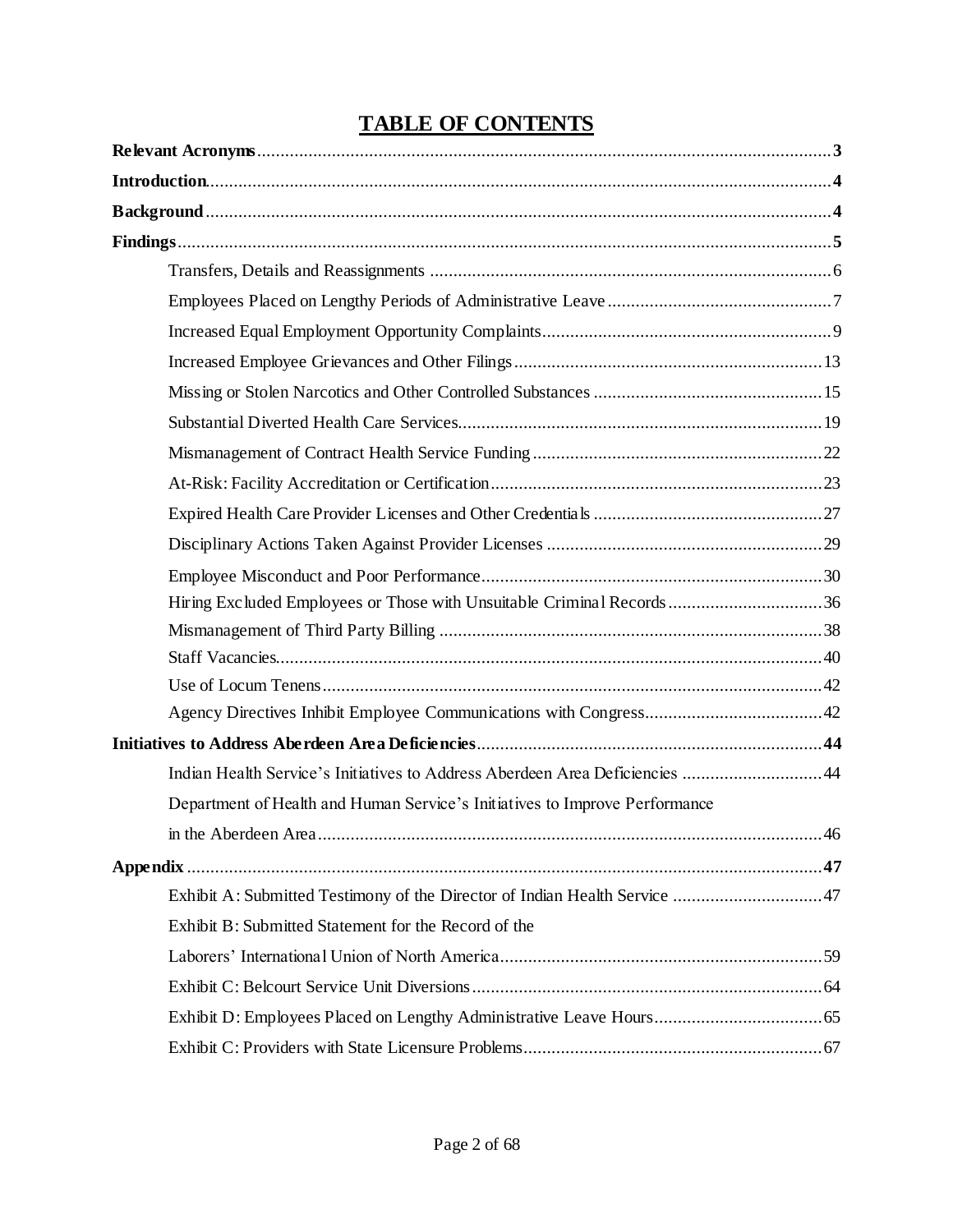#### **RELEVANT ACRONYMS**

AAOPD: Aberdeen Area Office Personnel Director ACLS: Advanced Life Support ADR: alternative dispute resolution AO: Administrative Officer ASFR: Assistant Secretary for Financial Resources CAP: Corrective Action Plan CCNACI: Child Care National Agency Check and Inquiries CD: Clinical Director CDA: community development agency CEO: Chief Executive Officer CHS: Contract Health Services CMS: Centers for Medicare and Medicaid Services COP: conditions of participation CPR: cardiopulmonary resuscitation CSRA: Civil Service Reform Act of 1978 DEA: Drug Enforcement Administration DON: Director of Nursing DPHN: Director of Public Health Nursing EEO: Equal Employee Opportunity EEOC: Equal Employment Opportunity Commission EMLATA: Emergency Medical Treatment and Active Labor Act ESC: Evidence of Standards Compliance FAD: Final Agency Decision FBI: Federal Bureau of Investigation FY: Fiscal Year HHS: Department of Health and Human Services IHS: Indian Health Service JC: Joint Commission LEIE: List of Excluded Individuals/Entities MIR: Management Implication Report MSPB: Merit Systems Protection Board NPDB: National Practitioner Data Bank NRP: Neonatal Resuscitation Program OGC: Office of General Counsel OIG: Office of Inspector General PMAP: Performance Management Appraisal Program RMOs: responsible management officials RPMS: Resource and Patient Management System ULP: Unfair Labor Practice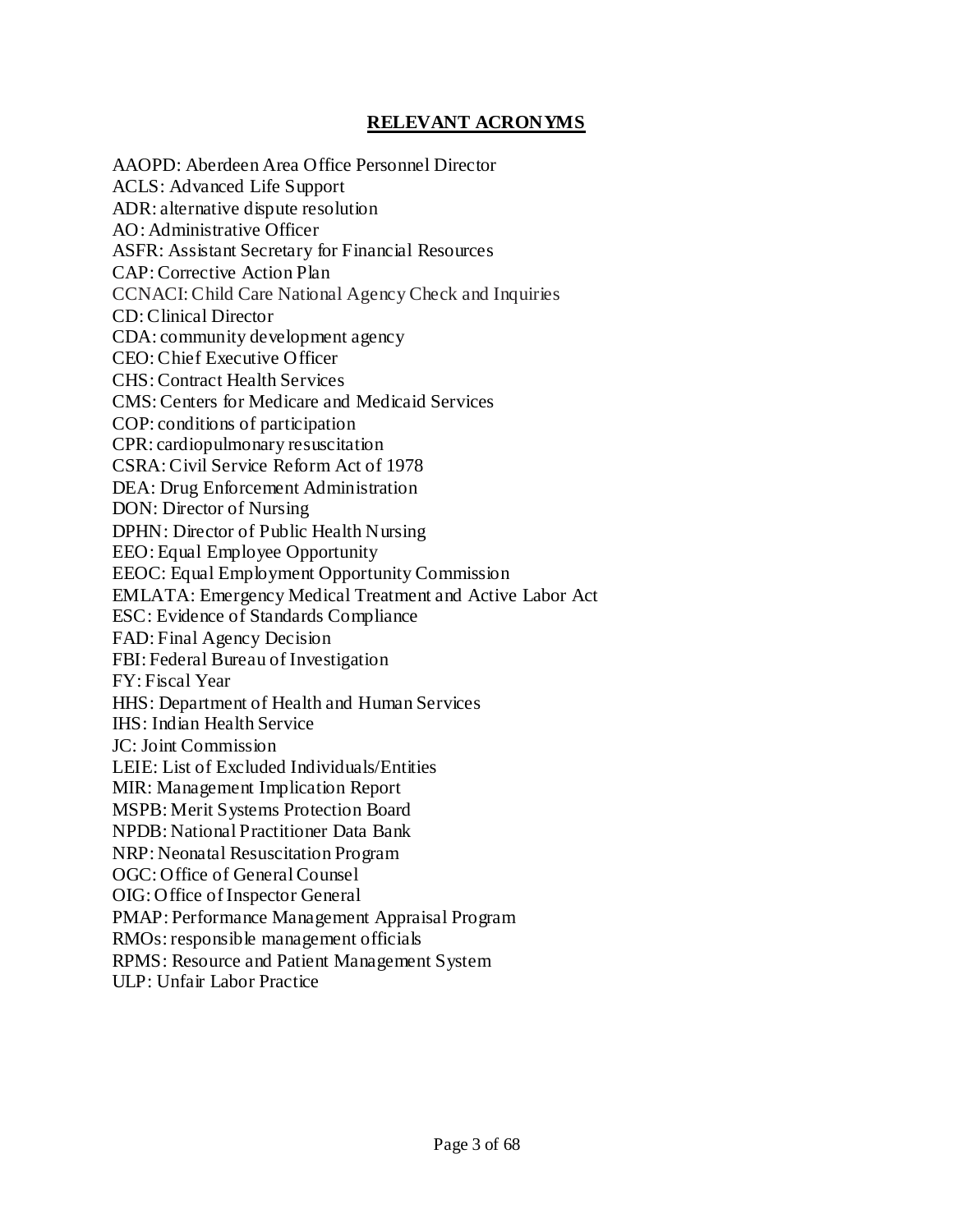#### **INTRODUCTION**

On June 23, 2010, Chairman Byron Dorgan initiated a formal investigation of the Indian Health Service's (IHS) Aberdeen Area (hereafter "the Area") in response to years of hearing from individual American Indians/Alaska Natives, Indian tribes and IHS employees about substandard health care services and mismanagement. Chairman Dorgan received complaints about Aberdeen Area IHS-run facilities plagued by frequent reduced or diverted services, mismanagement, poor performing employees, lack of employee accountability, and malfeasance. These conditions negatively impact the care provided to individuals and produce a work environment riddled with waste, fraud and abuse.

The Chairman initiated an investigation in order to identify these problems and their causes. The investigation included: reviewing over 140,000 pages of documents submitted by IHS and the Department of Health and Human Services" Office of Inspector General (OIG), visiting three IHS service units, meeting with tribes and interviewing individual IHS employees. In addition, nearly 200 individuals contacted the Committee regarding mismanagement of facilities in the Area. This report provides an overview of the Chairman"s investigative findings.

On September 28, 2010, the Committee held a hearing on its investigative findings. During the course of this hearing the Chairman identified deficiencies in management, employee accountability, financial integrity, and oversight of IHS' Aberdeen Area facilities. The Chairman determined that these weaknesses have contributed to reduced access and quality of health care services available to patients served in the Area.

The Committee was scheduled to have a subsequent hearing on December 8, 2010 regarding IHS" initiatives to address the findings of the Chairman"s investigation. However, due to United States Senate scheduling conflicts the hearing was canceled. As a result, provided in the Appendix of this report as Exhibits "A" and "B," respectively, are the testimony submitted by Dr. Yvette Roubideaux, Director of IHS, and the statement for the record submitted by the Laborers' International Union of North America (LIUNA), a union that represents the majority of non-management civil service IHS employees.

#### **BACKGROUND**

The Aberdeen Area is comprised of 20 IHS and tribally-managed service units.<sup>1</sup> The Area employs 1,955 individuals and has an annual budget of \$293 million.<sup>2</sup> The Area also has two urban programs that provide services in five locations ranging from community health to comprehensive primary health care services.

The Area serves 18 Indian tribes in four states: South Dakota, North Dakota, Nebraska, and Iowa. The annual estimated workload for the Area includes: 3,475 inpatient admissions, 859,163 outpatient visits and 77,039 dental visits.<sup>3</sup>

<sup>&</sup>lt;sup>1</sup> Indian Health Service, "Aberdeen Area Administrative Review," April 2010 at 1.<br><sup>2</sup> Id at 1.

 $3$  Ibid.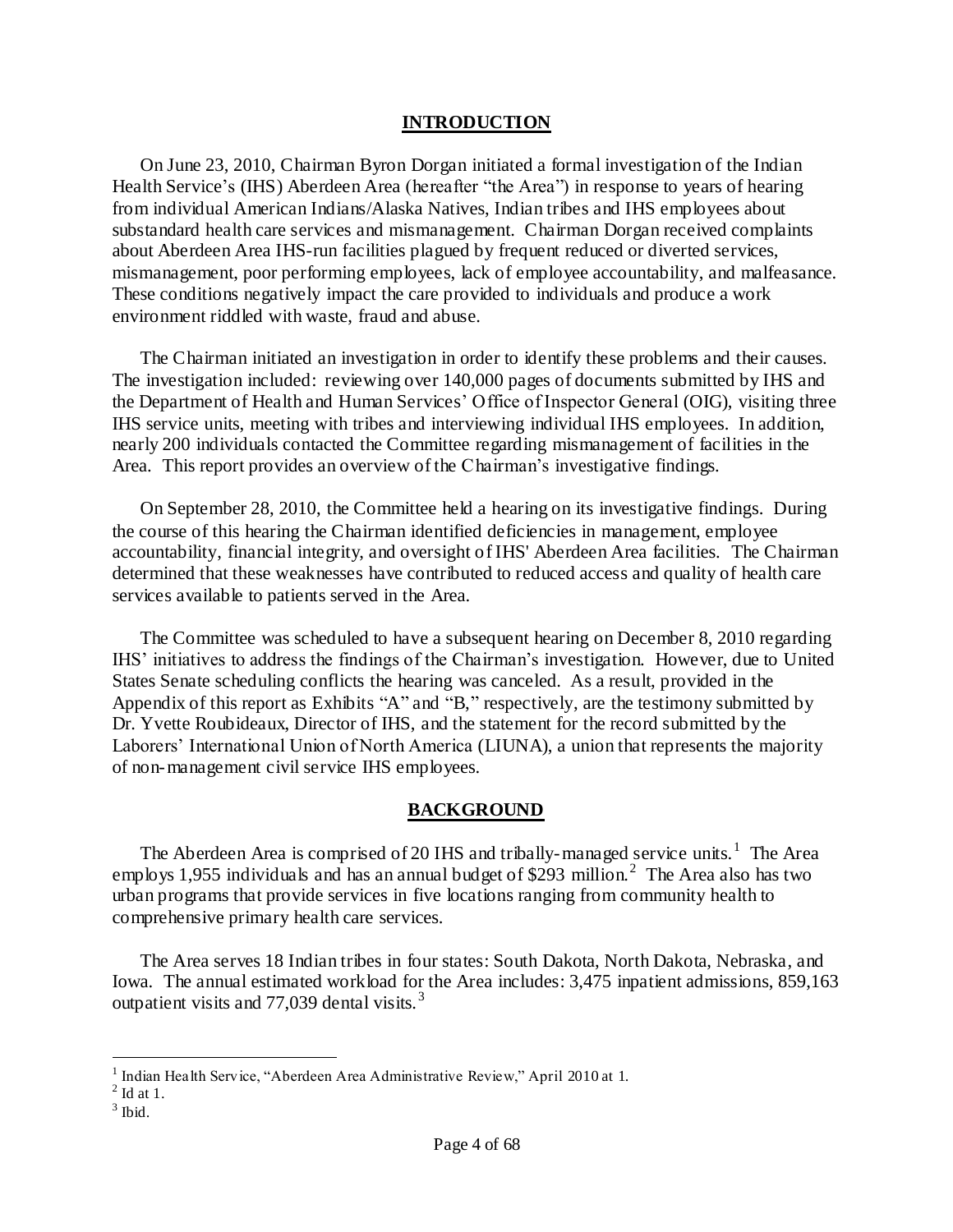The Majority Staff concentrated the investigation on the following nine IHS-run service units and facilities in the Aberdeen Area:

- Belcourt Service Unit of North Dakota (Turtle Mountain Band of Chippewa);
- Fort Totten Health Center of North Dakota (Spirit Lake Sioux Tribe);
- Fort Yates Service Unit of North Dakota (Standing Rock Sioux Tribe);
- Winnebago Service Unit of Nebraska (Winnebago Tribe of Nebraska);
- Sisseton Service Unit of South Dakota (Sisseton-Wahpeton Oyate Tribe);
- Pine Ridge Service Unit of South Dakota (Oglala Sioux Tribe);
- Rapid City Service Unit of South Dakota (urban Indian health facility);
- Rosebud Service Unit of South Dakota (Rosebud Sioux Tribe); and,
- Aberdeen Area Office, located in Aberdeen, South Dakota.

# **FINDINGS**

The investigation identified mismanagement, lack of employee accountability and financial integrity, as well as insufficient oversight of IHS' Aberdeen Area facilities. These issues impact overall access and quality of health care services provided to Native American patients in the Aberdeen Area. Many of these issues may stem from a greater lack of oversight by the Area office and IHS headquarters fostering an environment where employees and management are not held accountable for poor performance.

Provided below is a detailed summary of the findings of the investigation. In brief, the Chairman found:

- Over the course of the last ten years, IHS repeatedly used transfers, reassignments, details, or lengthy administrative leave to deal with employees who had a record of misconduct or poor performance.
- There were higher numbers of Equal Employee Opportunity (EEO) complaints in the Aberdeen Area in comparison to the entire IHS, as well as insufficient numbers of EEO counselors and mediators.
- Three service units have a history of missing or stolen narcotics and nearly all facilities failed to provide evidence of performing consistent monthly pharmaceutical audits of narcotics and other controlled substances.
- Three service units experienced substantial and recurring diversions or reduced health care services from 2007 to 2010, which negatively impacts patients and quickly diminishes limited Contract Health Service (CHS) funding.
- Mismanagement of CHS program funding has resulted in some facilities having funding surpluses and the transfer of dollars to likely non-CHS programs.
- Five IHS hospitals are at risk of losing their accreditation or certification from the Centers for Medicare and Medicaid Services (CMS) or other deeming entities. Several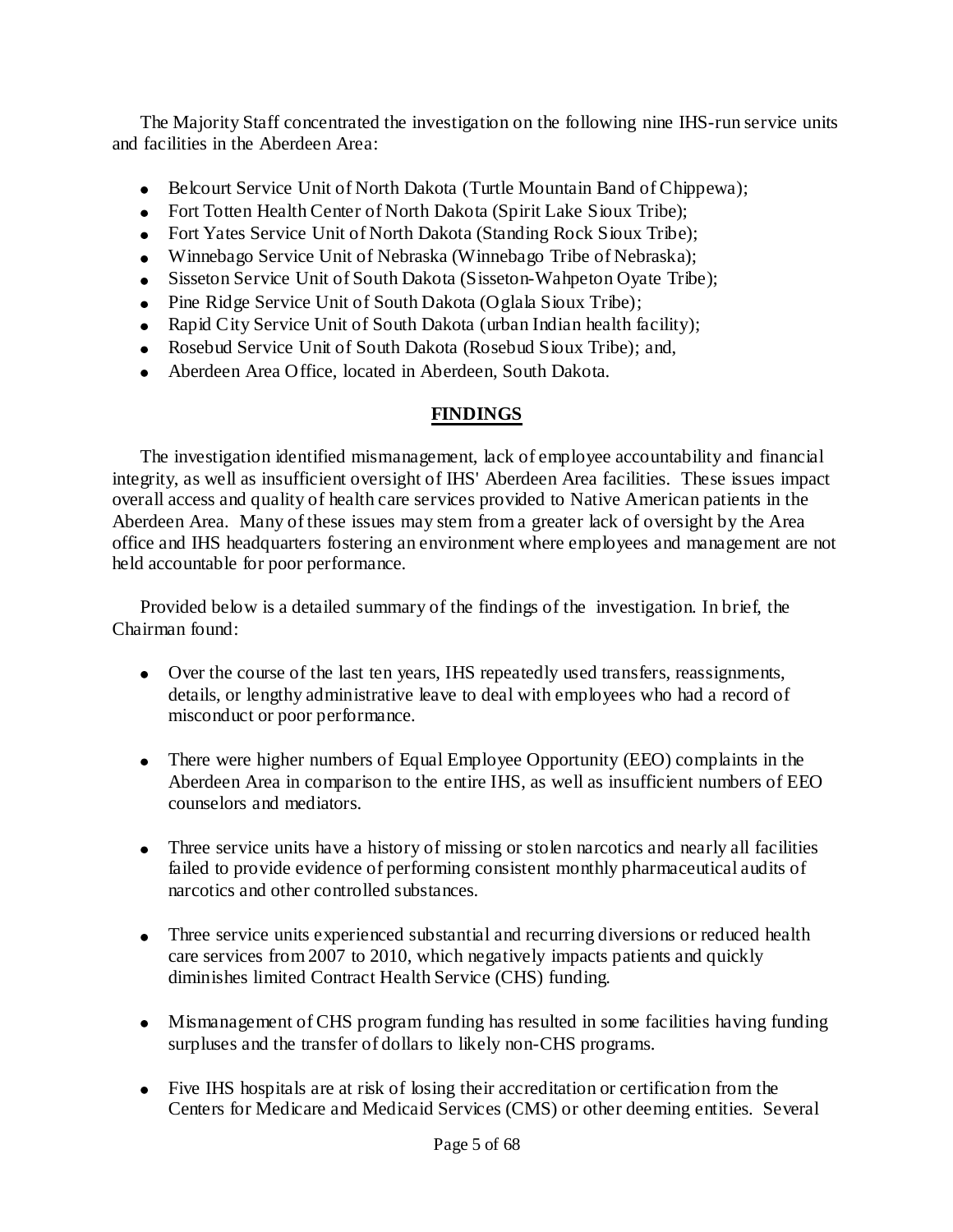Aberdeen Area facilities were cited as having providers with licensure and credentialing problems, Emergency Medical Treatment and Active Labor Act (EMTALA) violations, emergency department deficiencies or other conditions that could place a patient's safety at risk.

- IHS lacks an adequate system to detect instances of IHS health care providers whose licenses have been revoked, suspended or under other disciplinary actions by licensing boards.
- IHS health care providers treating patients with expired state licenses and/or other certifications on numerous occasions, which violates federal regulations and internal IHS policies.
- Particular health facilities continue to have significant backlogs in posting, billing and collecting claims from third party insurers (i.e., Medicare, Medicaid and private insurers). One facility repeatedly transferred its third party payments to other facilities in the Aberdeen Area.
- There were lengthy periods of senior staff vacancies in the Clinical Director and Chief Executive Officer positions, resulting in inconsistent management and leadership at Aberdeen Area facilities.
- $\bullet$  The use of contract providers (locum tenens) is costly (\$17.2 million in the last three years). While the overall cost of contract providers has decreased in comparison to last year, two facilities have increased their locum tenens expenses this year.
- IHS policies and directives discourage employees from communicating with Congress.

*Transfers, Details and Reassignments.* There are a number of federal regulations governing the transfer, detail and reassignment of employees. Specifically, a federal agency may appoint by transfer to a competitive service position, without a break in service of a single workday, a current career or career-conditional employee of another federal agency.<sup>4</sup> A detail is a temporary assignment to a different position for a specified period, with the employee returning to his or her regular duties at the end of the detail.<sup>5</sup> A reassignment is the "change of an employee, while serving continuously within the same federal agency, from one position to another without promotion or demotion."<sup>6</sup>

The investigation revealed that between 2002 and August 2010 there were a total of 364 reassignments, 235 details and 31 employee transfers. Additionally, the available documentation suggests that employees who filed EEO complaints were more likely to be detailed or reassigned

<sup>&</sup>lt;sup>4</sup> Office of Personnel Management's (OPM) "Guide to Processing Personnel Action," (Processing Guide); 5 U.S.C.  $\S$  3503; and, 5 CFR  $\S$  351.302.

<sup>5</sup> U.S.C. § 3341; OPM Processing Guide.

<sup>&</sup>lt;sup>6</sup> 5 CFR § 210.102(b)(12); OPM Processing Guide. Reassignment to a position with more promotion potential than the present position requires competition under the agency's merit staffing plan.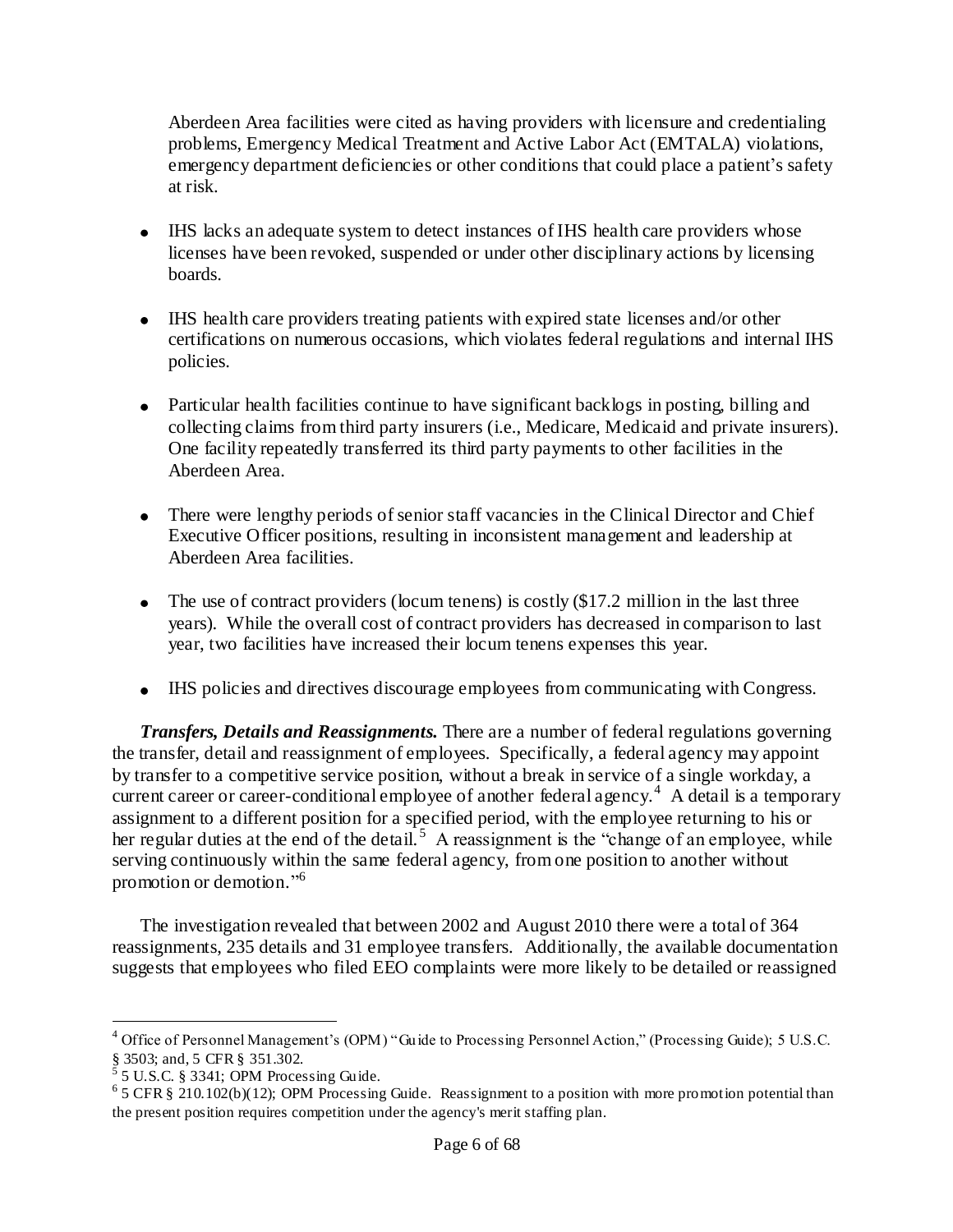compared to those that did not. The following is a list of our key findings on the transfer, detail and reassignment of employees.

- Reassignments:
	- o Nearly 11 percent of total reassigned employees had filed an EEO complaint (formal or informal).
	- o Nearly 8 percent of the employees were placed on administrative leave prior to reassignment.
	- o About 3 percent of the employees had filed a grievance or other filing prior to their reassignment.
- Details:
	- o About 13 percent of the total detailed employees had filed an EEO complaint (formal or informal).
	- o No employees were placed on administrative leave prior to being detailed.
	- o 6 percent of the employees had filed a grievance or other filing prior to being detailed.
- Transfers:
	- o 3 percent of the total transferred employees had filed an EEO complaint (formal or informal).
	- $\circ$  3 percent of the total transferred employees were placed on administrative leave prior to transfer.
	- o No employees had filed a grievance prior to transfer.

Information the Chairman received only includes the employees who were transferred, detailed or reassigned to facilities located within the Aberdeen Area; it does not provide information on individuals employed in the Area but who were transferred, detailed or reassigned to facilities outside the Area. Furthermore, the Chairman requested that IHS submit all letters pertaining to a direct reassignment in the last 10 years. IHS only submitted 8 reassignment letters, despite IHS data indicating that it performed over 364 reassignment actions pertaining to 306 employees in the Aberdeen Area since 2002.

*Employees Placed on Lengthy Periods of Administrative Leave.* Through the investigation it was determined that 176 employees were placed on paid administrative leave between 2005 and 2010 in the Aberdeen Area. Leave for any individual varied greatly, ranging from eight hours to over eight consecutive months.

The IHS defines administrative leave as an excused absence from duty, administratively authorized, without loss of pay.<sup>7</sup> Administrative leave is "granted at the discretion of the manager, or the official with delegated authority, for reasonable periods of time for a variety of special situations."<sup>8</sup> Situations where excused absence may be authorized include, but are not limited to, voting and registration, military service registration, blood donations, and inclement weather.

 $7$  IHS, Orientation Handbook, August 10, 2010 at 72.

<sup>8</sup> Ibid.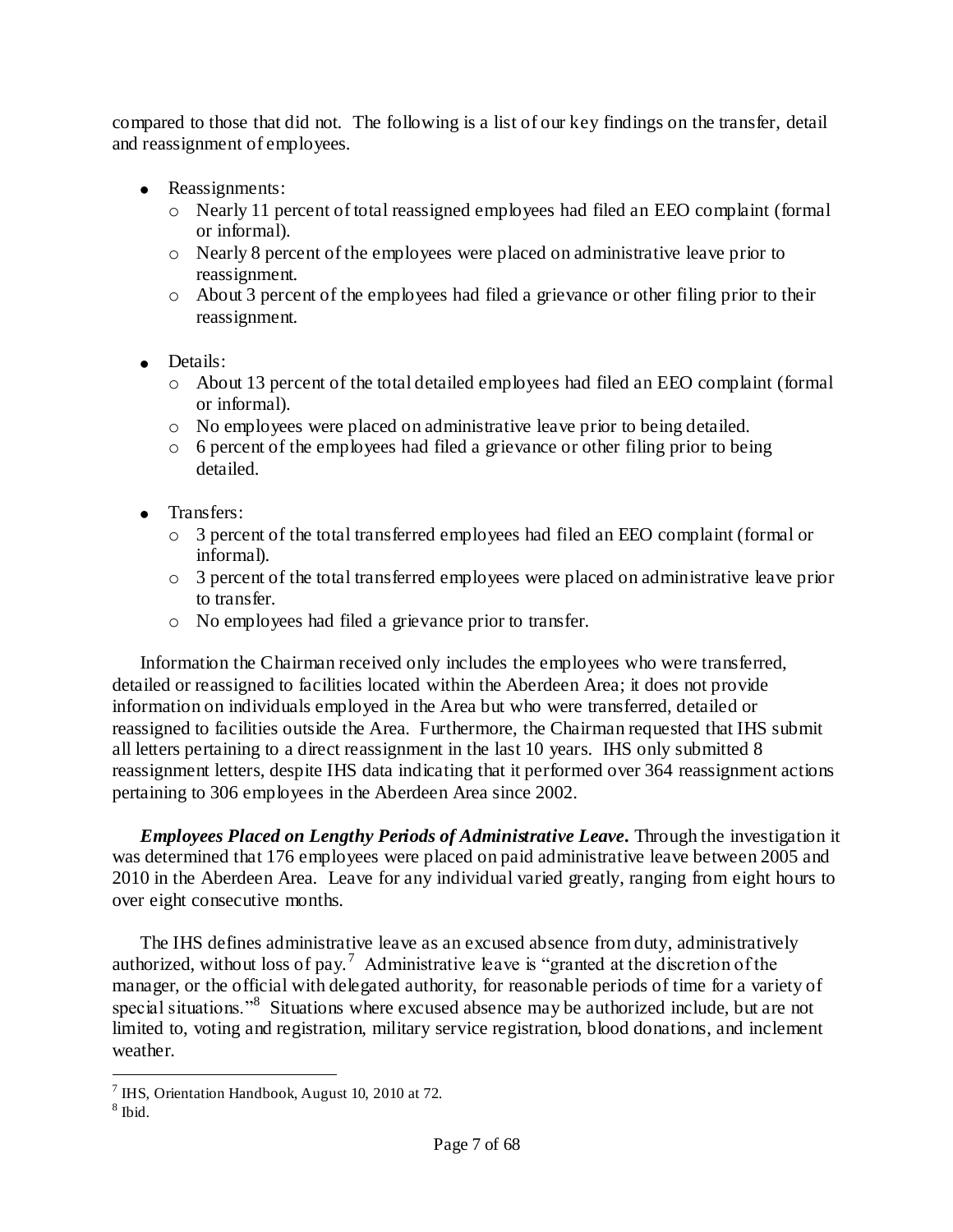IHS policy does not expressly cite administrative leave for the purposes of a pending personnel investigation, but as described further below, numerous instances were found of employees being placed on administrative leave pending the performance of an investigation.

The use of administrative leave has grown significantly over the past few years. The data submitted by IHS demonstrates that in 2005 only eight employees were placed on administrative leave, due to "management election" or for training purposes. However, by 2009 that number increased to 35 employees, during which time several employees were placed on leave multiple times. One employee was placed on administrative leave for at least 1,200 hours. This trend has not changed in 2010. As of September 2010, 34 employees have been placed on leave with an average length of 97.4 hours.

The following chart provides the number of employees on administrative leave and the average length of leave from January 2005 to September 2010 for the facilities the investigation focused on in the Aberdeen Area.

| <b>FACILITY</b>      | <b>NUMBER OF</b>      | <b>AVERAGE LENGTH OF</b> |
|----------------------|-----------------------|--------------------------|
|                      | <b>EMPLOYEES ON</b>   | <b>ADMINISTRATIVE</b>    |
|                      | <b>ADMINISTRATIVE</b> | <b>LEAVE</b>             |
|                      | <b>LEAVE</b>          |                          |
|                      | $1/2005 - 9/2010$     | $1/2005 - 9/2010$        |
| Aberdeen Area Office | 22                    | 1.4 Weeks                |
| Belcourt             | 22                    | 6 Weeks                  |
| Fort Totten          | 5                     | 1.8 Weeks                |
| <b>Fort Yates</b>    | 8                     | 1.8 Weeks                |
| Kyle                 | 3                     | 1.3 Weeks                |
| Lower Brule          | $\overline{4}$        | 7.8 Weeks                |
| McLaughlin           | $\mathbf{1}$          | 1.8 Week                 |
| New Town             | 6                     | 4 Days                   |
| Pine Ridge           | 23                    | 2.2 Weeks                |
| Rapid City           | 24                    | 1.5 Weeks                |
| Rosebud              | 26                    | 1.4 Weeks                |
| Sisseton             | 11                    | 4 Weeks                  |
| Wagner               |                       | 1 Week                   |
| Winnebago            | 13                    | 3 Weeks                  |
| <b>TOTAL</b>         | 169                   | 2.6 Weeks                |
|                      |                       | (Average)                |

The most common reason for placing an employee on administrative leave is a pending investigation of the employee or management election, meaning it was the supervisor's determination to place the employee on administrative leave.

Further, the frequent use of administrative leave for purposes of a pending investigation may demonstrate unreasonably lengthy investigations. Attached as "Exhibit C" in the Appendix is a list of particular employees with the lengthiest administrative leave hours. Overall, the 11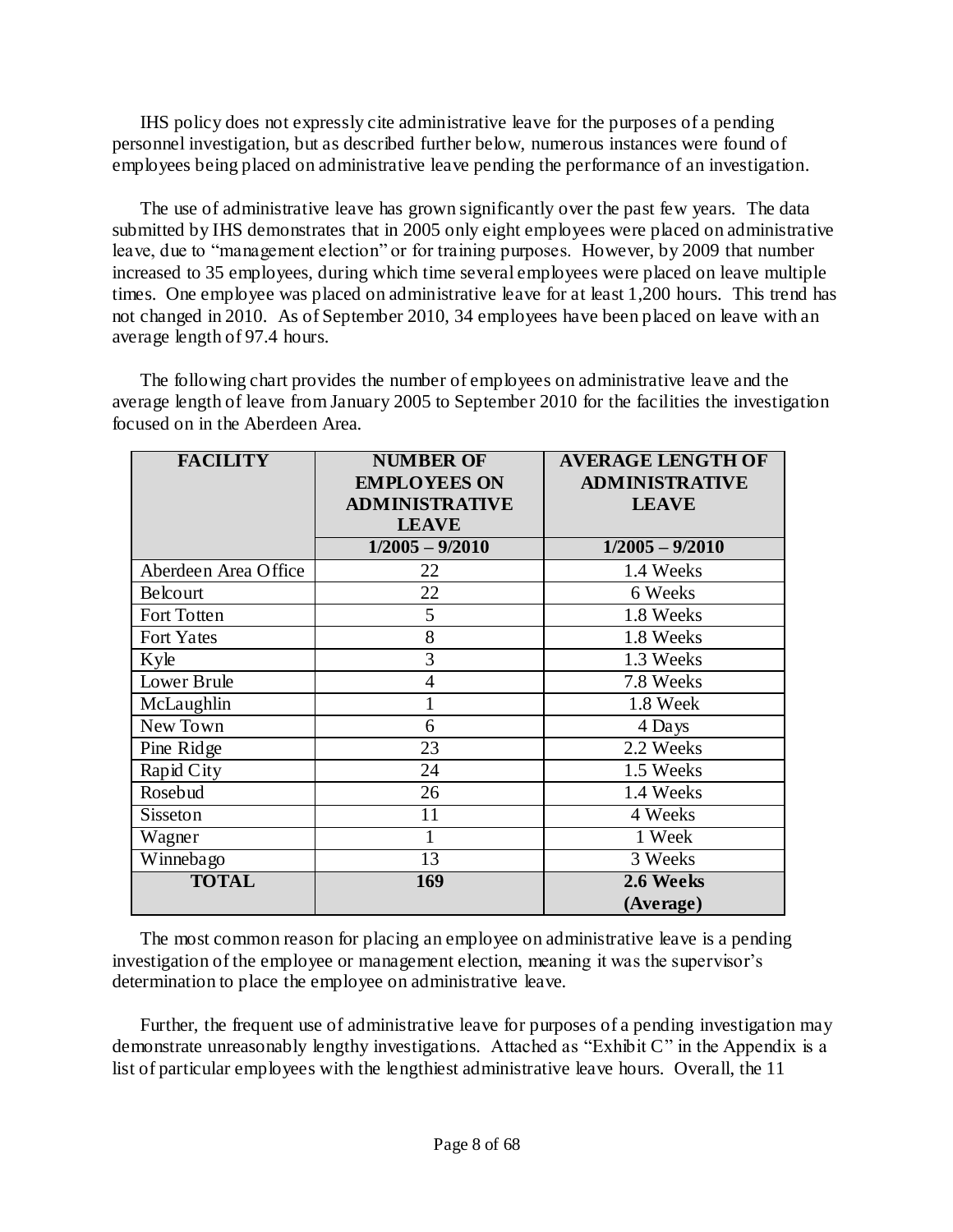employees who were placed on administrative leave due to pending investigations between 2005 and 2010 averaged over 560 hours of leave (more than 4 ½ months).

One employee at Sisseton Service Unit"s Woodrow Wilson Keeble Memorial Health Care Center had the lengthiest consecutive leave period, totaling over eight months in 2009 due to a pending investigation. Specifically, this particular employee was under investigation due to allegations of sexual harassment and creation of a hostile work environment.

The documents submitted by IHS demonstrate that many employees were placed on administrative leave multiple times. For instance, a senior level employee at Belcourt Service Unit"s Quentin N. Burdick Memorial Hospital was placed on leave during 12 pay periods in 2009 and one pay period in 2006, totaling nearly six months. IHS" documents indicate that the individual was placed on leave pending an investigation involving allegations of misconduct. Another employee at the same hospital was placed on leave during the course of eight pay periods in 2006, and 19 pay periods in 2007, totaling over one year.

The investigation also revealed that the Area Director failed to remain informed of whether a subordinate employee was on administrative leave. In this case, during the Committee"s hearing on September 28, 2010, the Aberdeen Area Director, Charlene Red Thunder, testified that an Aberdeen Area employee was on administrative leave for over 12 months. After reviewing additional documents that IHS submitted, the Chairman determined that this was inaccurate. It was determined that the employee was not on administrative leave for 12 months, but instead had taken a combination of personal and sick leave and was assigned to work from home to perform "unclassified duties." Ultimately, the employee worked from home for 28.5 days in 2009 and 149 days in 2010. However, the IHS failed to have a formal telework agreement with that employee as is commonly required before an employee can work from home for such an extensive period of time.

*Increased Equal Employment Opportunity Complaints.* The investigation found that the number of Equal Employment Opportunity (EEO) complaints filed in the Aberdeen Area has increased at a faster rate than for the entire IHS. In addition, certain individuals were repeatedly the primary subject of multiple EEO infractions. Finally, the Chairman identified one instance where IHS failed to implement its own EEO Final Agency Decision for over seven months.

Filings with the Equal Employment Opportunity Commission (EEOC) generally stem from an informal complaint filed with IHS. Such complaints include allegations involving discrimination against an employee because of the person's race, color, religion, sex (including pregnancy), national origin, age (40 or older), disability, or genetic information.

Employees in a local facility generally file complaints with their onsite Equal Employment Opportunity (EEO) counselor. Employees are encouraged to resolve their claims through alternative dispute resolution (ADR), such as mediation. EEO mediators or contractors are utilized during the ADR process. The EEO counselor submits the final report of the EEO complaint to the EEO manager located in the Area Office. If ADR is not effective, the employee may file a formal complaint with the EEOC.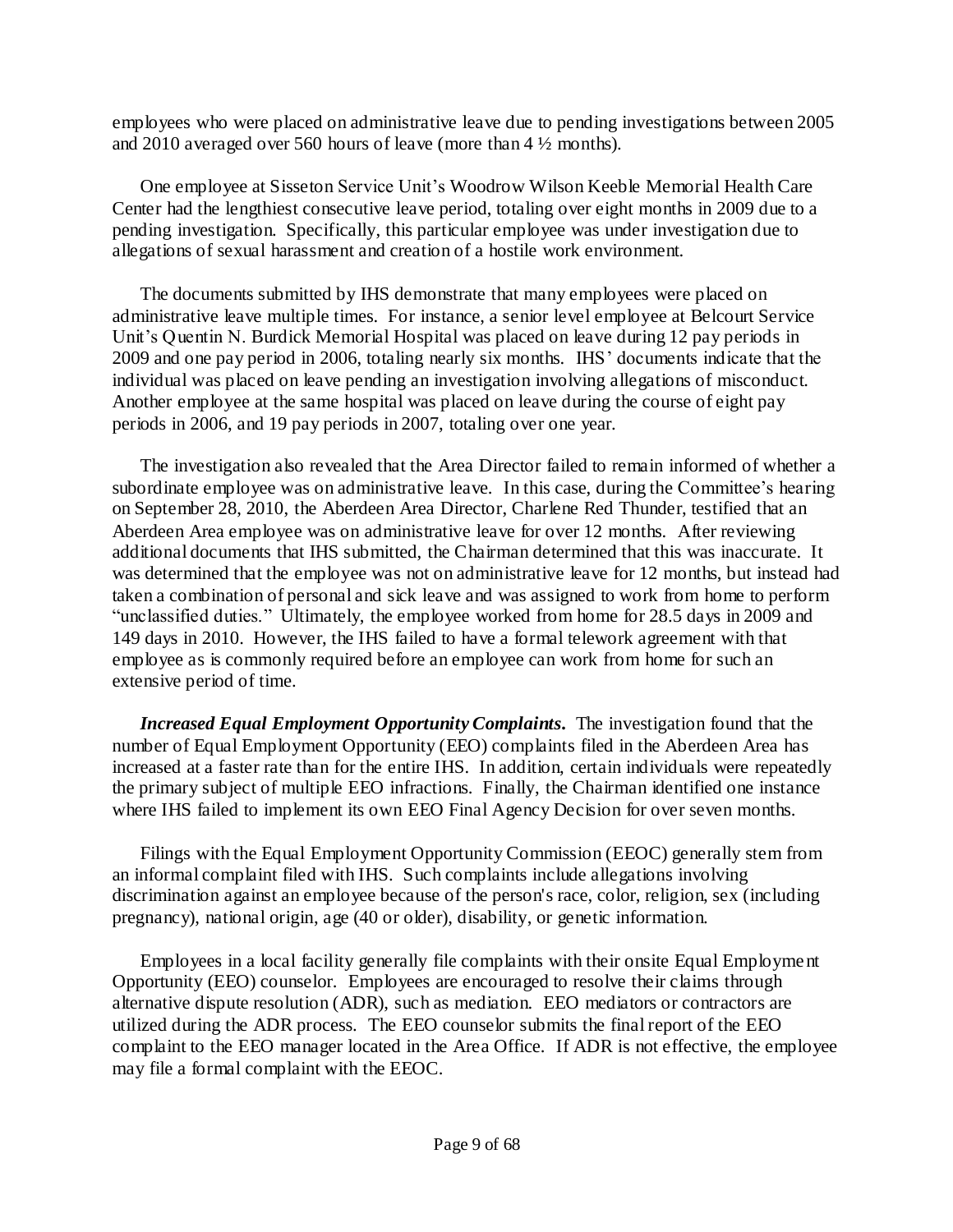In addition, IHS recommends that each facility have at least two EEO counselors or more if the facility has greater than 100 employees. Employees volunteer to become EEO counselors as a part of their collateral duties. EEO counselors are required to receive 32 hours of training prior to assuming counseling duties, as well as eight hours of additional training each year. Employees can also volunteer to become EEO mediators as part of their collateral duties, and they will accept a case for mediation as their primary workload permits.

The Chairman received information from IHS regarding both formal and informal EEO complaints. The data demonstrates that the Area has experienced an upward trend in EEO filings and suffers from an inadequate level of trained EEO counselors and mediators. Further, certain employees were the subject of multiple EEO complaints, in which they were alleged to have discriminated against a colleague or subordinate.

The investigation revealed that employees in the Aberdeen Area have filed 222 formal or informal EEOs from 2000 to July 23, 2010. Further, based upon IHS data from January 2005 to July 2010 there were 53 EEO open cases (matters that had not resolved) and 159 closed EEO cases (matters that had been resolved).

As illustrated in the graph below, IHS data demonstrates that EEOs filed for the Aberdeen Area as of July 23, 2010 had already surpassed overall filings for the entire IHS in 2009. The Chairman identified that the number of EEOs in the Area increased from six in 2000, 25 in 2005, and 35 in 2009, to 63 as of July 23, 2010. As illustrated in the below graph, although EEO filings decreased in 2009, filings as of July 23, 2010 nearly doubled.



**EEO Complaints by Year in Aberdeen Area**

At certain facilities in the Aberdeen Area, EEO complaints have increased considerably in the past five years. By far, Belcourt has had the greatest number of EEO filings, totaling 50 over the last five years, escalating from two in 2005 to 15 as of July 23, 2010. The Area Office has the second highest amount of EEOs as of July 23, 2010, totaling 29. Data for Pine Ridge (28),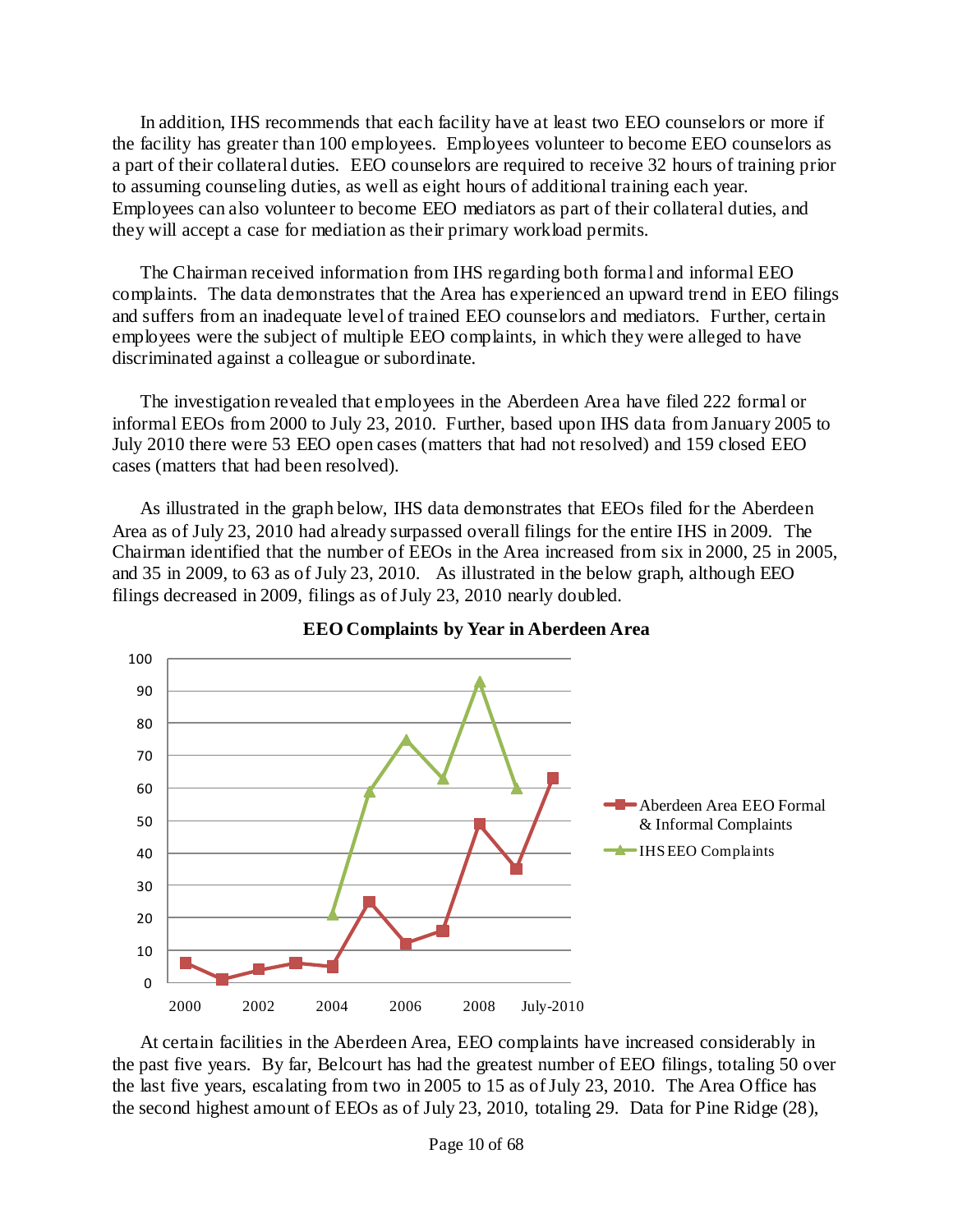Rosebud (27), and Rapid City (26) demonstrate that the total number of EEOs for these facilities did not lag far behind.

Based upon data received by IHS, the Majority Staff also found the primary reason that employees in the Aberdeen Area filed EEO complaints was due to gender discrimination, reprisal or retaliation. EEO filings that allege reprisal or retaliation account for 44 percent of all EEO complaints in the past ten years. From 2008 to 2010, the number of EEO complaints based on reprisal or retaliation was substantially greater than those filed years prior. For instance, in 2005 there were five filings based on reprisal/retaliation; however, by 2008 the number of filings was 20 and from January 2010 to July 23, 2010 there have been 19.

Despite the rising number of EEOs and IHS' recommendation that each facility have a minimum of two EEO counselors, the Chairman found there was a lack of sufficient EEO counselors and mediators in the entire Area. Specifically, as of September 2010 only 13 certified EEO counselors and three EEO mediators are employed in the Aberdeen Area. The Area also has only one EEO manager and one EEO specialist located in the Area Office as of September 2010. The Area set a goal of training 15 more EEO counselors by October 2010. However, as of November 2010 the IHS had not met this goal.

Through the investigation one instance was identified in which the IHS failed to fully implement its Final Agency Decision regarding an EEO complaint filed by an employee at a facility in the Aberdeen Area. On September 18, 2007, an employee filed an EEO complaint claiming an illegal suspension and ultimate denial of privileges due to their national origin. On April 6, 2009, the IHS determined that the EEO complainant had been harassed, the hospital"s medical by-laws were not followed, and derogatory comments were made about the employee"s national origin. Ultimately, the Agency determined that the employee was exposed to an environment that was "unduly harsh and extreme, bordering on the hellish."<sup>9</sup> One individual interviewed by the Agency described the work environment at the hospital as "toxic" and further explained that nurses had ignored the EEO complainant's pleas for assistance during surgical procedures. The nurses" behavior was ultimately reported to their superiors but "it was ignored."<sup>10</sup> The April 6, 2009 Financial Agency Decision details that the EEO complainant identified three senior level employees as the management officials responsible for creating a hostile work environment. 11

In a subsequent Final Agency Decision dated March 4, 2010, the IHS determined that the EEO complainant should be reinstated to their position at the same Aberdeen Area facility or reinstated at another facility in the IHS system. However, despite several requests from the complainant and their attorney over a period of 8 months, IHS failed to reinstate the complainant. In addition, the EEO complainant was awarded over \$150,000 in equitable relief, back pay, compensatory damages, attorney"s fees, and other costs. In November 2010 the Agency began to adhere to its Final Agency Decision by taking proper action to reinstate the complainant.

 $^{9}$  Agency File No. HHS-IHS-0511-2007, April 6, 2009 at 16.

 $^{10}$  Id. at 14.

 $11$  Id. at 10.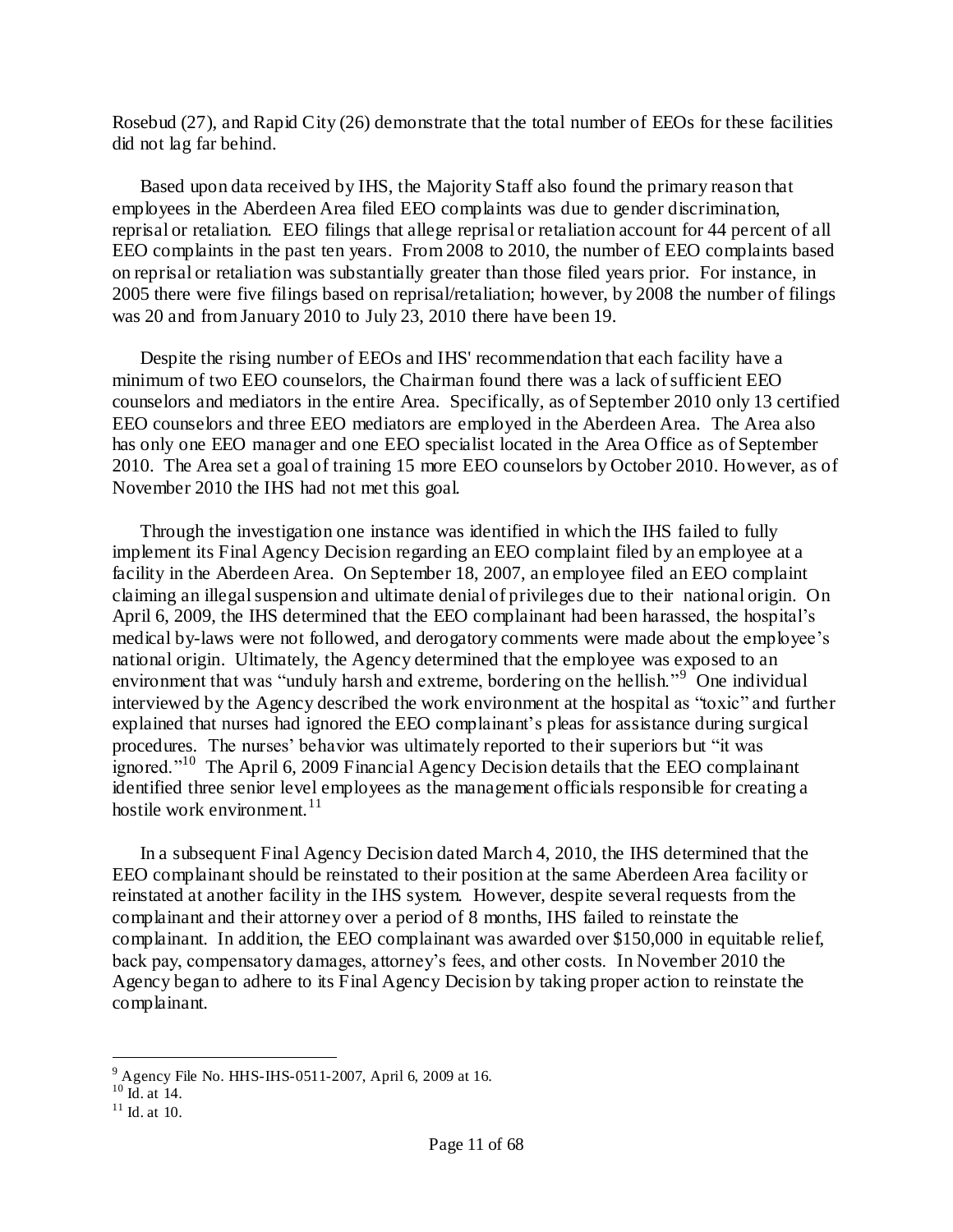The Chairman requested that IHS submit certain documents related to EEO filings in order to identify employees that were the subject of multiple EEO complaints. The Chairman received documents from IHS relating to 81 of the 159 closed EEO cases from 2005 to 2010. The Chairman determined that 12 employees on two or more occasions were alleged to have discriminated against their subordinate, colleague or other employee. These 12 employees were the subject of 31 EEO complaints, nine of which were resolved through a settlement agreement and three were adjudicated with a finding of discrimination.

The IHS confirmed to the Majority Staff that it does not have a policy for dealing with employees who are repeatedly the prime subject of EEO cases where there is a finding of discrimination. IHS' policies are limited to requiring EEO office staff to share the findings of discrimination and the named responsible management officials (RMOs) with IHS leadership. The EEO office advises the named RMOs of the findings and requests that the RMOs take corrective, curative or preventive action to ensure that violations of the law do not reoccur.

Based on the information IHS provided the following are examples of employees that were the subject of multiple EEO complaints.

Employee 1 and 2

Two senior level employees at a facility in the Aberdeen Area were each the subject of multiple EEO complaints. In two EEO cases both employees were the primary subject of the EEO complaints. As described earlier, one EEO complainant was awarded over \$150,000 in damages and other fees due to the hostile environment that was alleged to be created by these two senior level employees and an additional former employee.<sup>12</sup>

Another provider at the same facility in the Aberdeen Area identified the same two senior level employees, among others, as the prime subject of an EEO complaint filed on May 15, 2008. On May 14, 2010, the EEO Commission found that the complainant was subjected to a hostile work environment due to the employee's race and was retaliated against for prior EEO activity.<sup>13</sup> The Commission noted that the two senior level employees failed to take proper action and continued to support false complaints made by another employee even after the true facts were ascertained.<sup>14</sup> The judge found that when the EEO complainant told one of the senior level employees about the harassment the individual failed to conduct an investigation into the complainant"s accusations, and ultimately disciplined the complainant for acts the person did not commit.<sup>15</sup> The Commission ultimately awarded the EEO complainant \$50,000 in damages.

 $12$  IHS Agency File No. HHS-IHS-0511-2007, April 6, 2009.

<sup>&</sup>lt;sup>13</sup> EEOC No. 443-2010-00153X, May 14, 2010.

 $14$  Id. at  $15 - 21$ .

 $15$  Ibid.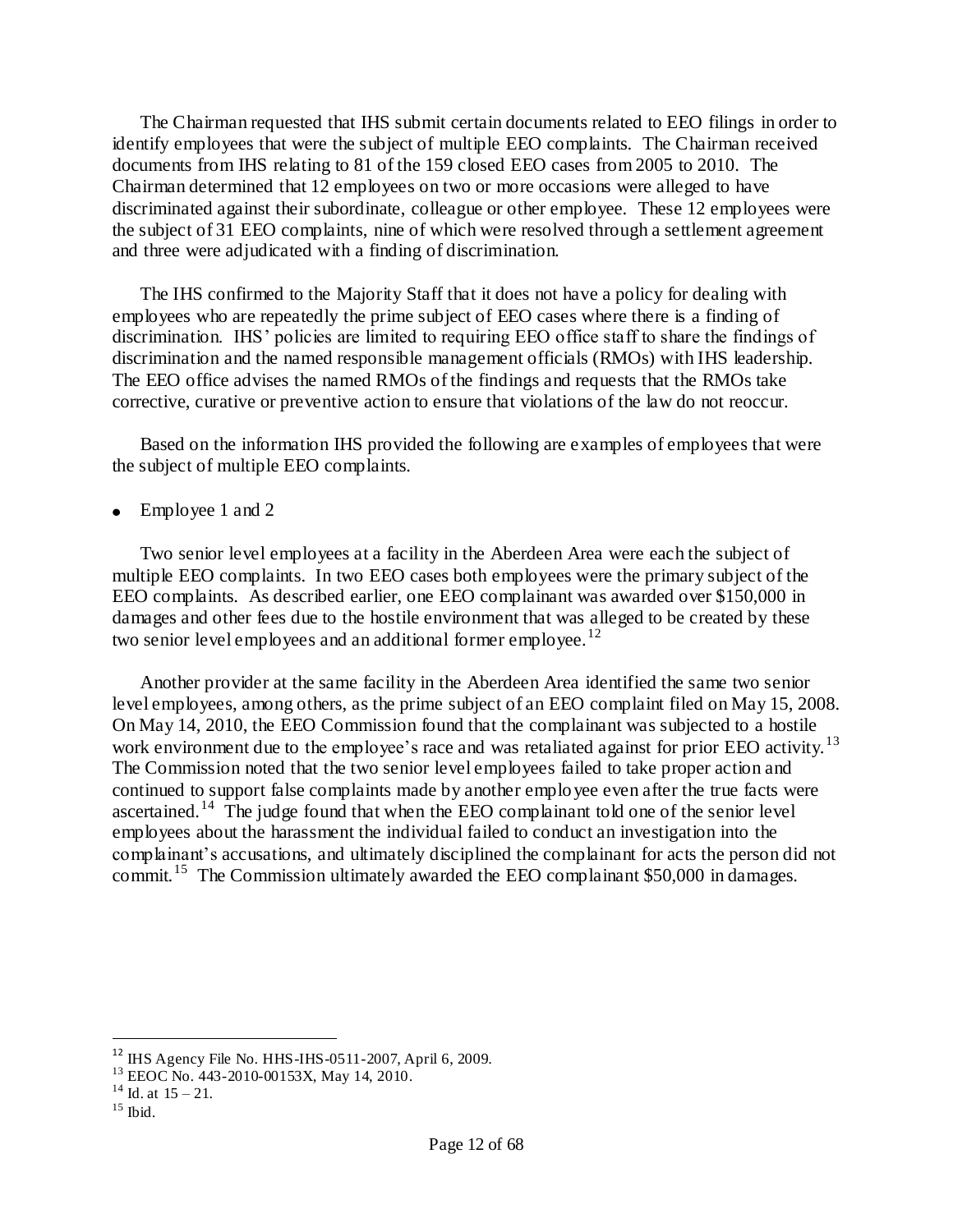## • Employee 3

A former senior level employee at a facility in the Aberdeen Area was identified in six different EEO case files as the official alleged to have discriminated against other employees.<sup>16</sup> The alleged misconduct occurred in each of these cases between 2006 and 2008, including during the employee's tenure as a senior level official. Ultimately, in five of the six EEO case files the IHS determined that no discrimination occurred, while the sixth claim was dismissed because the complainant failed to file within the time frame required.

## Employee 4

Another former senior level employee at a facility in the Aberdeen Area was the primary subject of alleged discriminatory misconduct on three occasions.<sup>17</sup> Two of the three EEO complaints were ultimately dismissed in 2007 and 2008, respectively. The third complaint was dismissed because the claimant entered into a settlement agreement of non-monetary value.

## Employee 5

A former senior level employee at a facility in the Aberdeen Area was named the primary subject of three EEO complaints filed between 2006 and 2008.<sup>18</sup> Of the three EEOs filed, no discriminatory act was found in two cases, while the third case was settled and the complainant was awarded over \$22,000.

Employee 6

 $\ddot{\phantom{a}}$ 

Another former senior level employee at a facility in the Aberdeen Area was identified in two EEO case files as the official alleged to have discriminated against employees.<sup>19</sup> The alleged misconduct occurred in 2007 and 2008, respectively. One EEO claim was dismissed due to procedural issues, while the second complaint was settled without a monetary award.

*Increased Employee Grievances and Other Filings.* IHS employees, like other federal employees, may file actions as Merit Systems Protection Board (MSPB) complaints, Unfair Labor Practice (ULP) complaints, or grievances, among other options. ULP complaints include interfering with or prohibiting union activities, failure to bargain in good faith, position description changes, and terminations. Employees may file grievances due to letters of warning, reprimands, suspensions, hostile work environments, harassment, and leave restrictions, among others.

<sup>&</sup>lt;sup>16</sup> Report of Investigation, Case No. IHSC-064-06, September 4, 2007; Report of Investigation, September 18, 2007; Report of Investigation, Case No. IHS-050-06; Report of Investigation, Case No. HHS-IHS-054-2006; Report of Investigation, Case No. IHS-028-05, August 17, 2005; and, Final Agency Intake Decision, Case No. HHS-IHS-0251-2007, July 30, 2007.

<sup>&</sup>lt;sup>17</sup> Report of Investigation, Case No. IHS-069-05, April 7, 2006; Report of Investigation, Case No. HHS-IHS-1361-2008, June 8, 2009; and, Report of Investigation, Case No. IHS-0062-06.

<sup>&</sup>lt;sup>18</sup> Report of Investigation, Case No.HHS-IHS-0226-2008; Report of Investigation, Case No. HHS-IHS-0113-2007; and, Report of Investigation, Case No. HHS-IHS-0501-2007.

<sup>&</sup>lt;sup>19</sup> Report of Investigation, Case No. HHS-IHS-1361-2008, June 8, 2009; and, Report of Investigation, Case No. HHS-IHS-0223-2008, August 26, 2008.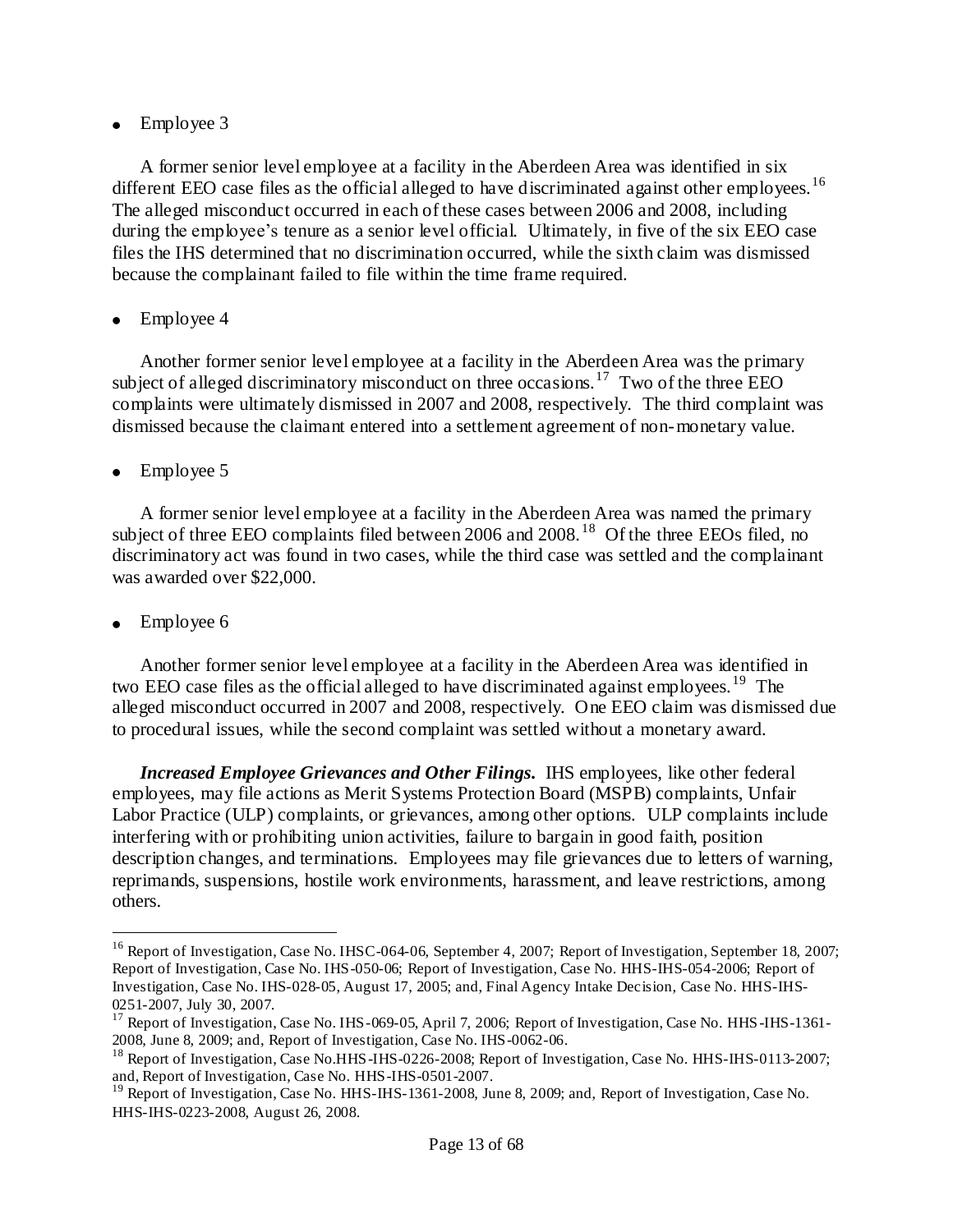The MSPB is an independent, quasi-judicial agency in the executive branch that serves as the guardian of federal merit systems. The MSPB was established in 1978 and codified by the Civil Service Reform Act of 1978 (CSRA), Public Law No. 95-454. MSPB carries out its statutory responsibilities and authorities primarily by adjudicating individual employee appeals and by conducting merit systems studies, including hearing and deciding certain discrimination complaints, claims of whistle blowing reprisal, and negotiating and resolving ULPs.

Based upon the information IHS submitted the investigation revealed that of the facilities reviewed from January 2000 to September 2010, employees filed 354 work force grievances, ULPs and MSPBs at Aberdeen Area IHS facilities (including the Aberdeen Area Office). There were a total of 232 employee grievances, amounting to over 65 percent of all filings. The following graph is based on data received from IHS.





As illustrated above, in comparison to all other IHS service units, the Belcourt Service Unit had the greatest number of employee grievances, ULPs and MSPBs filed (72), accounting for 20 percent of all employee filings in the Area in the last ten years. The overwhelming amount of these filings were employee grievances (38), which included challenging a reprimand, detail, suspension or absence without leave, as well as reporting harassment. Pine Ridge Service Unit ranked second in employee grievances (39). Similar to Belcourt Service Unit, the majority of Pine Ridge Service Unit"s filings were employee grievances.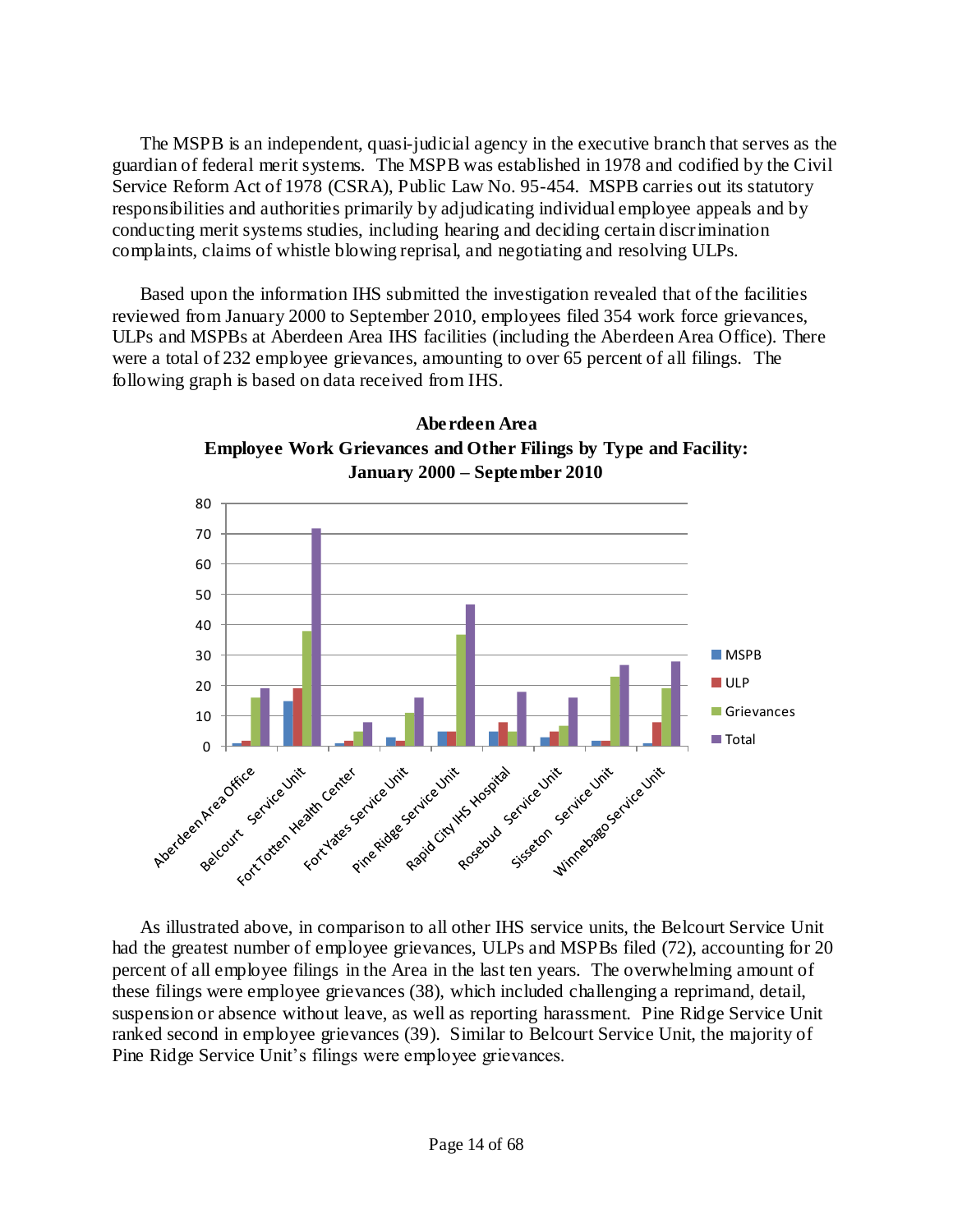The investigation also identified that while certain service units have experienced a higher rate of employee grievances, ULP, and MSPB filings than others, the overall Area has had a general decrease in these filings since 2004. In 2004 there were 48 filings; by 2008 it had declined to 18; and thus far in 2010 the number has held at 18.

*Missing or Stolen Narcotics and Other Controlled Substances.* The Chairman found that the frequency of missing or stolen narcotics and other controlled substances varied among IHS pharmacies. However, at certain facilities substantial levels of missing or stolen narcotics was a recurring issue, while a lack of consistent monthly audits of narcotics was a frequent issue at others.

Moreover, shortfalls in staffing and security deficiencies have contributed to greater amounts of missing or stolen narcotics at facilities, such as Quentin N. Burdick Memorial Hospital. Without consistent oversight, proper auditing, adequate staffing and sufficient security measures IHS will be at-risk of continued loss or theft of narcotics and other controlled substances.

There is a myriad regulations pertaining to controlled substances and how they should be handled, recorded, audited and reviewed by IHS pharmacies. There are also additional regulations provided for Schedule II drugs, such as Codeine, Morphine, Hyrdocodone, and Oxycodone.

Primarily, these regulations and guidelines are set forth by the Drug Enforcement Administration (DEA), HHS, Joint Commission, Centers for Medicare and Medicaid Services (CMS), internal policies of IHS and the state in which the pharmacy is located. For instance, to be a participating pharmacy, which enables a pharmacy to bill for services rendered to Medicare or Medicaid patients, there must be a current and accurate record of receipt and disposition of all scheduled drugs.<sup>20</sup> Furthermore, any discrepancy in the count of scheduled drugs should be reconciled promptly and abuses and/or losses of controlled substances must be reported.<sup>21</sup> Pharmacies must also have an adequate number of personnel to ensure quality pharmaceutical services.<sup>22</sup>

According to a 2010 internal IHS review of Aberdeen Area pharmacies an array of problems have contributed to challenges in managing and curtailing missing or stolen narcotics.<sup>23</sup> In addition, the IHS review indicates that the understaffing of pharmacists, though staffing has improved from 39 percent ideal staffing in 2006 to 61 percent in 2009, continues to be a contributing challenge.<sup>24</sup> IHS also determined in this report that increased prescription volume and medication therapy management, coupled with funding challenges, has resulted in insufficient accountability of controlled substances.

<sup>&</sup>lt;sup>20</sup> Centers for Medicare & Medicaid Services' Condition of Participation: Pharmaceutical Services,

<sup>42</sup> CFR § 482.25 (a)(d).

 $21$  42 CFR § 482.25 (b)(7).

 $22$  42 C.F.R. § 482.25 (a)(2).

<sup>&</sup>lt;sup>23</sup> IHS, Aberdeen Area Pharmacies, 2010 (no exact date provided in document).

 $^{24}$  Ibid.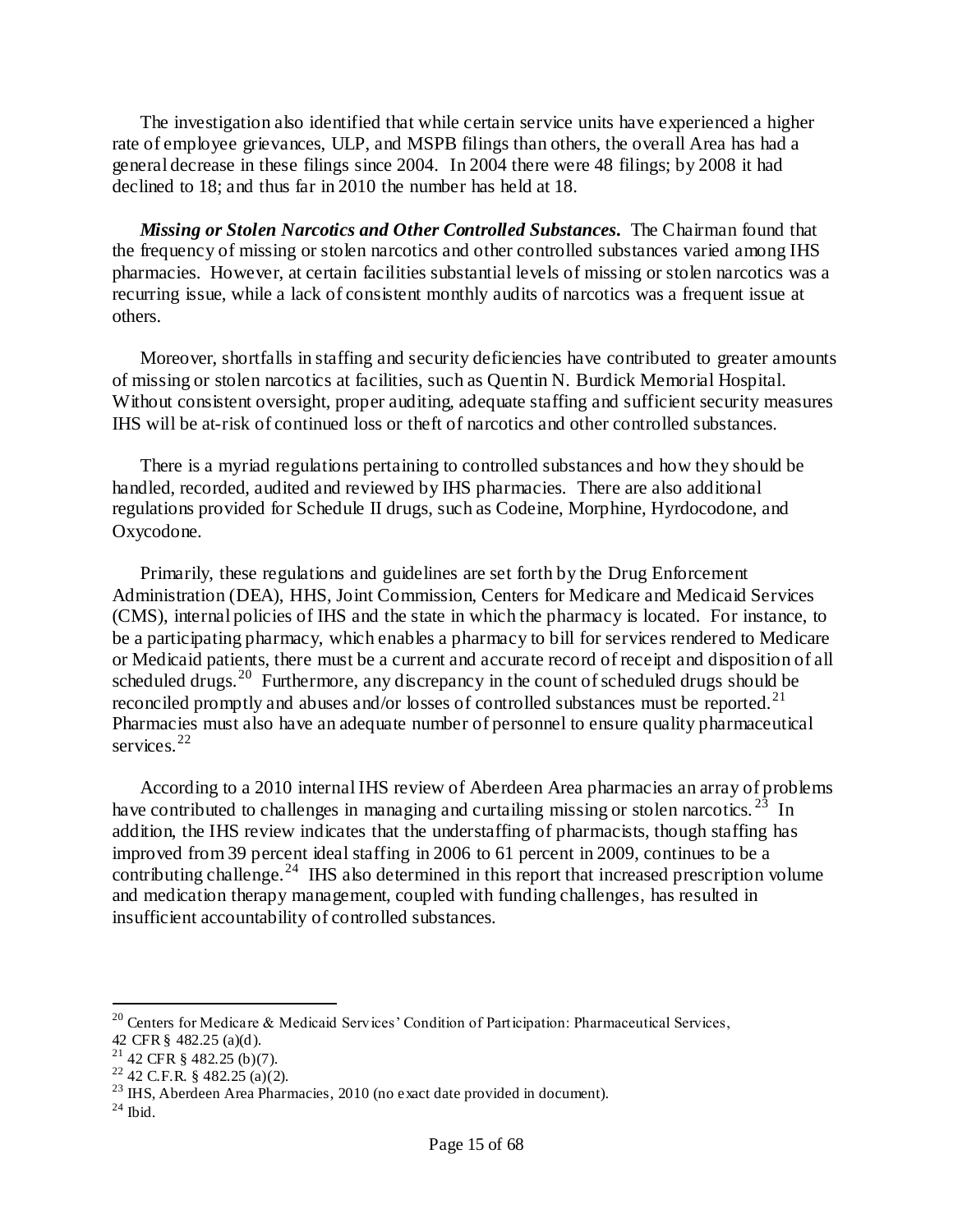According to the same internal IHS 2010 of Aberdeen Area pharmacies, the Area experienced a 27 percent increase in prescription volume from  $2006$  to  $2008$ .<sup>25</sup> The Chairman also recently became aware of one patient at Quentin N. Burdick Memorial Hospital that allegedly was prescribed on average 360 Oxycontin tablets per month in 2006. This information was submitted to the Federal Bureau of Investigation (FBI), which ultimately referred the matter to the DEA and later to HHS" OIG. The Chairman has requested additional information; however, at the time of releasing this report the information had not been made available.

The Aberdeen Area also continues to have deficiencies in consistent monthly auditing of its pharmacies. For instance, the hospitals at Rosebud Service Unit, Fort Yates Service Unit, Rapid City Service Unit, Belcourt Service Unit and Pine Ridge Service Unit provided inconsistent evidence that they conducted routine monthly audits. According to an IHS document titled, "Summary of Controlled Monthly Audits," in 2008 three service unit"s hospitals, Belcourt, Fort Yates and Rapid City, in 2009, two service unit's hospitals, Rapid City and Winnebago, and in 2010, three service unit"s hospitals, Rapid City, Belcourt and Fort Yates, failed to submit certain monthly audits.<sup>26</sup>

However, after reviewing the monthly audit documents submitted by IHS the Chairman found additional deficiencies that the Agency failed to identify. For instance, in 2009 Fort Yates also failed to submit monthly audits for three months: February, March and August. Also, two monthly audits encompassed four months, December 17, 2008 to February 13, 2009 and October 15, 2008 to December 17, 2008, respectively. Moreover, IHS did not detail that Rosebud Service Unit's hospital missed six months of monthly audits in 2009, and 2 months of monthly audits in 2008.

The following are examples of particular pharmacies that have experienced significant loss or theft of narcotics and other controlled substances.

• Belcourt Service Unit

The investigation revealed that Belcourt Service Unit's Quentin Burdick Memorial Hospital has had a troubling history of diverted narcotics and other controlled substances. Based on information received from the OIG and IHS, the facility has experienced substantial losses or thefts of Schedule II drugs since 2003.

According to a March 2003 Management Implication Report (MIR), the OIG found that the pharmacy was not in compliance with Title 21, section 1306.12 of the CFR, which requires a provider to write a new prescription for Schedule II drugs – not a refill.<sup>27</sup> The OIG identified that the pharmacy had routinely refilled Schedule II drugs without a new prescription. More troubling, the MIR states that when a senior level official was questioned about this, they

 $\ddot{\phantom{a}}$  $25$  Ibid.

<sup>&</sup>lt;sup>26</sup> IHS, "Summary of Controlled Substances," (two page summary of controlled substance monthly audits), no date provided.

 $^{27}$  Office of Inspector General (OIG), Management Implication Report (MIR) No. 03-0010, March 12, 2003.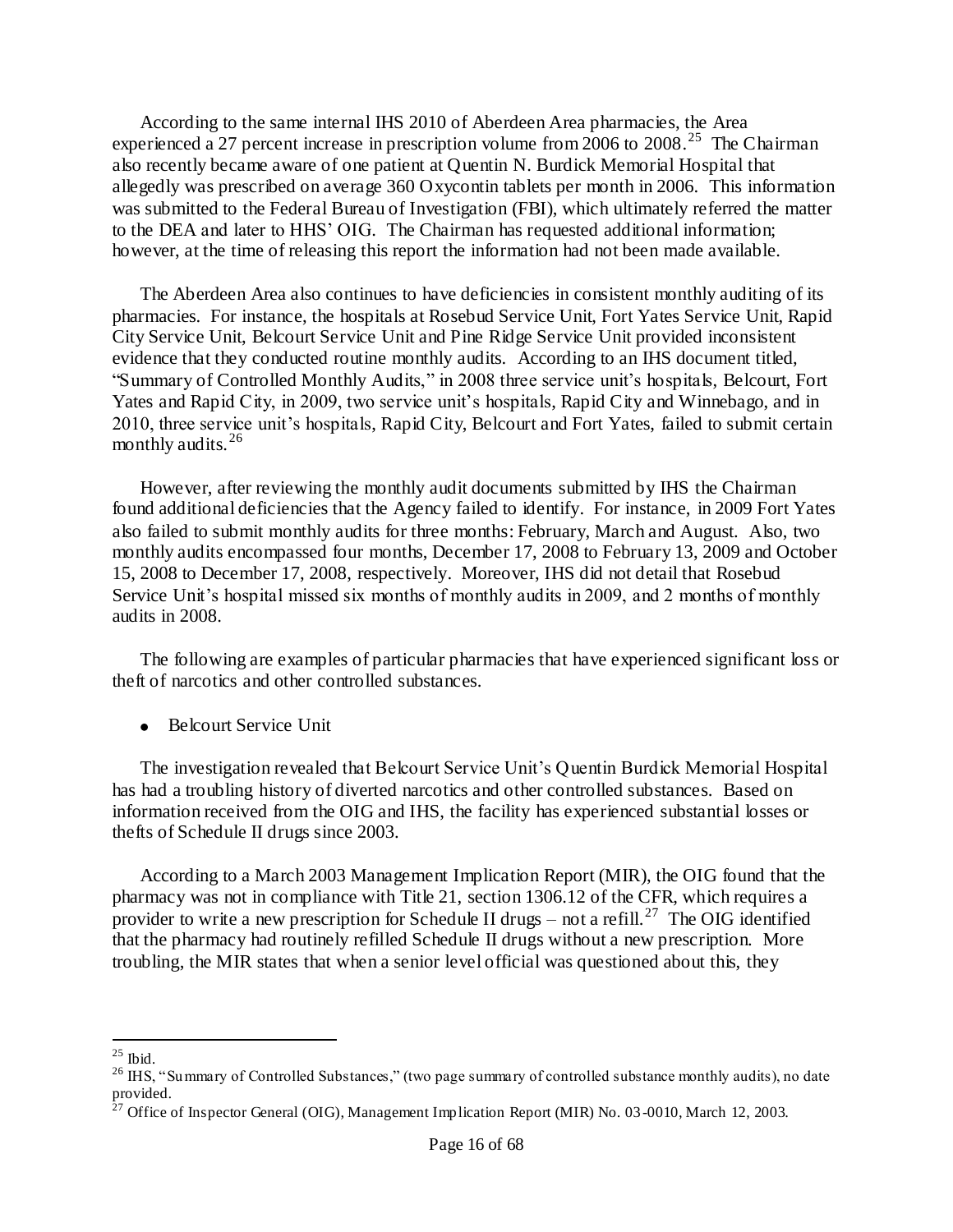responded that they were "certain that Schedule II drugs *could* be refilled, and that [they] had 'seen it done all the time." $28$ 

The OIG expressed concern that the "very fact that the word 'refill' is written on a patient care component [a type of medical record used in the IHS medical records system] is good enough to fill the prescription for a Schedule II drug lends credence to the fact that the standards for obtaining the drugs aren't as strict in the IHS facility as they are in the private sector."<sup>29</sup> Further, the OIG noted that "one IHS provider admitted to testing a patient who routinely receives the Schedule II narcotic, and there was no trace of the drug in the patient's system. Yet, because of the ease at which the Schedule II narcotic is prescribed, the patient was able to continue receiving it." $30$ 

In a March 30, 2004 Memorandum and Order of the U.S. District Court of North Dakota Northwestern Division, the Court cited that "the apparent failure of IHS to control the dispensing of Schedule II narcotics from its hospital facility has created, and will continue to create, ongoing controversy and strife within the hospital and the community."<sup>31</sup> The court also noted that "it sincerely hopes that officials from the regional and national offices of IHS will investigate, address and correct this institutional problem. To do nothing… would be a tragedy." $32$ 

Based on documents the Chairman received from IHS, the pharmacy"s inadequate management of controlled substances continued. In May 2006, an Aberdeen Area program review found that the pharmacy was not correctly handling narcotics. For instance, there was no evidence that the required random monthly audits of controlled substances were performed.

In 2010, the hospital reported missing or stolen narcotics on four separate occasions. On March 22, 2010, an internal email from a Quentin N. Burdick Memorial Hospital staff pharmacist indicated that another employee was caught stealing narcotics.<sup>33</sup> Nearly one month later on April 19<sup>th</sup>, an e-mail from a staff pharmacist indicated that for Hydrocodone the inventory in the electronic system was 2,424, yet the actual count was 1,925, resulting in a total shortage of 499 tablets. <sup>34</sup> On June 6<sup>th</sup>, a DEA form was completed indicating over 12,000 Alprazolam, Diazepam and Propoxyphen were reported stolen due to employee theft.<sup>35</sup> Finally, a July 1, 2010, document authored by an IHS pharmacy consultant indicated that a narcotics count conducted on June 21 showed over 48,000 tablets of Hydrocodone unaccounted for. 36

 $^{28}$  Id. at 2.

 $29$  Id. at 3.

 $30$  Ibid.

<sup>31</sup> Case No. A4-02-133. at 17.

 $32$  Ibid.

<sup>&</sup>lt;sup>33</sup> Email authored by the Staff Pharmacist addressed to the Chief Executive Officer of Quentin N. Burdick Memorial Hospital, March 22, 2010.

<sup>&</sup>lt;sup>34</sup> Email authored by the Staff Pharmacist addressed to the Chief Executive Officer of Quentin Burdick Memorial Hospital, April 19, 2010.

<sup>&</sup>lt;sup>35</sup> Quentin N. Burdick Memorial Hospital, "The Report of Theft or Loss of Controlled Substances," (Drug Enforcement Administration (DEA) Form 106), June 6, 2010.

<sup>36</sup> Schuchardt, Jon, Aberdeen Area Pharmacy Consultant, "Belcourt Diversion short synopsis," July 1, 2010. *See also* internal document titled "BE12BC~1.DOC."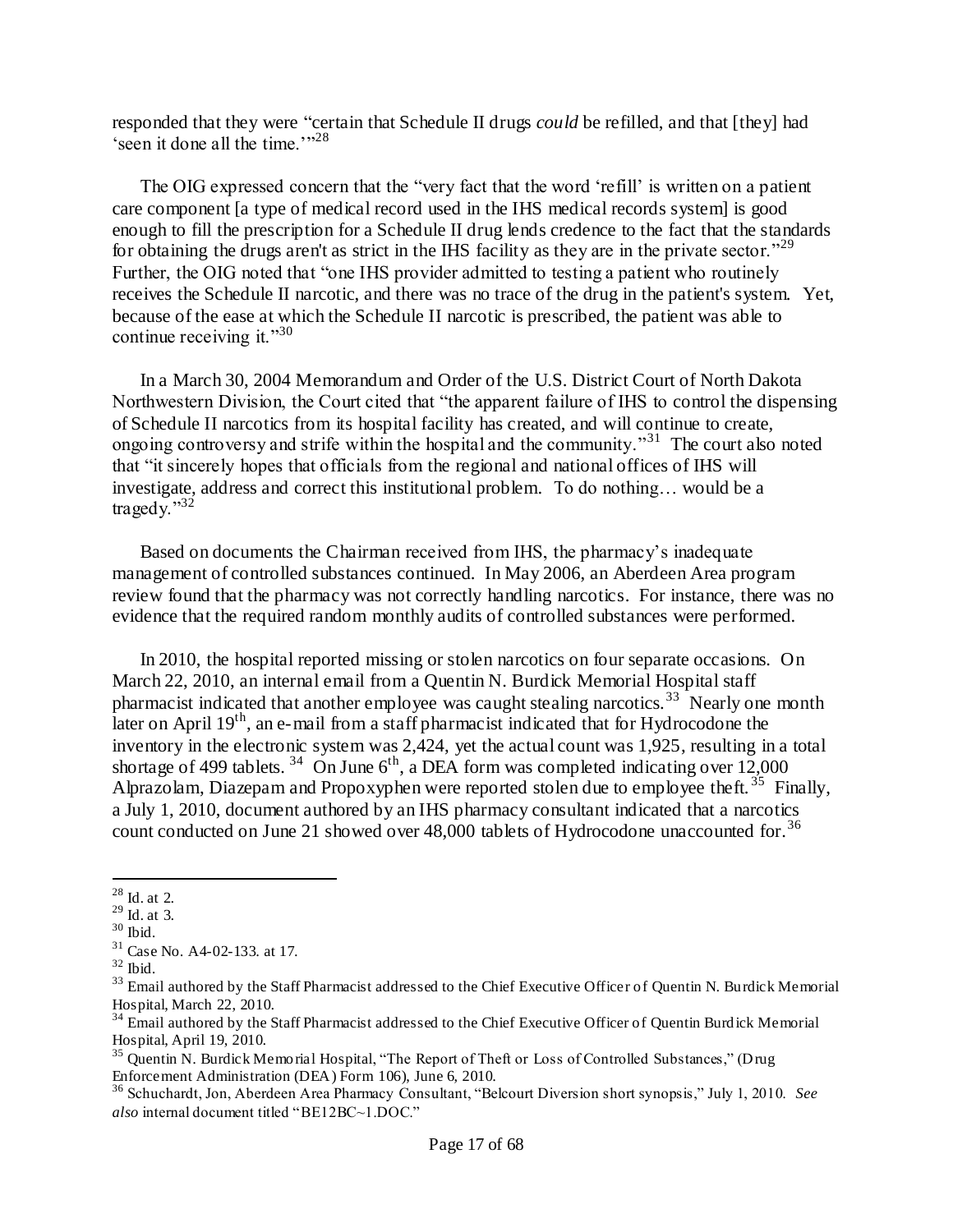On June 26, 2010, an Aberdeen Area review of the pharmacy found that the pharmacy had failed to maintain accountability of controlled substances and previous recommendations for the facility had never been implemented.<sup>37</sup> The report also indicated that the facility's pharmacy was out of compliance with CMS conditions of participation, placing its DEA license at risk.<sup>38</sup>

At the time of IHS' review of the pharmacy, the Chief Pharmacist and Staff Pharmacist positions were vacant. According to the same June 26<sup>th</sup> IHS report of the pharmacy, the Resource Requirements Methodology (RRM) indicates that the hospital "requires 11.5 pharmacists to adequately staff the facility."<sup>39</sup> Since January 2010 to June 2010, the pharmacy was staffed at between two to four pharmacists daily, resulting in "an unacceptable level of pharmacy staffing and a recipe for critical medication error, poor patient interactions, and once again, minimal oversight of controlled substances with potential for ... diversions.<sup>340</sup>

• Rapid City IHS Hospital

The investigation identified that required monthly audit reporting of narcotics and controlled substances at Rapid City IHS Hospital were not consistently performed from 2008 to 2010. According to documents submitted by IHS, monthly audits were not performed for five months in 2008. IHS failed to submit monthly audits for three months of 2009. Finally, no monthly audit was performed in 2010 for the month of January.

In addition, based upon IHS documents the investigation also revealed various incidents of missing controlled substances. Specifically, the pharmacy issued a total of four official DEA reports of theft or missing controlled substances since 2008 that indicated various instances of missing narcotics.<sup>41</sup> The pharmacy submitted a report of theft or loss of controlled substances dated March 19, 2008, which indicates that 5,569 Hydrocodone tablets were missing due to employee pilferage.<sup>42</sup> On that same day, the pharmacy issued an amended report indicating the loss of 5,417 Hydrocodone tablets; 965 Darvocet tablets; and 187 Xanax tablets, totaling 6,569 missing controlled substances in one day.<sup>43</sup> The report identified employee theft as the reason for loss pills. In addition, there were two reports of theft or loss of controlled substances in March and April of 2010 detailing the loss of four tablets of Oxycodone.<sup>44</sup> One report indicates employee theft as the reason for missing narcotics.<sup>45</sup>

Based upon discussions with the OIG, the Chairman found that on November 25, 2008, a former employee for Rapid City IHS Hospital was sentenced to five years probation and was

<sup>&</sup>lt;sup>37</sup> Aberdeen Area IHS Pharmacy Consultant, "Belcourt Review of Narcotic Accountability and Diversion Issues," June 26, 2010.

<sup>38</sup> Id. at 7.

 $39$  Ibid.

 $40$  Ibid.

<sup>&</sup>lt;sup>41</sup> Chief Pharmacy Service of Rapid City IHS Hospital, DEA Form 106, dates of issuance, March 16, 2010, April 2, 2010, and two were issued on March 19, 2008.

<sup>&</sup>lt;sup>42</sup> Chief Pharmacy Service of Rapid City IHS Hospital, DEA Form 106, March, 19, 2008.

<sup>&</sup>lt;sup>43</sup> Chief Pharmacy Service of Rapid City IHS Hospital, Amended DEA Form 106, March, 19, 2008.

<sup>&</sup>lt;sup>44</sup> Chief Pharmacy Service of Rapid City IHS Hospital, DEA Form 106, dates of issuance, March 16, 2010 and April 2, 2010.

<sup>&</sup>lt;sup>45</sup> Chief Pharmacy Service of Rapid City IHS Hospital, DEA Form 106, March 16, 2010.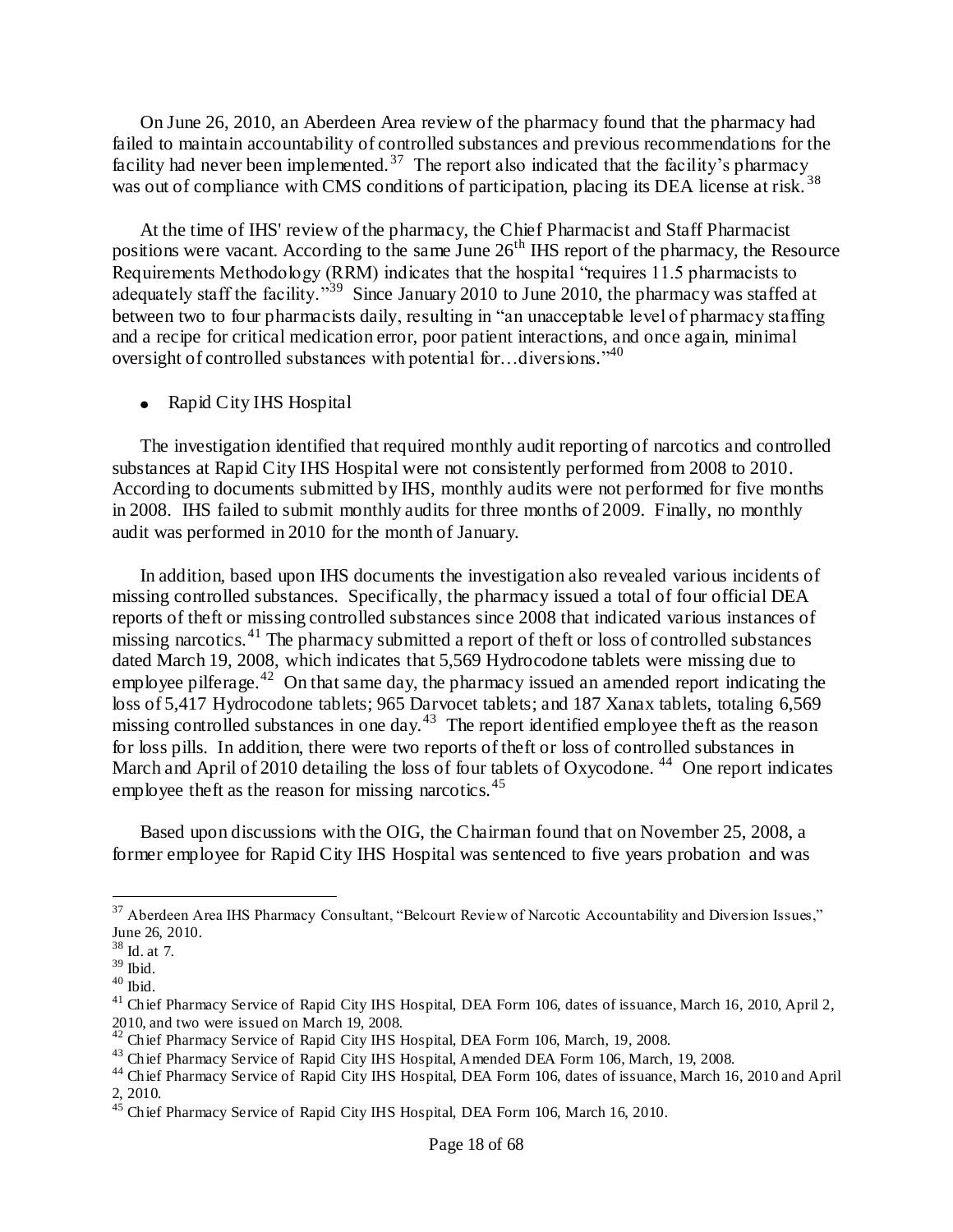required to pay restitution of \$5,000 for committing health care fraud, a felony, and after admitting to OIG"s special agents that he/she had stolen controlled substances from the hospital.

• Sisseton Service Unit

According to Aberdeen Area reviews from 2005 to 2007, Sisseton Service Unit"s Woodrow Wilson Keeble Memorial Health Care Center's pharmacy showed improvements. However, in 2009 the OIG performed a review of the pharmacy and found significant discrepancies in narcotics accounting and unsecure dispensation of medications.<sup>46</sup>

On March 17, 2009, the facility"s pharmacy filed two official reports indicating that employees stole 14,000 Hydrocodone and an additional 6,615 Hydrocodone tablets, respectively, totaling 20,615 missing Schedule II drugs.<sup>47</sup> According to a March 21, 2009 report issued by the Aberdeen Area Office, OIG conducted a site visit and found significant discrepancies and gaps in overall controls and oversight. <sup>48</sup> For instance, IHS' electronic Resource and Patient Management System (RPMS) reports indicated that the pharmacy had dispensed151,160 Hydrocodone tablets, yet 177,100 tablets were purchased. Moreover, the pharmacy failed to perform a perpetual inventory of schedule III controlled substances. During the OIG"s site visit, two pharmacy technicians admitted that they had stolen Hydrocodone from the pharmacy. As a result, the Area Office provided a range of recommendations, most of which were security measures.<sup>49</sup>

In April 2009, the Aberdeen Area Office conducted a review of the pharmacy and found that while it had implemented several of the recommendations previously issued, 6,615 tablets of Hydrocodone were still unaccounted for.<sup>50</sup> On August 30, 2010, the Aberdeen Area Pharmacy Consultant performed a review of Sisseton"s pharmacy and found that it had made progress in implementing many of the OIG"s recommendations. While minor issues remained, such as the need to remove certain narcotics from the facility, the reviewer stated that it was "unlikely that diversion will be an issue for some time."<sup>51</sup>

*Substantial Diverted Health Care Services.* Generally, health care services are diverted, including service reductions, when an IHS facility determines that it will not accept patients for certain treatment or care, thereby diverting patients to another facility. However, a hospital cannot close its emergency department and is obligated under the Emergency Medical Treatment and Active Labor Act (EMTALA) to, at a minimum, complete a medical screening exam, provide stabilization and then, if necessary, transfer the patient. Diverted health care services are due to a range of issues, including a shortage of providers, inadequate reimbursement from public and private insurers, and lack of bed availability.

<sup>46</sup> Aberdeen Area Office (no author), Trip Report, March 21, 2009.

<sup>&</sup>lt;sup>47</sup> Chief Pharmacy Service of Sisseton-Wahpeton Oyate Health Care Center, DEA Form 106, two forms issued, March 17, 2009.

<sup>48</sup> Aberdeen Area Office (no author), Trip Report, March 21, 2009.

 $49$  Ibid.

<sup>50</sup> Aberdeen Area IHS Pharmacy Consultant, "Sisseton Service Unit Yearly Pharmacy Review and Physical Narcotic Audit: April 8-9, 2009," April 13, 2009.

<sup>&</sup>lt;sup>51</sup> Aberdeen Area IHS Pharmacy Consultant, "Sisseton Service Unit Yearly Pharmacy Review and Physical Narcotic Audit: August 30, 2010," August 30, 2010.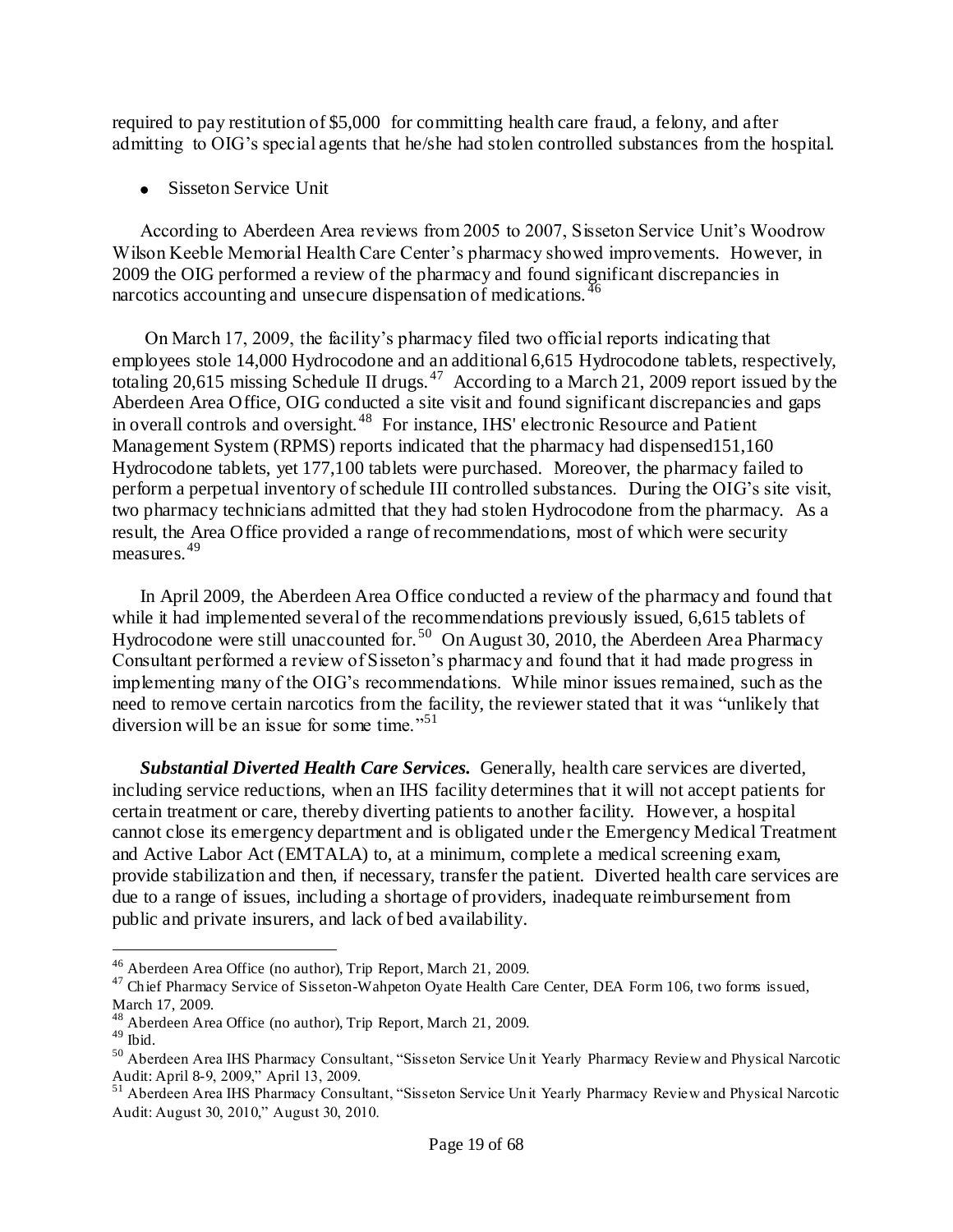The investigation revealed that, of the service units reviewed, a shortage of providers was the most cited reason for service diversions. Other reasons for service diversions included: no available inpatient beds, nonworking equipment, water outages, and high humidity.

According to IHS documents, only one hospital, Rosebud, produced a policy on diversion and three of seven hospitals in the Aberdeen Area (Ft. Yates, Eagle Butte, and Winnebago) have tracked data since 2003 on service diversions.<sup>52</sup> This indicates the Aberdeen Area Office or IHS' greater failure to effectively oversee local facilities" management of patient care.

During the hearing on September 28, 2010, the Chairman learned that IHS has made Rosebud's diversion policy applicable Area-wide.<sup>53</sup> However, the current policy lacks a clear definition of who exactly has the authority to place the health care facility on diversion status and does not set parameters on the length of diversions.

After reviewing the data submitted by IHS on health care service diversions, the investigation revealed inconsistencies in the data submitted demonstrating its unreliability. In addition, the Chairman learned that diversions not only detracts from providing patients with consistent care but can be extremely costly and deplete from CHS funding.

• Service Diversions Data Inaccuracies

IHS submitted data in early July 2010 on diverted/reduced services at facilities in the Aberdeen Area over the past ten years. The data showed that Quentin Burdick Memorial Hospital had experienced significant diversions over the past two years. Specifically, there were 53 days of service diversions in 2008, 306 days in 2009 and seven days in 2010.

However, IHS submitted additional information on September 16, 2010 that was inconsistent with the prior data. According to the latter submission, Quentin Burdick Memorial Hospital had experienced only 79 days of diversions/reductions in the past two years – not 313 as was originally reported. Thus, the information IHS later submitted was substantially disproportionate to its original submission.

 The investigation also found inconsistencies with data submitted by IHS concerning service diversions at Rosebud and Sisseton Hospitals. Based on the data submitted to the Chairman on September 16, 2010, Rosebud Hospital had no diversions in 2003, 2004 and 2008.<sup>54</sup> However, according to documents submitted on July 28, 2010 specific to Rosebud hospital diverted services occurred nearly every year since 2000, such as 108 patients that were diverted in 2003. Furthermore, the September 16, 2010 data submitted by IHS does not indicate that diverted services occurred at Sisseton Hospital.<sup>55</sup> However, according to data submitted by the Agency on July 28, 2010 from 2000 to 2010, Sisseton Hospital repeatedly diverted x-ray services, dental

 $\overline{a}$ 

<sup>52</sup> United States Senate Committee on Indian Affairs, Hearing entitled, "In Critical Condition: The Urgent Need to Reform the Indian Health Service"s Aberdeen Area," Question presented to Ms. Charlene Red Thunder from Senator Tim Johnson of South Dakota at 20.

 $53$  Ibid.

<sup>54</sup> IHS, "Reduction in Services," submitted September 16, 2010.

<sup>55</sup> IHS, "Reduction in Services," submitted September 16, 2010.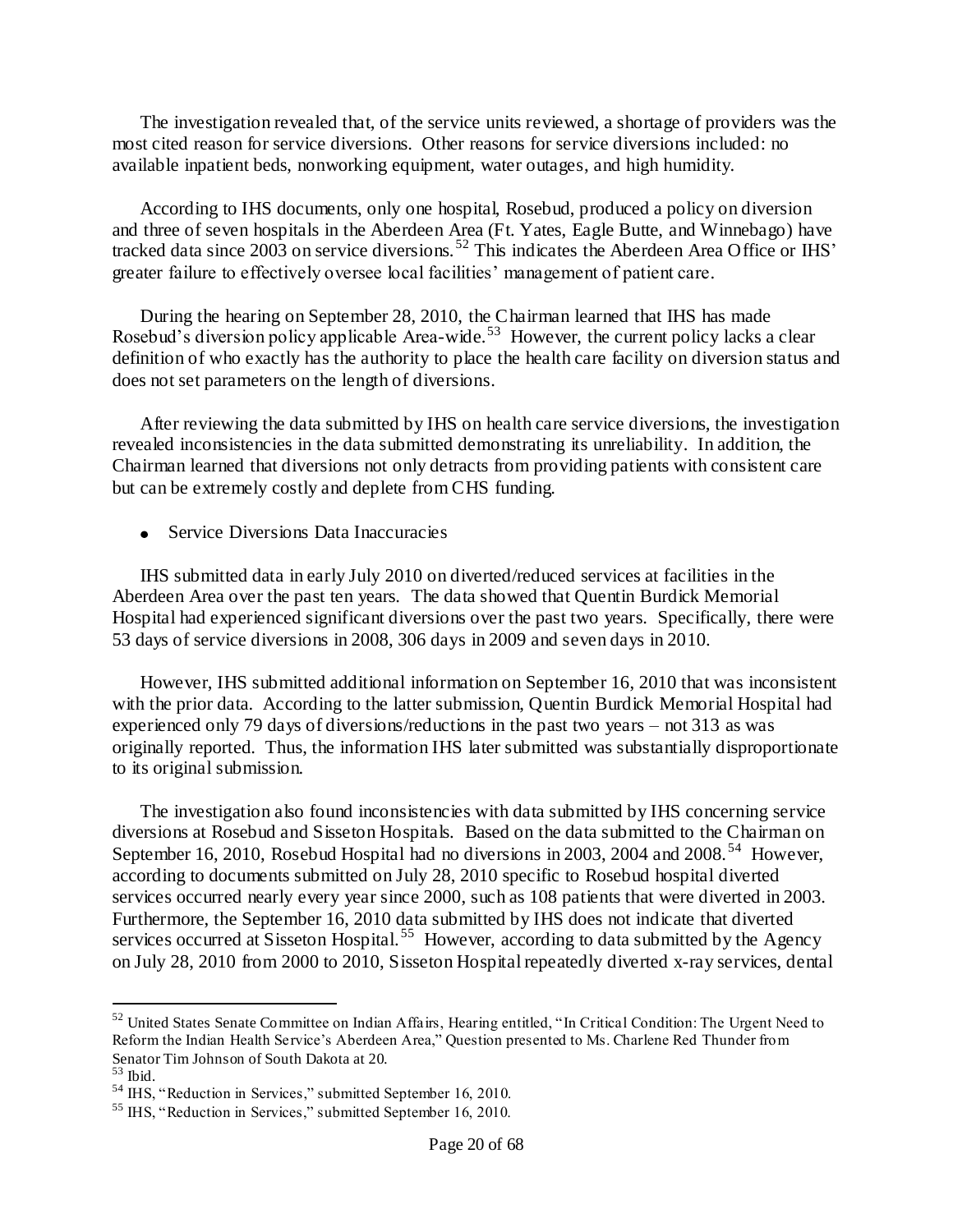and preoperative treatments.<sup>56</sup> Nevertheless, IHS failed to list any service diversions at Sisseton Hospital in its September  $16<sup>th</sup>$  data submission.

• Lack of Service Diversion Policy

The Chairman also found no evidence that service units were provided with a policy that details who has authority to make decisions on diversions, when they may occur, and the length of the diversions as of August 2010. This has resulted in the inconsistent use and lack of oversight of diversions.

For example, the Aberdeen Area completed a program review of Belcourt Service Unit"s Quentin Burdick Memorial Hospital's health care service diversions on November 7, 2008.<sup>57</sup> The review indicated a lack of oversight and inconsistent policies for when the hospital should divert patients. In addition, a senior level official at the hospital had little, if any, control over the decision to divert patients. Consequently, the decision to begin diverting adult patients was made by two other senior employees, but they never developed an explanation as to why they were diverting patients or a concrete strategy for how to get out of the diversion. Finally, according to this internal report there was no evidence of a proactive effort to identify the root causes of the problem or find alternative means to ensure admission of patients.

There also appears to be a 'business as usual' attitude when diversions occur at the hospital. In the same November 7, 2008 Aberdeen Area program review of the hospital it indicates that one of the employees that decided to diverted health care services stated that the facility had frequently diverted inpatient admissions in the past and it was "no big deal then so, why is everyone getting excited about it now?" This lack of concern expressed by this senior employee indicates poor leadership and an acceptance of service diversions, despite the burden placed on patients.

During the hearing on September 28, 2010, the Chairman learned that Rosebud Hospital"s diversion policy was adopted Area-wide. The current policy does not provide guidance on the following: 1) who is the deciding official on diverting patient care; 2) whether diversions must have the final approval of the Area Office; and, 3) what parameters, if any, are recommended on the length of diversions.

• Service Diversions Impact CHS Funding

 $\overline{a}$ 

Service diversions not only impact the consistency and level of care provided to patients, it can also be extremely costly by detracting needed funding from CHS. Attached as "Exhibit D" in the Appendix is a chart specific to the cost of diversions at Quentin Burdick Memorial Hospital. This chart was developed from documents that IHS submitted to the Chairman. Based upon the information submitted by IHS the investigation revealed that a total of 666 patients

<sup>56</sup> Sisseton Hospital, "Facility Operations: Diversion/Reduction in Health Care Services from 200[0] to 2008, as well as years 2009 and 2010," date of submission July 28, 2010.

 $57$  June Sabatinos, BSN, RN, MBA, and Mark Jackson, MD, Clinical Director, "Program Review at Quentin N. Burdick Memorial Health Care Facility," November 7, 2008.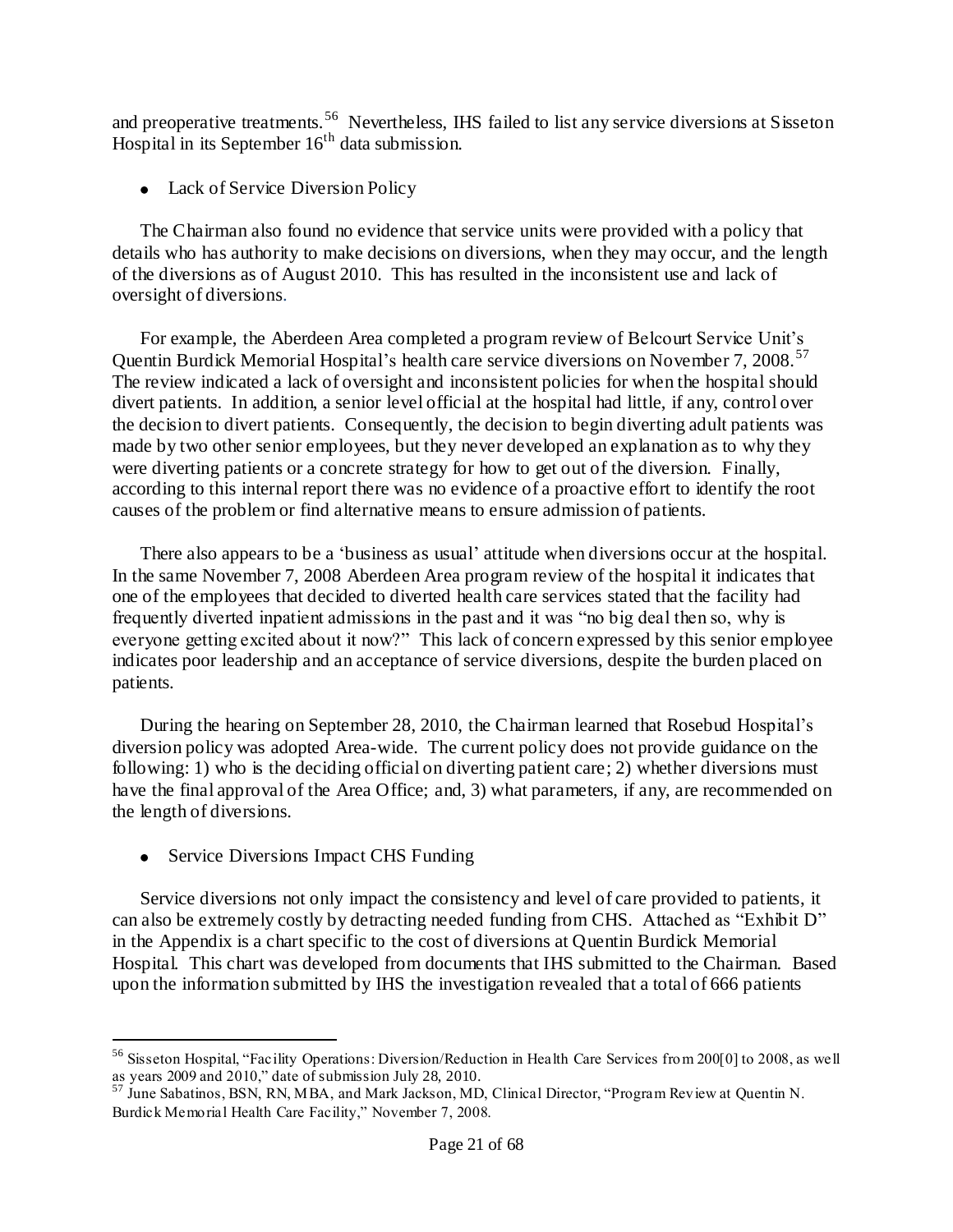were transferred from the hospital due to diverted services from October 2008 to June 2010. These diversions cost over \$2.5 million in funding to CHS.

*Mismanagement of Contract Health Service Funding.* The CHS program funds health care services for Native Americans when they must go outside the Indian health care facility system. CHS supplements the direct health care provided at Indian health facilities.

The IHS and tribes contract with private providers when the Indian health program is unable to provide care, either because there is no Indian health facility or the existing Indian health facility is incapable of providing the service needed. CHS can include primary health care, routine and emergency ambulatory care, hospital stays, laboratory tests, pharmacy, and diagnostic imaging and screening services. Currently, the IHS and tribes contract with more than 2,000 private health care providers.

In order for CHS to pay for health care services, a patient must follow a specific approval process established by the IHS. There are essentially two tracks by which a patient seeks care through the CHS program: (1) a self-referral; or, (2) an approval from the Indian health program"s CHS Review Committee, in conjunction with a clinician referral where an Indian health facility is present. Each tribe or Indian health program has a CHS Review Committee that is charged with reviewing each CHS case and must determine on a case-by-case basis whether the care should be covered.

Through the years, the Chairman has learned that CHS funding is generally rationed due to funding constraints. Many tribes have informed the Committee that Priority I cases that cover "life or limb" situations run out of needed funding by June of each year. Many tribal members have reported extreme numbers of denials and deferrals of CHS cases due to funding shortfalls.

IHS facilities are supposed to create monthly budgets for CHS funding and allocate funds on a priority basis so that the funds last through the end of each year. However, based upon data submitted by IHS Aberdeen Area facilities often end the year with a surplus of CHS funding. For instance, in FY2007 facilities had a total of \$6.8 million in excess CHS funding, in FY2008 \$2.4 million and in FY2009 \$2.9 million.<sup>58</sup>

 The investigation also discovered instances in which CHS funds were transferred (known as "non-recurring funds") to other programs and facilities. Notably, Aberdeen Area facilities have transferred \$309,000 in CHS funds to tribal ambulatory programs, including a \$100,000 transfer from the Fort Yates CHS program in FY2008, which ended the year with a deficit.<sup>59</sup> Also, in FY2008 the Sisseton Service Unit transferred \$250,000 in CHS funds to a tribal program for oral health issues, which is likely not in compliance with CHS' priority system. <sup>60</sup> Funds were also transferred twice from the Sisseton Service Unit's CHS program: \$2,500,000 as a loan to

 $\overline{a}$ 

<sup>&</sup>lt;sup>58</sup> Aberdeen Area Office (no author), "Contract Health Services Service Unit & Area Program Year End Balances," July 22, 2010.

<sup>59</sup> Aberdeen Area Office (no author), "Contract Health Services Recurring & Non-recurring Funding," September 10, 2010.

 $^{60}$  Ibid.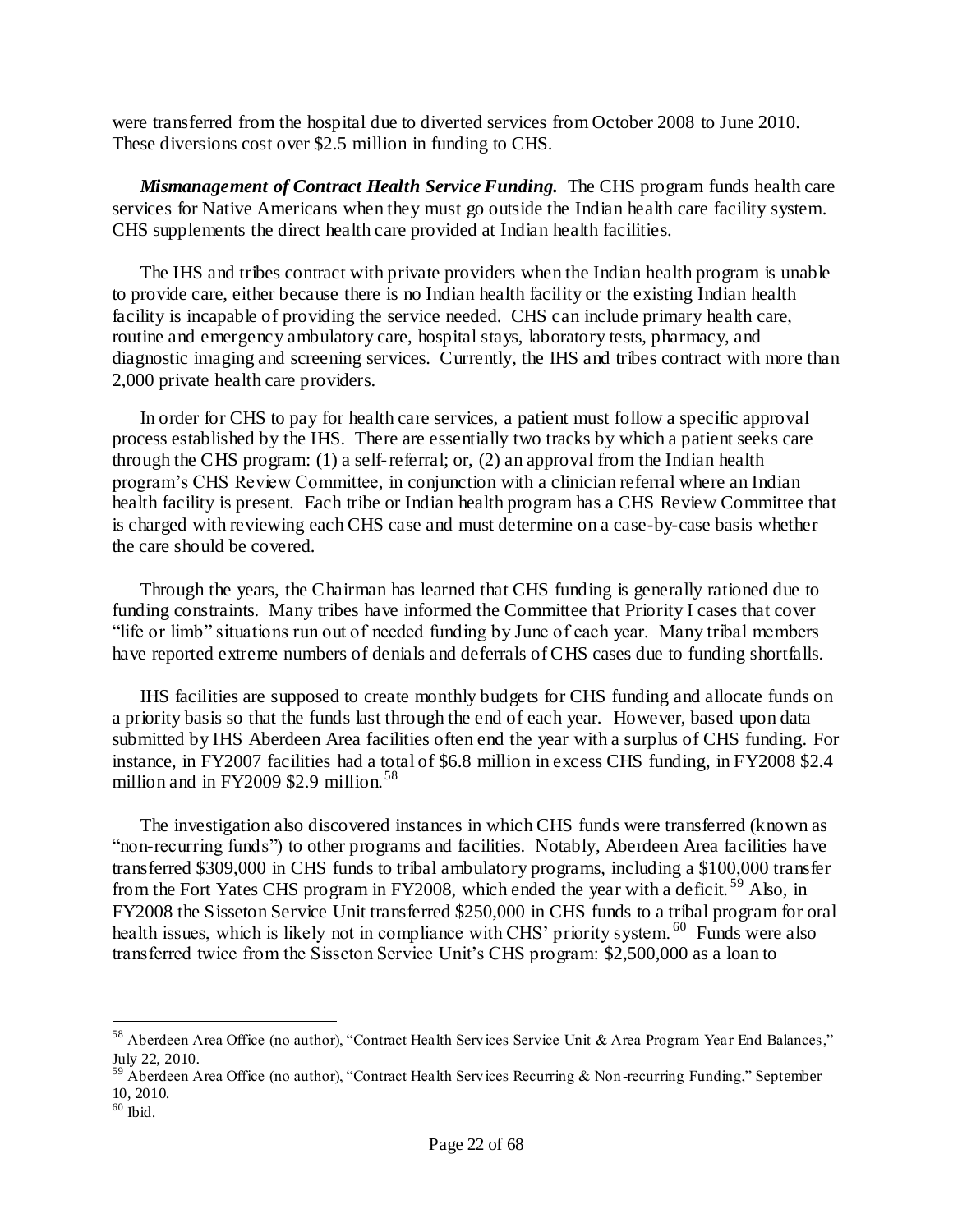Rosebud (to be repaid over the next four years) in FY2010 and \$800,000 in FY2008 to Fort Yates. $61$ 

Finally, IHS recommended in its April 2010 review of the Aberdeen Area that increased routine communications with service unit CHS staff, training of its electronic reimbursement systems, and better management of the appeal process should be implemented. IHS has begun to fully implement these recommendations; however, it is unclear the extent to which it has assisted in alleviating many of the current challenges in management of the CHS program.

*At-Risk: Facility Accreditation or Certification.* The investigation identified multiple instances of IHS facilities receiving poor evaluations and being placed on notice for possible loss of accreditation. According to IHS' April 2010 review of the Aberdeen Area, five facilities were at risk of losing accreditation. IHS concluded in its April 2010 review that the "loss of accreditation would have devastating effects on these Service Unit budgets and severely restrict program operations." Described below, the Majority Staff identified a total of six facilities with accreditation problems and/or EMTALA violations.

 Accreditation is the process through which hospitals and other health care facilities are evaluated on their quality of care, treatment and services provided, based on established standards of performance in the health care industry. CMS or a handful of organizations, called "deeming organizations," perform triennial surveys and inspections of IHS health care facilities and provide the accreditation or certifications that are recognized throughout the industry.

 The most prominent of these groups is the Joint Commission, which has "deeming" authority from CMS, meaning that any hospital meeting the Joint Commission"s conditions also satisfies the CMS conditions for reimbursement. The Joint Commission typically evaluates facilities once every three years. If a facility does not meet the necessary conditions for accreditation, the Joint Commission will place the facility on notice and typically require that improvements be made within 90 days or risk losing its accreditation.

 Through the investigation the Chairman identified certain at-risk facilities given the information that IHS submitted. Specifically, the investigation revealed that IHS hospitals located at Pine Ridge Service Unit, Rosebud Service Unit, Belcourt Service Unit, Rapid City Service Unit, Fort Yates Service Unit, and Winnebago Service Unit had substantial accreditation and EMTALA issues. For instance, a CMS report from March 19, 2010, notes that Pine Ridge Hospital received a number of EMTALA complaints in 2009 and 2010, which centered on insufficient care in its Emergency Department. In addition, in November 2010, CMS reviewed Rapid City IHS Hospital"s corrective action plans in response to a May 2005 EMTALA complaint (fifth revisit) and a September 2008 EMTALA complaint (second revisit). CMS determined that the Hospital's corrective action plans were unacceptable, requiring the facility to submit more responsive plans in order to avoid jeopardizing its accreditation.

The following are examples of accreditation or certifications problems at service units that were reviewed during the course of the Chairman's investigation.

 $\overline{a}$  $61$  Ibid.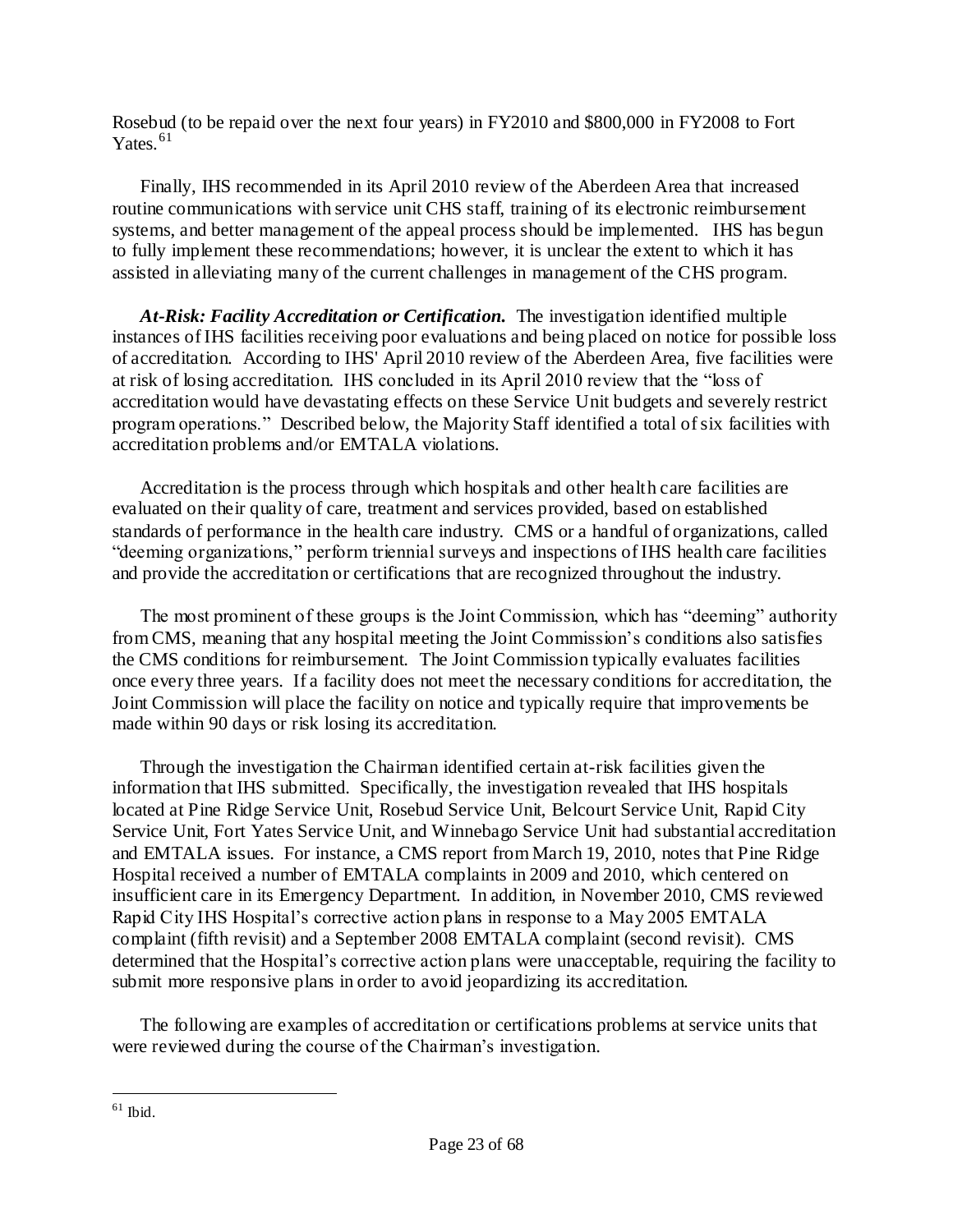### • Rosebud Hospital

The Rosebud Hospital is one such facility where the investigation revealed a troubling record of repeat poor evaluations. From 2004 to 2009, the facility was routinely cited for being out of compliance with a number of CMS requirements. In a document titled, "Meet and Greet," it details that in May 2008 staff identified a number of serious concerns, including poor quality of care, questionable access to care, employee complaints not being resolved, bills not being paid on time, and a lack of professionalism in the clinic. According to a CMS August 2008 report, CMS conducted an unannounced site visit on August 27, 2008, and found that the facility had violated EMTALA, which requires that hospitals provide care to anyone presenting with an emergency condition regardless of ability to pay or legal status. The following day, CMS conducted a separate investigation of an additional complaint.

 A CMS Recertification Survey Report dated July 2, 2009, detailed one troubling incident in October 2008 involving a pregnant patient at the Emergency Room (ER). The patient arrived at the ER with contractions every five minutes and was triaged as urgent. One and a half hours later, she was discharged from the ER. The patient proceeded to the outpatient department due to her continued contractions and was told to walk around and go to the bathroom for a urinalysis. Forty-one minutes after the patient was discharged from the ER, she delivered the baby in the outpatient clinic bathroom.

 Further, a November 2009 Administrative Review describes how, on April 7, 2009, the White River Nursing Home filed a complaint with CMS after a patient who had been discharged to them from Rosebud Hospital showed evidence of nursing neglect. CMS determined that "conditions within Rosebud Hospital posed an immediate and serious threat to the health and safety of patients" in certain areas, and they placed the facility on "Immediate Jeopardy" status. The hospital submitted a Corrective Action Plan on April 10, 2009, and CMS lifted the jeopardy status.

 On April 24, 2009, a letter from CMS to the hospital indicated that the facility was not in compliance with all conditions of participation (COP) for hospitals. CMS found that the facility was deficient in its governing body and nursing services. Specifically, the facility had ongoing issues with prevention of pressure ulcers and urinary catheter management, while the hospital's governing body had failed to provide proper oversight of nursing services to ensure these issues were addressed. As a result, the facility was once again placed in jeopardy status as conditions at the facility continued to pose a risk for patients.

 During a recertification survey in June 2009, which was in response to the April 7, 2009, complaint, CMS concluded that the hospital was not in compliance with all of the Conditions of Participation for Hospitals, which are required for accreditation. The review identified serious problems with the quality of nursing care, an unqualified nursing supervisor, disengaged and inaccessible managers, disorganization, lack of basic supplies, and overall disrepair of the facility. Surveyors noted a series of troubling examples of poor patient care in the past year, including the woman giving birth in the bathroom of the outpatient clinic in October 2008; a patient being discharged with an IV catheter left in his/her arm; and, a 16 year-old patient being discharged 24 hours after delivering a baby by Cesarean section (also known as a C-section), a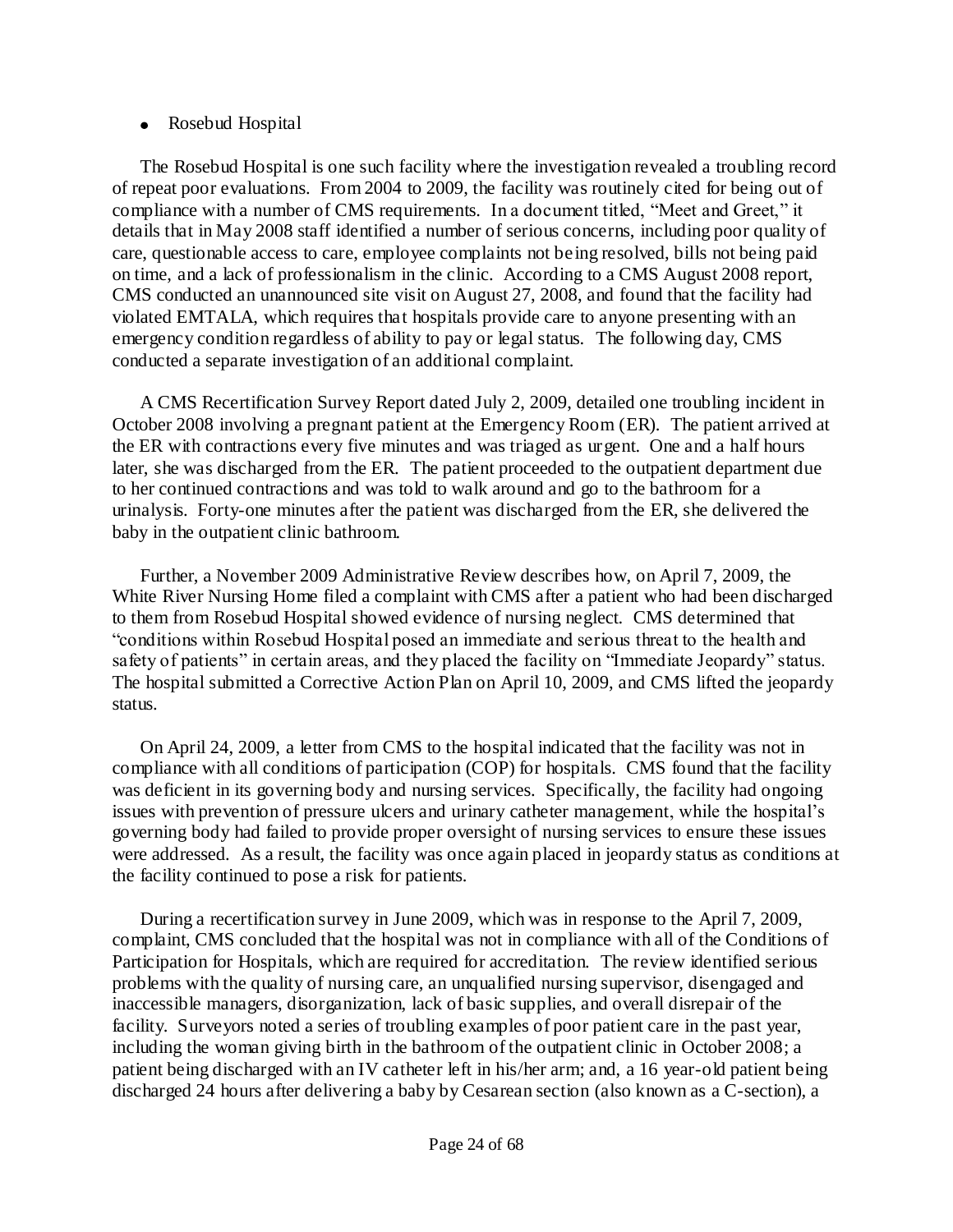[surgical](http://en.wikipedia.org/wiki/Surgery) procedure normally utilized to deliver one or more babies. The hospital filed a formal Corrective Action Plan (CAP), which, according to a November 18, 2009, letter from CMS, was returned as "unacceptable." The facility submitted revised CAP on November 25, 2009.

The Chairman did not receive any accreditation documentation for the hospital beyond November 2009. As of November 2010, the Chairman received no evidence from IHS that the facility had taken measures to correct its jeopardy status or that CMS or IHS had performed any additional reviews.

• Fort Yates Service Unit

 $\overline{a}$ 

 Fort Yates Service Unit"s Standing Rock IHS Hospital has had substantial accreditation problems since 2007. In May 2007, a Mock Joint Commission survey of the hospital performed by Care Education Group, Inc. (CEG) identified a host of issues, including failure to verify staff credentials, providers treating patients with expired licenses, improper documentation and missing policies and procedures.

Two months later, the Joint Commission performed a survey of the hospital and found a number of areas of non-compliance and required the facility to submit an Evidence of Standards Compliance (ESC) within 45 days. According to the July 2007 Accreditation Survey, found, in part, that the hospital failed to consistently track provider licensure information, there was no process for reviewing medication orders after the pharmacy closed, and there were no policies on assessing the appropriateness of prescriptions.

 Over a year later, in September 2009, CMS notified the hospital that it was found to be in compliance and had only minor deficiencies. However, a Mock Joint Commission survey conducted by CEG in November 2009 found a substantial list of problems, including expired medications and supplies (some more than six years old), rusted equipment, sterilization issues, and incomplete and improper patient care documentation. More troubling, a patient was transferred with no evidence that the physician approved the transfer and many providers had expired and/or unverified licenses. <sup>62</sup>

 In February 2010, CMS performed a "substantial allegation survey" and found that the hospital was not in compliance with the Conditions of Participation for Hospitals due to unsafe water temperatures. According to a letter from CMS on February 18, 2010, surveyors found that "conditions within PHS Indian Health Services Hospital at Fort Yates posed an *immediate and serious threat* to the health and safety of patients" relating to the unsafe water temperatures.<sup>63</sup> The hospital immediately submitted a corrective action plan and the immediate jeopardy status was abated. Following the abatement, however, as the letter notes, "deficient practice continues to create a potential for harm" and CMS continued with the facility"s scheduled termination of October 1, 2010. In an April 29, 2010, letter, the North Dakota Medicaid Director notified the

<sup>62</sup> Slaba, Carol, Eric D. Joseph and Nancy E. Webster. "Mock Joint Commission Survey Report by Score and Department: Standing Rock Service Unit, Fort Yates, North Dakota," November 2009 at 6-7, 39.

 $63$  Chickering, Steven D. "Letter from Steven D. Chickering, CMS Western Consortium Survey & Certification Officer, to Carl Ducheneaux, Interim Chief Executive Officer, PHS Indian Hospital at Fort Yates," Feb. 18, 2010.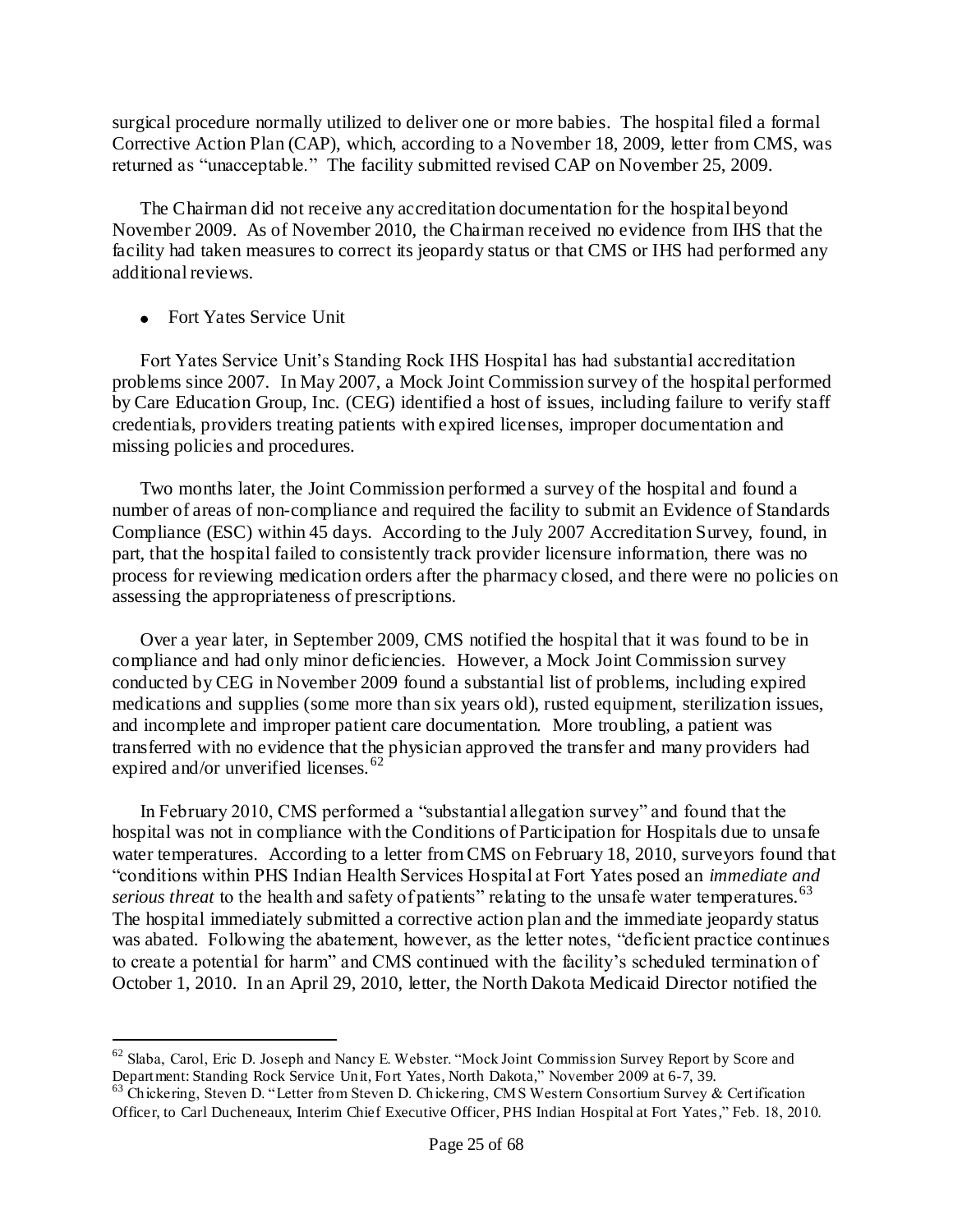hospital that unless CMS rescinded its termination action, the state's Department of Human Services would also terminate its state Medicaid Provider Agreement on October 1, 2010.<sup>64</sup>

 The Joint Commission conducted a survey of the hospital in July 2010 and identified a number of areas of non-compliance. Joint Commission found that the hospital had no process for ongoing professional practice evaluation, instances of lapsed provider privileges, no assessments of patient's mental, emotional and behavioral functioning, missing documentation of written plans of care for behavior health clinic patients, and insufficient documentation of patient consent for various procedures. The hospital was already on "immediate jeopardy" status stemming from the February allegation survey, but the projected termination date was extended by CMS from May to October 2010, and most recently to January 2011.

• Belcourt Service Unit

 $\overline{a}$ 

Belcourt Service Unit"s Quentin N. Burdick Memorial Hospital has also had a history of accreditation issues. Joint Commission reports for the hospital in 2007 and 2010 and the hospital's laboratory in 2006, 2008 and 2010 required the facility to submit an ESC within 45 days from the date of the issued report describing progress made on correcting deficiencies and/or compliance issues. Failure to make sufficient progress may negatively impact accreditation.

A Joint Commission Survey Assistance Report was completed by CEG in 2007. This report includes reviews of specific areas of Quentin Burdick Hospital, which would be included in a Joint Commission accreditation review. The summary of findings and deficiencies lists over 80 for the hospital. The findings include, but are not limited to, safety concerns related to the lack of relevant policies for certain emergencies; incorrect procedures for removing hazardous waste; patient charts not containing correct information; and nursing staff for the emergency room have access to the entire pharmacy. The 2007 report also reveals ten significant deficiencies in licensure and credentials of providers, such as three providers with expired certifications and others in which the hospital failed to verify a provider"s license.

In 2006, 2008 and 2010 Joint Commission"s reports for the hospital"s laboratory accreditation all required ESCs to be submitted within 45 days of the report. The reports demonstrate ongoing compliance issues. For example, the 2008 report lists such concerns as the laboratory failing to document which staff conducted tests and there were no documented comprehensive investigations and remedial actions taken for unacceptable lab results. The 2010 report indicated insufficient compliance in staff competence.

A Mock Survey of Quentin N. Burdick Memorial Hospital was conducted by CEG on February 22, 2010, through February 25, 2010, and found varying issues within the hospital. These findings included: improper storage and monitoring of medications and medical equipment; inadequate patient records in medical files; and, lack of proper training, reviewing, and tracking of employee qualifications in Human Resources. From July  $7<sup>th</sup>$  through July  $9<sup>th</sup>$  of 2010 the Joint Commission conducted an accreditation survey of the hospital and found 24

<sup>&</sup>lt;sup>64</sup> Anderson, Maggie D. "Letter from Maggie D. Anderson, North Dakota Medicaid Director, to Carl Ducheneaux, Interim Chief Executive Officer, PHS Indian Hospital at Fort Yates." Apr. 29, 2010.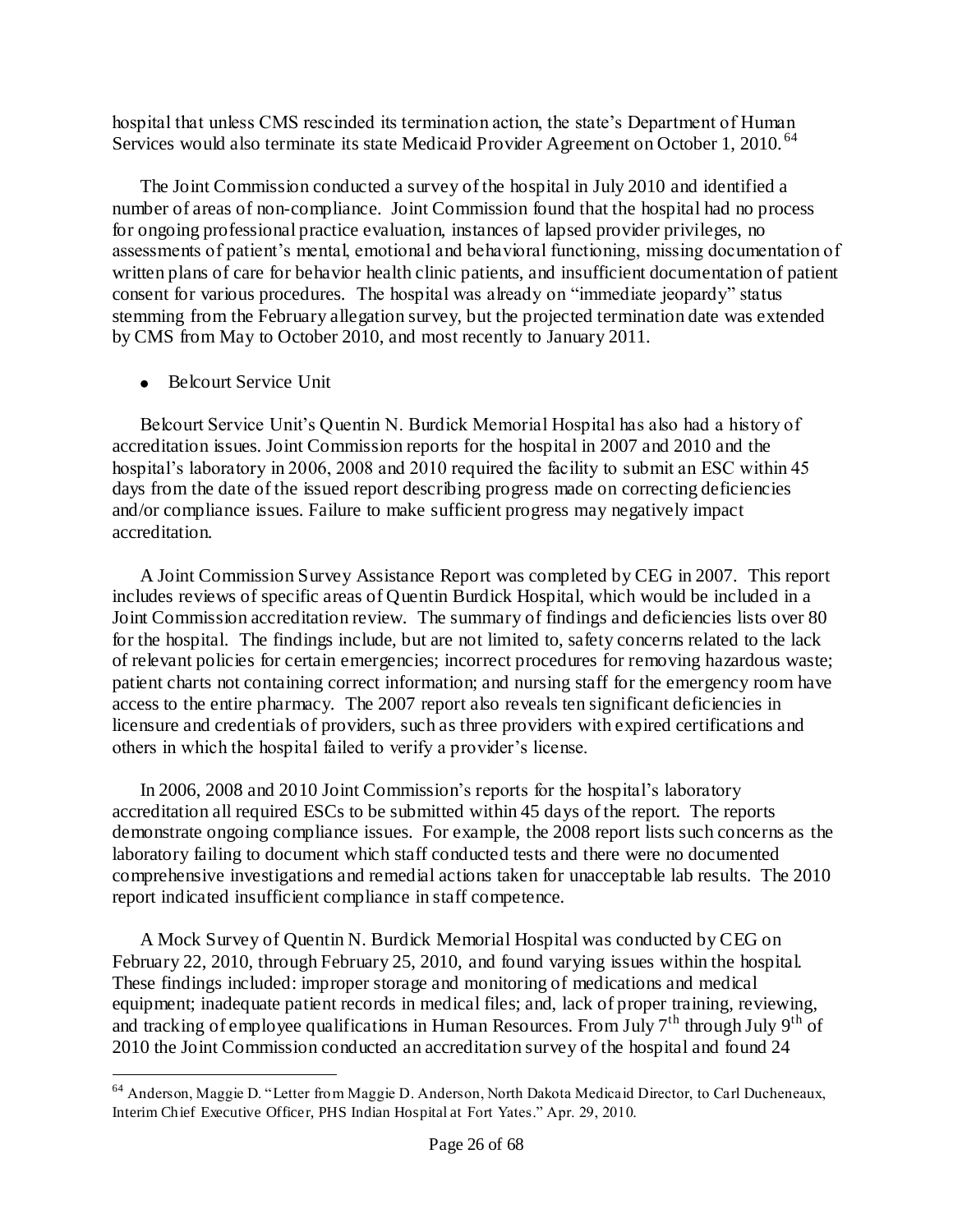deficiencies requiring the submission of ESCs, including nine areas related to credentialing practitioners and privileges.

*Expired Health Care Provider Licenses and Other Credentials.* Generally, credentials are a health practitioner's documentation of education, clinical training, licensure, experience, current competence, and ethical behavior. Providers are also required to have particular credentials, such as cardiopulmonary resuscitation (CPR), Drug Enforcement Administration (DEA), Advanced Life Support (ACLS), and a Neonatal Resuscitation Program (NRP) license in order to practice various types of medicine, prescribe medicine and/or work in a health facility.

The main purpose of the credentialing and privileging process is to ensure that qualified and competent practitioners are granted medical staff membership and/or privileges. Active credentialing of providers is an established standard of conduct and is required by law. <sup>65</sup> According to the "IHS Medical Staff Credentialing and Privileging Guide," dated September 2005, the Agency requires at a "minimum primary source verification of the following: licensure, professional education, post graduate training and experience, current competence and ability to perform (health status). $^{566}$ 

While physicians and Physician Assistants are generally required to be credentialed and privileged, nurses and pharmacists are not required to be privileged.<sup>67</sup> However, their license should be verified initially and at each subsequent licensure renewal to ensure that it is unrestricted and in good standing.<sup>68</sup>

IHS is also required to retain all such records for at least ten years after the individual"s termination of employment or association with IHS.<sup>69</sup> Credentialing is an essential element to gaining accreditation and certification of facilities. Also, if a provider"s state license lapses the facility is required to reimburse Medicare, Medicaid or private insurers for services rendered to patients during that time.

Despite these requirements, the investigation revealed various instances of lapsed provider licenses, certifications, registrations, and privileges at Belcourt Service Unit, Fort Yates Service Unit, Rapid City IHS Hospital, and Winnebago Service Unit's hospitals. The following are examples of expired provider licenses and certifications problems at certain facilities reviewed.

 $\overline{a}$ 

<sup>65</sup> *Darling v. Charleston Community Memorial Hospital*, 211 N.E. 2d 253 (Ill. Sup. Ct. 1965); *Thompson v. Nason Hospital*, 591 A. 2d 703, 707 (Penn. Sup. Ct. 1991); Privacy Act of 1974, as amended, 5 U.S.C. § 552a(e)(4). *See*, IHS Circular No. 95-16, Credentials and Privileges Review Process for the Medical Staff, December 8, 1995 and, IHS, "Indian Health Service Medical Staff Credentialing and Privileging Guide," September 2005.

<sup>&</sup>lt;sup>66</sup> For instance, the Joint Commission requires that hospitals verify licensure, certification or registration with the primary source at the time of hire and upon expiration of the credentials. An outside authority, such as the medical school from which a medical degree was awarded, or the state licensing board that granted a license, will normally be asked to provide the evidence or attest to the validity of the provider"s credentials, licensure or registration. IHS, "Indian Health Service Medical Staff Credentialing and Privileging Guide," September 2005 at 2.

 $67$  Id. at 7.  $68$  Ibid.

<sup>69</sup> 71 F.R. § 34626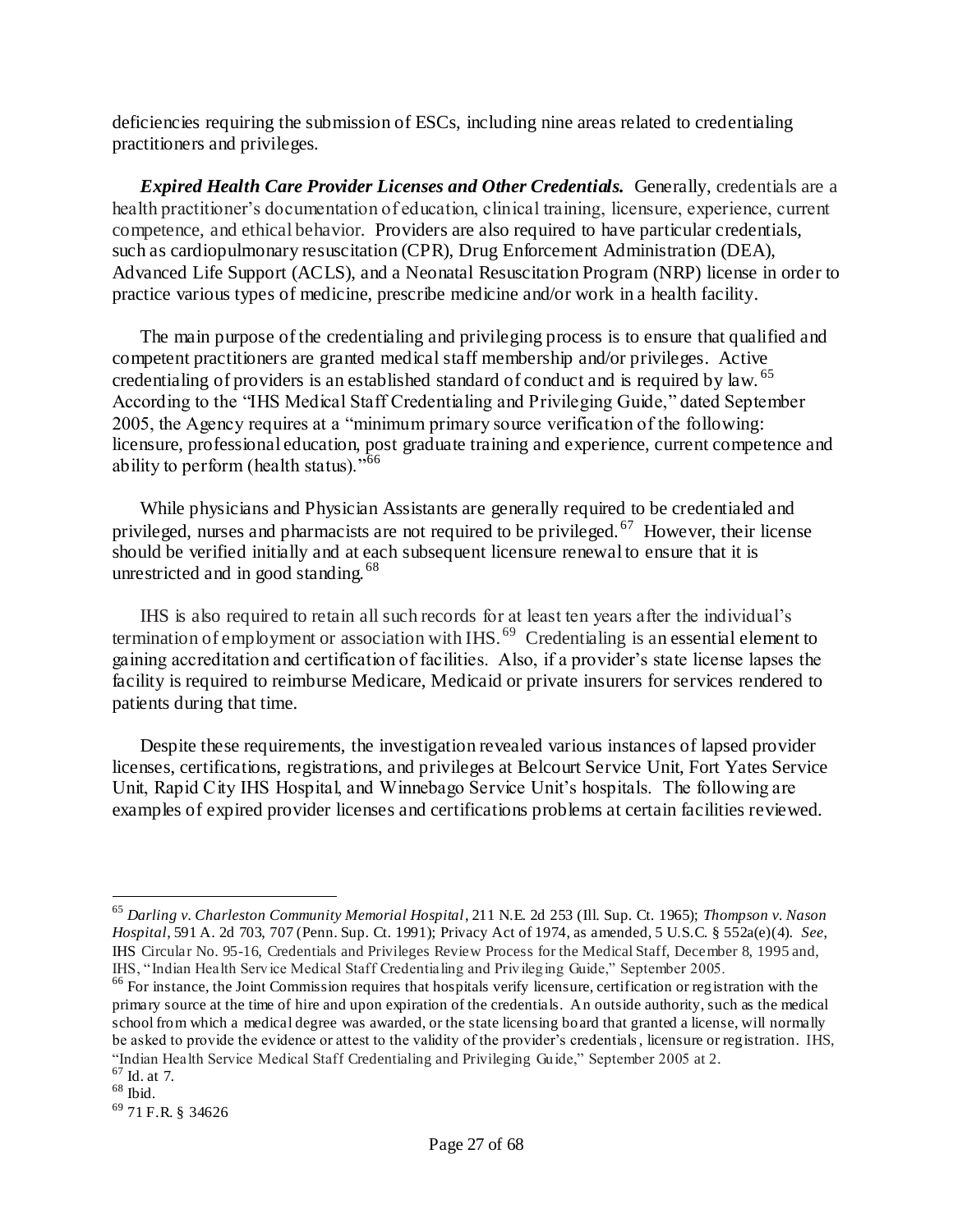• Belcourt Service Unit

As detailed in the accreditation section of this report, a 2007 Mock Joint Commission Survey performed by CEG found licensure issues at Belcourt Service Unit"s Quentin Burdick Memorial Hospital. Specifically, three of CEG"s findings related to the hospital"s failure to verify licenses and three other findings involved expired provider licenses, one in 2002 and two others in 2007. In addition, CEG determined that for two of the providers with expired licenses, both had expired CPR certifications and one had an expired certification of ACLS and NRP. Finally, CEG found that certain employees" skill sets were not adequate for the relevant health care field.

In a subsequent 2010 Mock Joint Commission Survey conducted by CEG in February of 2010, a "Human Resource File Review" was conducted involving a review of 28 employee files demonstrating the persistence of licensure and certification problems. For example, CEG found that ten employees did not have the proper license or registration, eight did not receive mandated background checks and 15 did not have verification of their education. Finally, a July 2010 Joint Commission accreditation report also found nine areas of deficiencies related to credentialing practitioners and privileges.

• Rapid City IHS Hospital

The investigation also identified significant licensing and credentialing lapses at Rapid City IHS Hospital. IHS submitted a June 2007 Mock Joint Commission Survey of Rapid City IHS Hospital conducted by CEG, which identified several providers that had expired licenses or certifications. For example, one physician had an expired medical license for over seven months.

In an accreditation survey conducted on August 9-10 of 2007, the Joint Commission identified additional issues involving the hospital"s failure to verify licenses. For instance, a nurse's license was due for renewal on December 20, 2006. However, license verification was not performed until July 27, 2007 – nearly seven months later.

According to Agency documents dated between May 2008 through April 2009, licensure and certification problems at the hospital persisted. The following is a summary of the key issues identified:

- o Two medical doctors with expired state licenses;
- o Six doctors and family nurse practitioners with expired CPR certifications;
- o Eight family nurse practitioners and physicians with lapsed ACLS or Pediatric Advanced Life Support (PALS) certifications; and,
- o One family nurse practitioner with an expired DEA license.
- Winnebago Service Unit

A September 2009 Mock Joint Commission Survey conducted by CEG at Winnebago Service Unit"s Hospital highlights significant licensure and credentialing problems. The surveyors reviewed 13 credential files and found the following: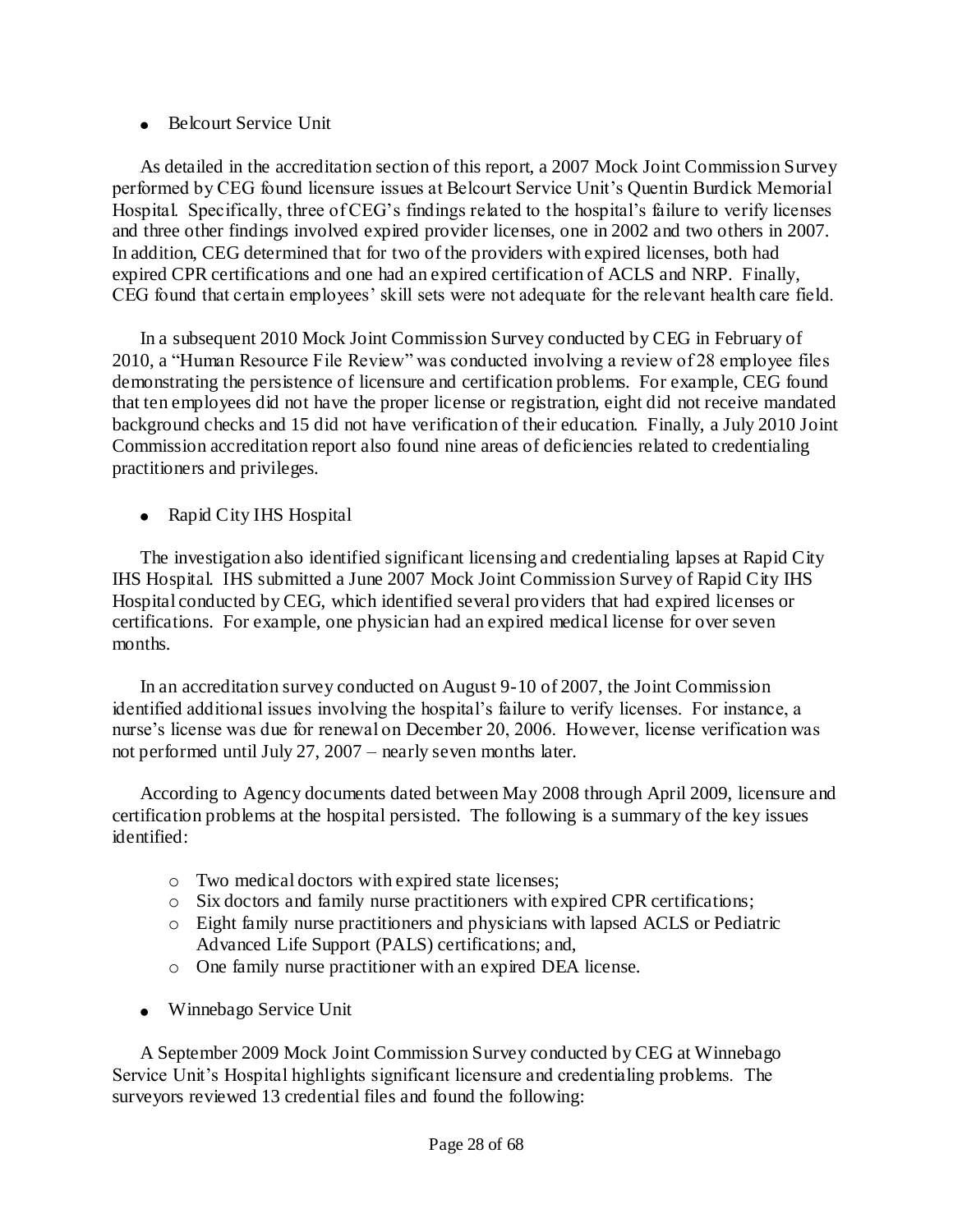- o Failure to verify a Physician Assistant"s education;
- o Four providers" licenses had expired, (some over nine months ago, but the facility had not verified or checked for renewal);
- o Three providers had no Child Care National Agency Check and Inquiries (CNACI), a background check required for those who provide care to persons under age 18. CNACIs include checking the individual for convictions of crimes involving children. For instance, one provider had worked at the facility since December 2005 and another had worked at the facility since July 2004, yet no CNACIs were performed; and,
- o Three providers" ACLS certification had expired and three providers" CPR certification had expired.

In a subsequent accreditation survey conducted by the Joint Commission from August  $3<sup>rd</sup>$ through August  $6<sup>th</sup>$  of 2010, the hospital was awarded an insufficient compliance rating for failing to verify employee licensure/certification and exceeding two year privileging limitations. Specifically, the Joint Commission found that the hospital had no documentation of primary source licensure/certification verification for four employees, including two nurses. In addition, two physicians" re-appointments exceeded two years, including one physician whose privileges had lapsed for 22 days.

It is unclear whether these facilities took corrective action and refunded Medicare, Medicaid or private insurers for services rendered by unlicensed providers. However, the investigation revealed one instance in which a facility took corrective action to refund Medicare. An employee at Rapid City provided services to patients without a valid license from April 1, 2001, to October 2, 2003. The facility ultimately refunded over \$63,000 to Medicare.

*Disciplinary Actions Taken Against Provider Licenses.* Health care providers are required by law to have an active license (from any state) in order to serve patients at IHS facilities. IHS is required to maintain records of provider licenses, including adverse actions for at least ten years after the individual's termination of employment or association with IHS.<sup>70</sup>

The Chairman requested that IHS submit information on all providers with licensure problems, including disciplinary actions, revocations and restrictions taken by state licensing boards over the past ten years. IHS submitted the name of two physicians detailing a total of four incidences, such as state licensure revocations, restrictions and voluntary surrender.

Based upon the information received from state licensing boards, the investigation revealed more instances of health care providers with reprimands, license suspensions, encumbrances, and revocations. Attached as "Exhibit E" in the Appendix is a description of some of the providers the Chairman discovered had disciplinary actions taken against their license, but were not identified by IHS in the data it submitted to the Committee.

The Agency's failure to submit information pertaining to provider licenses demonstrates a clear lack of adequate oversight and monitoring in this critical area. Without proper monitoring

 $\overline{a}$ <sup>70</sup> 71 F.R. § 34626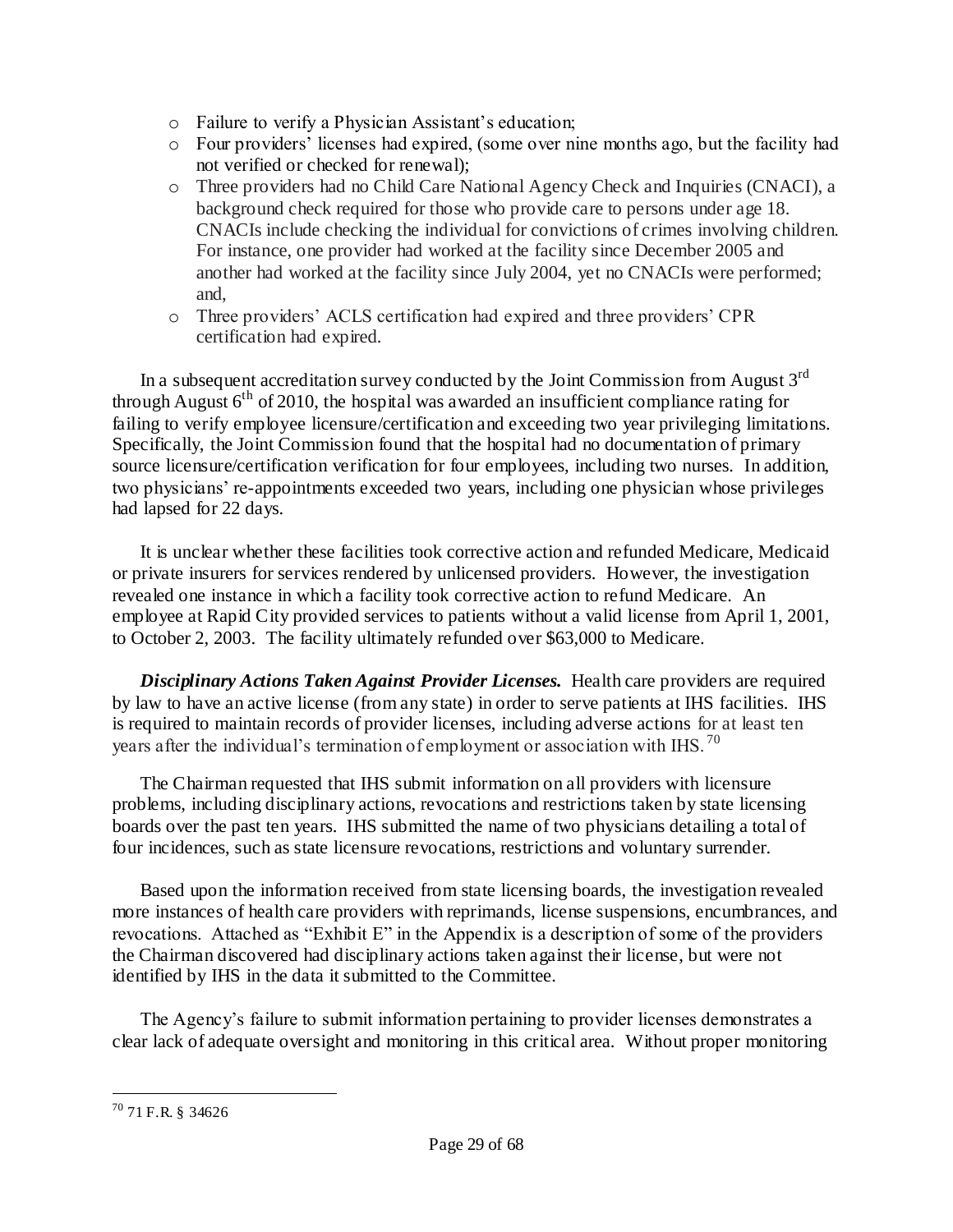and a guarantee that a health provider has a medical license in good standing, patient safety and care may be jeopardized and IHS could be exposed to litigation.

In addition to Exhibit E, the following are some of the individuals the Committee identified with licensing problems, all of whom worked for Belcourt Service Unit's Quentin N. Burdick Memorial Hospital at the time of the related disciplinary action.

- $\bullet$  Nurse One A state board of nursing found the nurse had diverted controlled substances for personal use, worked in an "impaired" condition and failed to abide by the Nursing Advocacy Program (monitors use of controlled substances) on numerous occasions from 1989 to 2003. For example, in 2000 the nurse was in such an impaired condition that during a C-Section procedure the nurse "could not properly place and hold retractors, and hold the patient's skin in place for staples."
- Nurse Two A state board of nursing determined that the nurse had failed to notify or take action against an operating room supervising nurse who worked in an impaired condition in 1999 and 2000.
- Nurse Three  $A$  state board of nursing found that the nurse had failed to supervise an unlicensed assistive person and falsified a patient"s chart in 2002.
- Nurse Four A state board of nursing determined that the nurse practiced without a state license for more than 30 days in 2004.
- Nurse Five  $A$  state board of nursing found that the nurse slept in an empty patient room while on duty in 2005.

*Employee Misconduct and Poor Performance.* Based on documents received from IHS, individuals that contacted the Committee and HHS" Office of Inspector General (OIG), the Chairman found evidence of employee misconduct, yet the Area failed to take reasonable action or chose to transfer, detail and/or reassign the employee to another facility. Below are some of the more egregious examples.

Winnebago Service Unit

An administrative review performed by the Aberdeen Area Office in November 2009 details issues involving a senior level management employee at Winnebago Hospital. IHS' Aberdeen Area reviewers found that:

- o According to interviews with members of the Governing Body and Supervisors, the senior employee reported to work two days a week (16 hours) on average and frequently arrives late.
- o The senior employee was absent without approval/authorization for 130 work hours in 2008 and 2009. In two particular instances the senior employee was supposed to be attending meetings, one with HHS and another with the Nebraska State Medicaid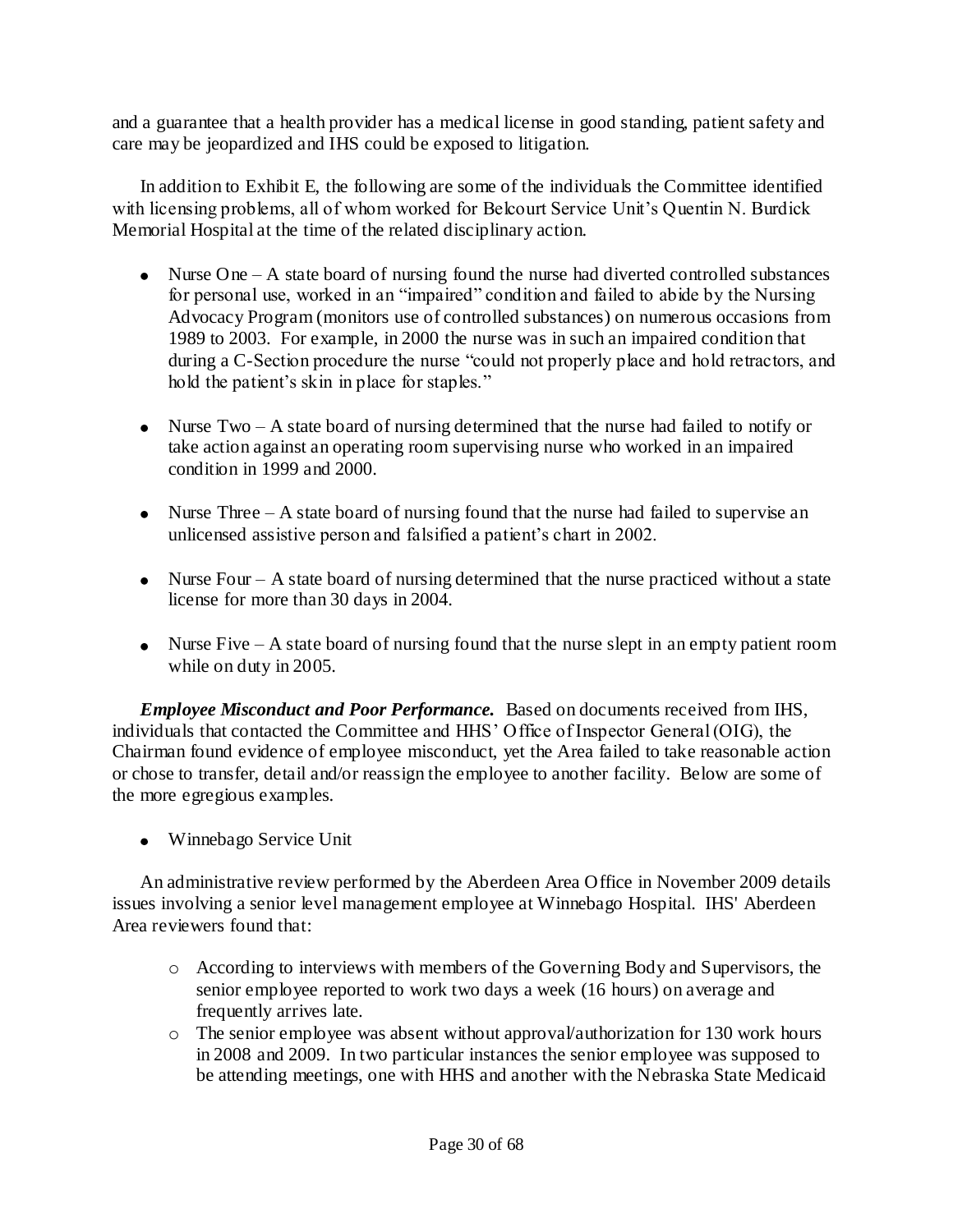Director. In each instance, the employee did not submit Government Travel Vouchers verifying travel.

- o The senior employee misused government funding by using facility funds to purchase food for hospital employees on various occasions.
- o The senior employee used a government vehicle for personal purposes.

Administrative reviewers ultimately found that that this senior employee did not "demonstrate the leadership and ethical skills necessary" and had difficulty with "interpersonal skills needed to influence people, avoid unwanted influence, develop cooperative relationships, establish and maintain networks, understand individuals, facilitate teamwork and resolve conflicts constructively at the Winnebago facility.<sup> $271$ </sup> The reviewers concluded that appropriate disciplinary action should be taken against the employee.

The senior employee was placed on administrative leave for over two months in 2009 and three and a half months in 2010 due in large part to a pending investigation involving misuse of authority and mismanagement. Although, the Agency proposed the employee"s removalsuch actions were ultimately mitigated to a 'last rights agreement' in which the employee agreed not to apply for another position within the Aberdeen Area for one year from the date of the execution of the agreement and agreed to voluntarily resign at the end of a 30 calendar day period, withdraw any informal and/or formal complaints or appeals to the Merit Systems Protection Board and any other venues.

According to IHS' website, the employee still works for IHS. The Chairman also received information indicating that this employee was previously reassigned from another Aberdeen Area facility in July 2004, prior to working at Winnebago.

• Fort Totten Health Center

In September 2006, the Spirit Lake Nation passed a resolution accusing a senior level management employee at Fort Totten Health Center of hostile work environment, retaliation against subordinates and noncompliance with IHS policy, i.e., "prohibited personnel practices." The tribe ultimately passed a resolution in October 2007 expelling the employee from the Spirit Lake reservation.

The OIG and IHS investigated these allegations at the request of Chairman Dorgan. IHS performed its review in March 2007, six months after Spirit Lake Nation passed two tribal resolutions regarding the employee. IHS' investigation found that the employee had 1) misused authority, 2) acted in an unprofessional manner, 3) created a hostile work environment, 4) engaged in sexual harassment, 5) misused government property, 6) had not abided by time and attendance policies, and 7) retaliated against subordinates, among other findings.

The OIG performed a criminal investigation and issued a report in September of 2008. Although the OIG did not find that criminal misconduct had occurred and the Department of Justice declined to prosecute the employee, the OIG identified that many of the alleged and

 $\overline{a}$ <sup>71</sup> IHS, Administrative Review: Winnebago Hospital, November 2009.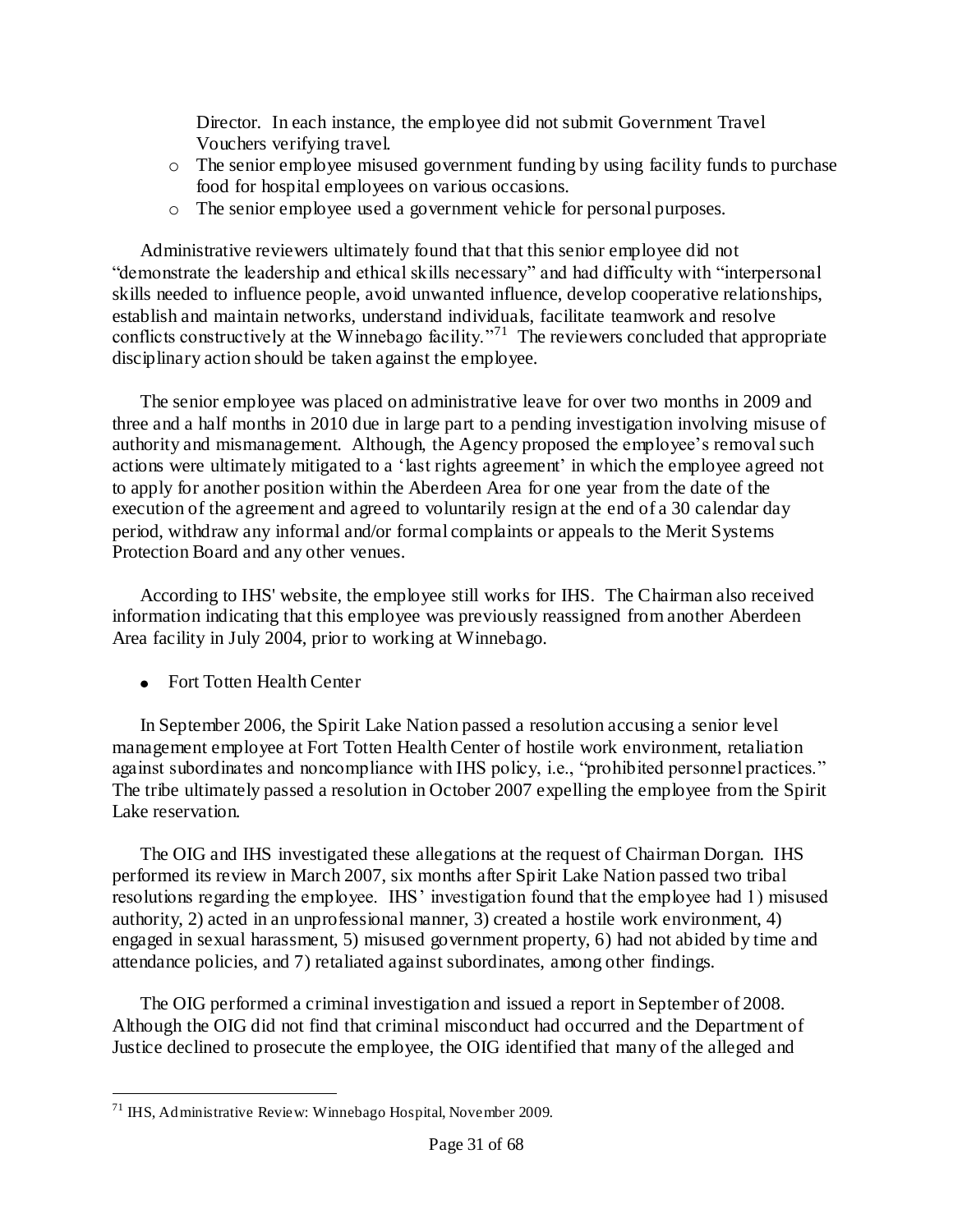substantiated acts committed by the employee, and reviewed by IHS' investigation fall within prohibited personnel practices as defined by 5 U.S.C. § 2302(b), including:

- o Nepotism;
- o Reprisal for whistleblowing;
- o Failure to take personnel actions against employees;
- o Discrimination; and,
- o Deceiving or willfully obstructing an individual from competing for employment.

IHS" reviewers recommended the immediate removal of the employee, in part due to the potential continued loss of money if more EEO complaints were filed and IHS lost. The OIG found that four of five EEO complaints originated prior to the employee's arrival at Fort Totten Health Center; however, all of them included issues specifically involving the employee. Mainly, complainants alleged that the employee had retaliated against them for the EEO complaints they had filed prior to the employee's arrival at the facility. The allegations in the EEO cases included the following, which have all been settled, costing IHS over \$50,000 at the time of OIG"s September 2008 report.

- o Employee alleged discrimination based on race, national origin and reprisal.
- o Employee alleged hostile work environment because of race, sex and national origin, and alleged reprisal occurred during the EEO process.
- o Employee alleged discriminated based on national origin and reprisal. The employee also alleged that management created a hostile work environment in which the employee was ultimately detailed.
- o Employee alleged subjection to a hostile work environment.
- o Employee alleged discrimination based on disability and national origin.

Despite IHS' findings, the employee was ultimately suspended without pay for 14 days, from August 26 to September 8, 2007. The employee was eventually placed on direct reassignment to another service unit in the Aberdeen Area.

This individual remains employed at IHS. The Chairman learned that this employee was recently detailed to another facility in the Aberdeen Area.

• Belcourt Service Unit

As referenced in other sections of this report, Belcourt Service Unit's Quentin N. Burdick Memorial Hospital has an extensive history of mismanagement, resulting in diversion of narcotics/controlled substances, extensive diverted health care services and ample complaints filed by its employees.

There have been three OIG reports specifically regarding the hospital. First, a December 2002 report on retaliation for whistleblowing, mismanagement and harassment by a senior level management employee of the hospital. Second, two follow-up reports in June 2004 and March 2003 regarding extensive diverted narcotics (discussed in a prior section). The Chairman also received from IHS two internal reviews of the hospital dated November 2008 and June 2010.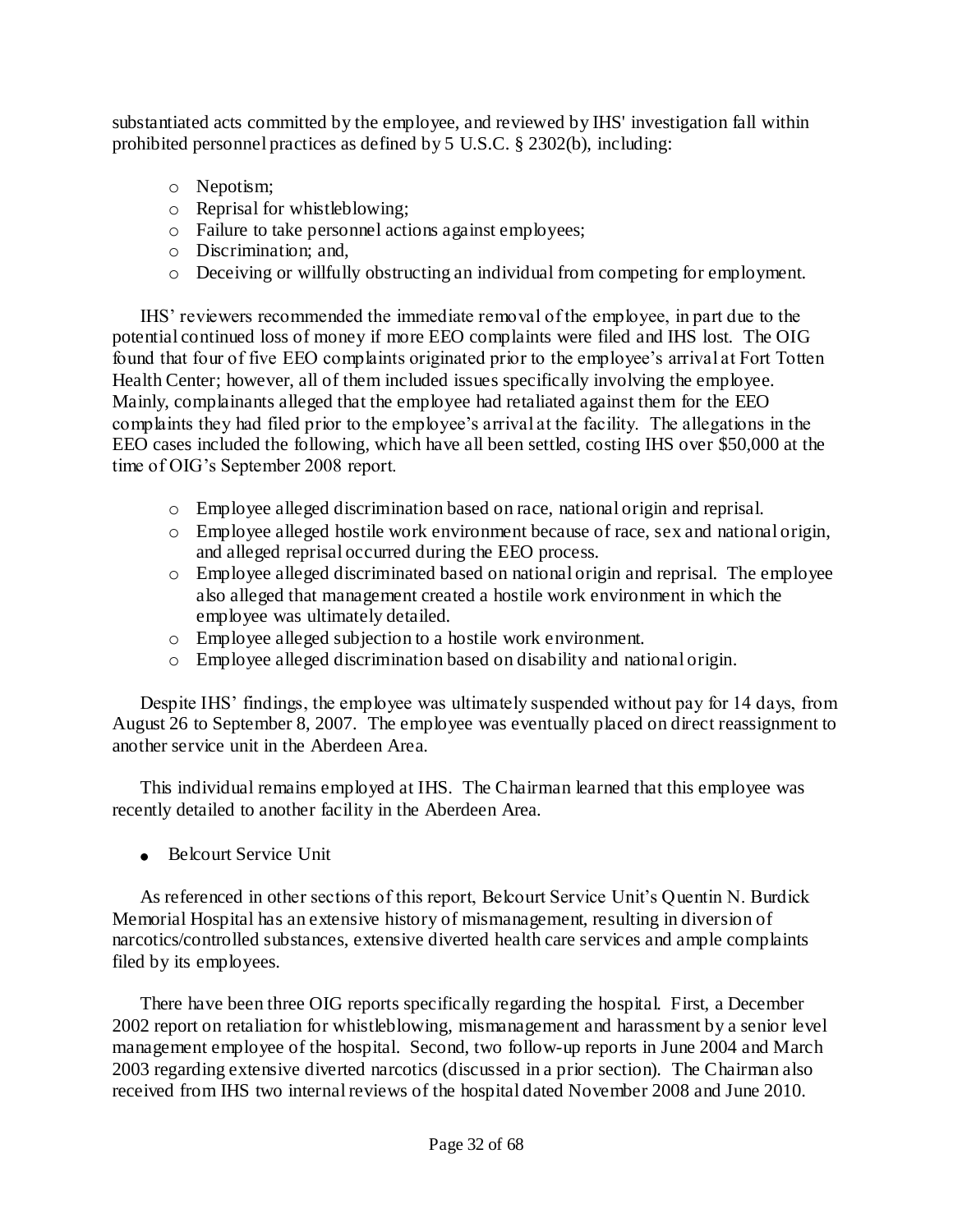The following are three examples of employee misconduct at the facility and the Agency"s related corrective actions.

o Example 1: Employee A (Senior Level Management Employee)

The Committee found the following information based upon an OIG investigation:

In April of 2000 several billers discovered that large amounts of the Schedule II narcotics, Oxycodone, were being prescribed and dispensed at the hospital"s pharmacy, Medicare Secondary Payor forms were back dated for billing purposes and there was no purpose of visit listed in patient records. Some individuals, for whom no purpose for the visit was listed, received refills for Oxycodone and were employees at the hospital. The matter had been reported to Employee A since 1999 but no corrective actions were taken.

In August 2000, another employee brought the drug diversion issues to the attention of the Aberdeen Area Office Personnel Director (AAOPD). In October 2000, the AAOPD filed a report with Employee A and indicated that the matter "needed to be investigated, and if true, pursue corrective action. This may include making contact with proper authorities." The Aberdeen Area Director, Deputy Director and Executive Officer were also copied on the review conducted by the AAOPD.

In February 23, 2001, Employee A instructed a subordinate to provide a written response to the issues in the AAOPD"s review. Mistakenly, this letter was ultimately circulated, which identified many existing employees at the hospital. Ultimately, three senior level employees discovered that this subordinate employee had provided negative information about them.

Ultimately, Employee A failed to inform hospital staff of the following: 1) Employee A had ordered the subordinate employee to draft a written response to the AAOPD; 2) the document was meant to be confidential; and, 3) the subordinate employee was acting within policy to identify illegal activity taking place at the hospital and inform IHS management as set forth in 45 CFR § 73.735-1301 and HHS" General Administration Manual.

According to OIG"s report, Employee A was upset that the subordinate employee also disclosed derogatory information about Employee A. Ultimately, Employee A failed to share the above information with staff and as retaliation for providing information regarding illegal activity at the hospital allowed several employees that were referenced in the subordinate employee"s draft response to the AAOPD to file a Privacy Act complaint against the subordinate employee.

According to OIG"s report, in April 2001 an IHS Aberdeen Area Privacy Act Investigator conducted a Privacy Act investigation. The OIG report indicates that IHS' findings were inaccurate and conclusions were not supported by facts. Based upon the erroneous information contained in IHS' investigative report, IHS management began consulting with IHS' Office of General Counsel (OGC) regarding prospective disciplinary actions against the subordinate employee originally ordered by Employee A to draft a response to the AAOPD. Ultimately, the OGC advised IHS to take no action until OIG had completed their investigation.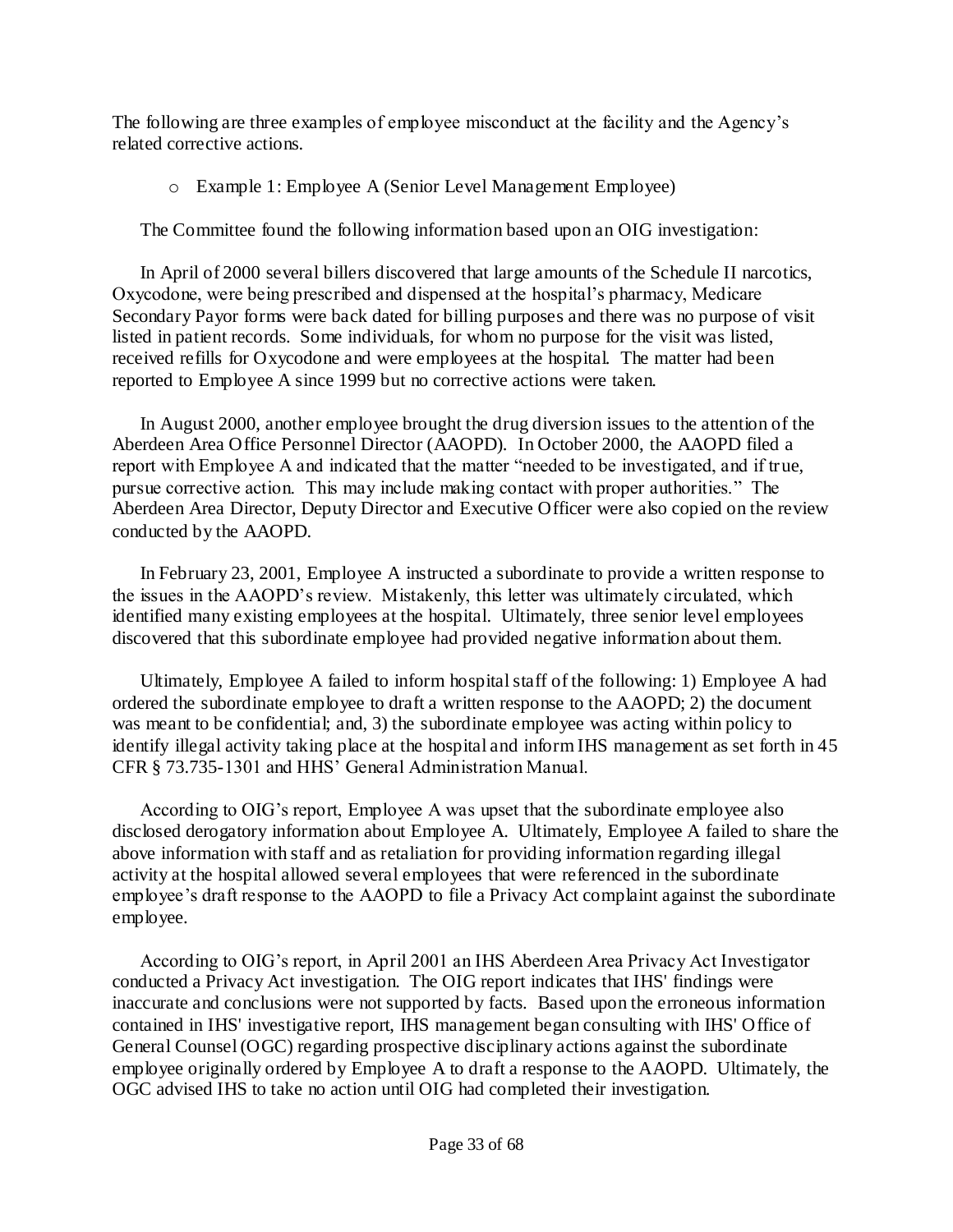The December 2002 OIG report found that:

- Medicare Secondary Payor documents were backdated and altered by hospital bille rs, which was directly instructed by a senior level employee.
- Many records for Schedule II narcotics reflected no office visit and stated, "telephone" call, med refill."
- Drug Enforcement Administration Diversion Agents confirmed that a high volume of Oxycodone was dispensed through the hospital"s pharmacy.
- Certain hospital employees, in 1999, 2000 and 2001, pressured physicians to prescribe drugs to patients, friends and relatives. Other hospital employees solicited physicians in hallways at the facility to have their personal prescriptions for drugs refilled without an office visit.
- Employee A allowed the hiring of a dentist who had been terminated from the U.S. Public Health Service Commission Corps in January 2001, but had made a false statement on his official application indicating that he had never been fired from any job over the past five years. Employee A was aware of the termination and false statement, but permitted the hiring to take place.
- Employee A provided false and misleading information to the OIG.
- Employee A had made derogatory racial comments.
- Employee A retaliated against the employee that was ordered to provide a draft response to the AAOPD.

The OIG noted at page six of its December 2002 report that through the course of its twoyear ongoing investigation, they had "documented a pattern of mismanagement, discrimination, and retaliation with a divisive management style resulting in civil suits, grievances, and unwarranted allegations of Privacy Act violations." The OIG further concluded that Employee A was "the driving force behind each problem" and recommended immediate termination.

Based upon documents received from IHS, the Committee found that despite OIGs recommendation to terminate Employee A, the individual was reassigned on March 24, 2002, within the Aberdeen Area. In March 2004, according to the memorandum and order issued by the U.S. District Court of North Dakota Northwestern Division, the court noted that Employee A was currently employed at another facility in the Aberdeen Area. Further, in 2008 the individual was detailed from that facility to another in the Aberdeen Area and received an outstanding or equivalent Performance Management Appraisal Program (PMAP) and was awarded 24 hours paid leave. The Majority Staff found that IHS did not submit information from 2000 to 2007 regarding the individual"s PMAP assessment. Since IHS only submitted documents for individuals placed on administrative leave from 2005 to 2010, it is unclear whether this same person was placed on administrative leave at any point during OIGs or IHS' investigation. Ultimately, Employee A retired from the Agency in 2009.

o Example 2: Employees C, D and E (All Senior Level Employees)

Based on documents received from IHS, the Aberdeen Area performed a program review of the hospital in November 2008, which examined the diversion of adult inpatients allegedly due to inadequate provider staffing levels and lack of equipment and supplies (see "Substantial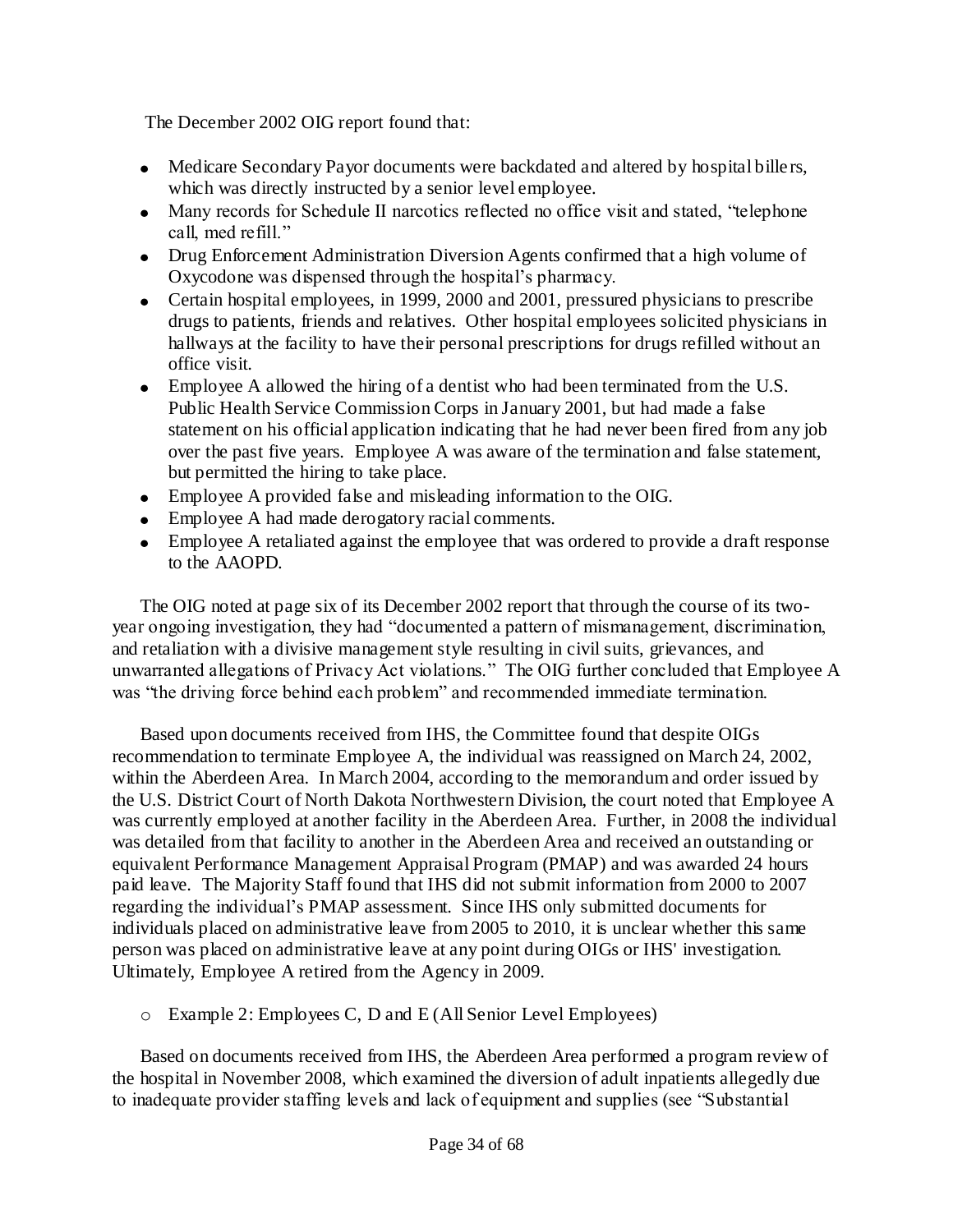Diverted or Reduced Health Care Services section" for additional information about diversion levels at Quentin N. Burdick Memorial Hospital).

IHS concluded that Employee C, a senior level nurse, had created an intimidating environment and his/her subordinates had "well founded fears of retaliation" for speaking out against any of Employee C"s decisions or behaviors. As an example, the report notes that a state board of nursing expressed written concern to another senior level employee, Employee D, about the number of nurses reported to the board by Employee C. According to the report, it states that after this state licensing board conducted its investigation it found that the allegations submitted by Employee C were unfounded. Further, according to the report, the letter suggested that Employee C needed additional training and support.

IHS also found that, on at least one occasion, another employee, Employee E, a senior level physician, refused particular work schedules, despite the hospital having severe provider staff shortages. In addition, some contracted employees refused to work at the hospital because Employee E had treated five to six of them badly and would not return. As cited in the section titled "Substantial Diverted or Reduced Health Care Services," Employee E is the same individual that reacted to the lengthy diversion of services provided at the hospital nonchalantly without a sense of urgency to take appropriate action to correct the diversion crisis.

As a result of these findings, in part IHS recommended that:

- 1. The behaviors of Employee E and Employee C should be "dealt with" and cited that no matter "how experienced the next CEO is, he or she will not be successful because these two individuals have proven that they can effectively undermine the CEO and suffer no consequences."
- 2. "Eliminating the behaviors of these two employees is paramount to support the efforts of an experienced leader to help employees achieve some degree of insight and develop motivation for positive change that is once again patient focused."

The investigation revealed that ultimately Employee D resigned, while Employees C and E remain employed at the hospital. The Majority Staff also found that Employee E had previously been reassigned from another facility in the Aberdeen Area in February 2008. Employee C was also detailed within the service unit in February 2005. Despite IHS" clear concerns about Employee C in 2008, this employee"s PMAP rating was fully successful or equivalent and was awarded a significant bonus.<sup>72</sup> In 2009, Employee C received a bonus of over 16 hours of paid leave. As detailed in the EEO section of this report, this employee was a primary subject of multiple EEO complaints filed against IHS.

o Example 3: Employee F (Senior Level Employee)

 $\overline{a}$ 

According to documents submitted by the OIG, a reassignment letter dated October 23, 2006, from the Deputy Director of the Aberdeen Area to Employee F, of Quentin Burdick Memorial

 $^{72}$  Aberdeen Area Office (no author), "Performance Management Appraisal Program 2000-2009," Received from IHS August 24, 2010.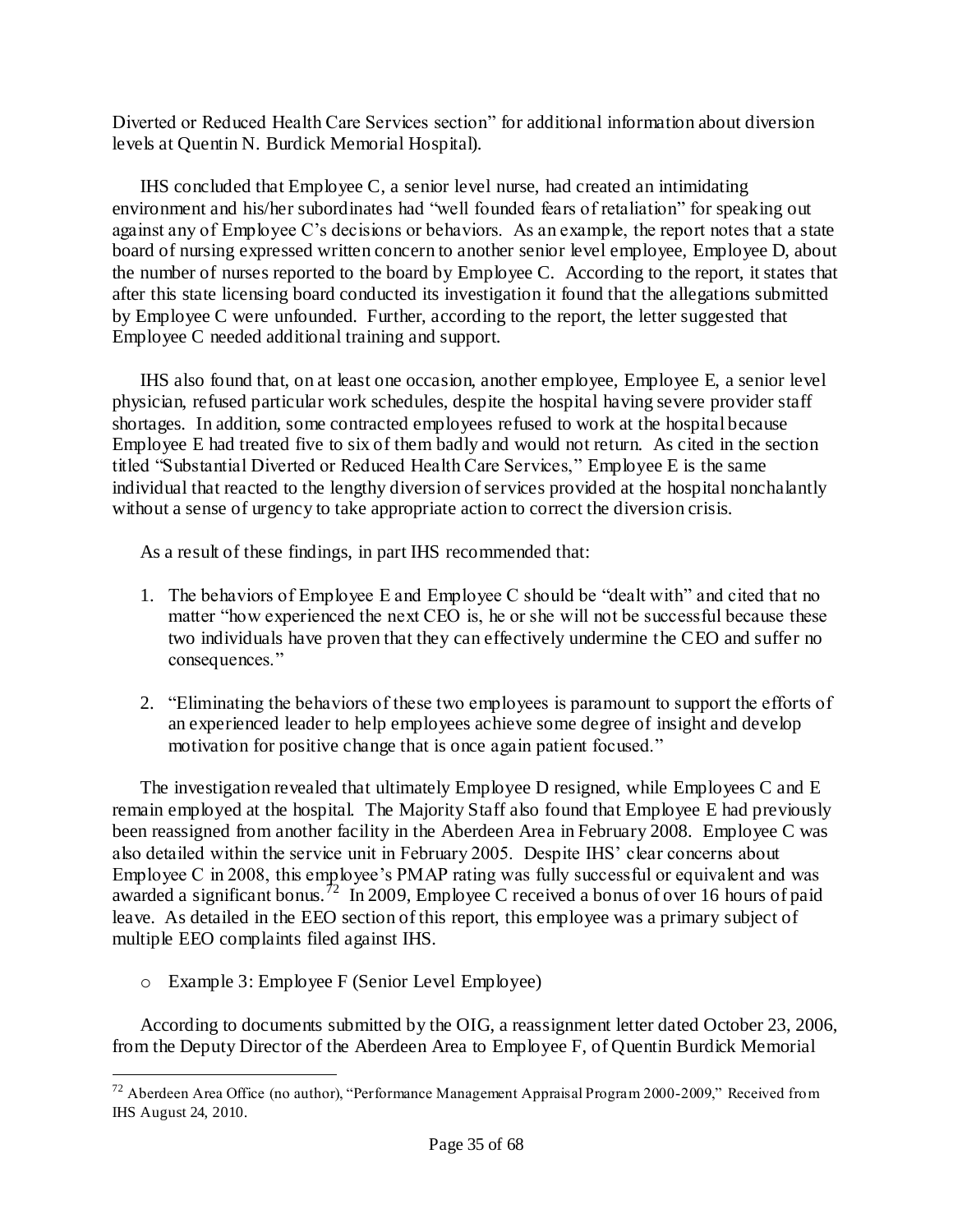Hospital. The letter indicates that Employee F is reassigned from one facility in the Aberdeen Area to another located in the Area. At the time, Employee F was already on detail from one service unit in the Aberdeen Area to another.

The letter indicates that Employee F"s reassignment was based upon an August 3, 2006, finding that the employee abused authority. Further, there was an adverse action taken against the employee. As a result, Employee F was placed on 30-day suspension. The letter cites that after Employee F was informed of a forthcoming detail, the employee reported for volunteer duty with the Army National Guard, thus giving the appearance of "purposely delaying" the pending official detail.

According to the information provided in the October 23, 2006 letter, Employee F"s reassignment was "management"s last effort to attempt to correct unwarranted and unacceptable workplace behaviors." The Deputy Director of the Aberdeen Area also warned Employee F that the next adverse action would result in a proposed removal from employment with IHS.

Employee F passed away this year. However, prior to the employee"s death, the employee was placed on leave for alleged misconduct.

*Hiring Excluded Employees or Those with Unsuitable Criminal Records.* The investigation revealed several instances in which Aberdeen Area employees were hired by IHS despite being on the OIG"s List of Excluded Individuals/Entities (LEIE). In addition, the Chairman identified one instance in which an employee with an embezzlement conviction was hired in a temporary position.

Under section 1128A of the Social Security Act, the OIG was given the authority to exclude certain individuals and other entities from participating in all federally funded health care programs. The basis for exclusion includes, convictions for program related fraud and patient abuse, licensing board disciplinary actions, and default on Health Education Assistance Loans. The OIG maintains the LEIE, which lists all excluded persons and entities.

The effect of OIG exclusion is that no Federal health care program payment may be made for any items or services furnished by the excluded individual or entity. In addition, any items and services furnished at the medical direction or prescription of an excluded physician or other authorized individual are not reimbursable from a third party insurer. This prohibition extends to payments for administrative and management services not directly related to patient care, but that are a necessary component of providing items and services to Federal program beneficiaries.

Federal law permits the waiver of an exclusion where the exclusion would impose a hardship on program beneficiaries. Waivers are determined by the OIG on a case-by-case basis. Moreover, the reinstatement of excluded individuals and entities are not automatic. Generally, once an exclusion has ended, those wishing to again participate in Medicare, Medicaid and all other Federal health care programs must apply for reinstatement and receive authorized notice from the OIG that reinstatement has been granted.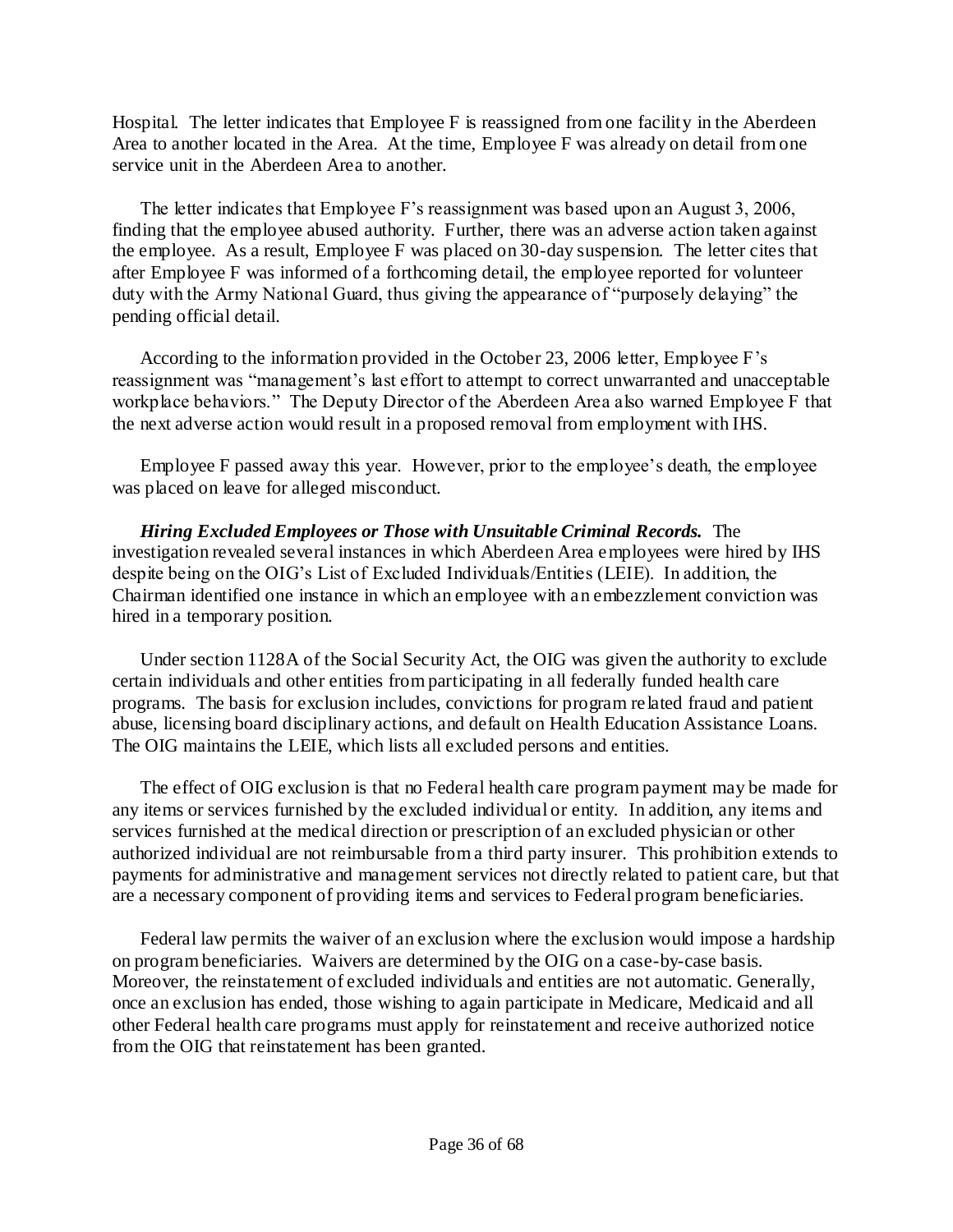In June 2008, the OIG issued a report indicating that IHS had two persons, one current employee and another former employee, that were employed at two Aberdeen Area facilities. At the time of issuing this report, it is uncertain whether these employees currently work for IHS. The following are the details concerning these two cases.

• Employee at Winnebago Hospital

An employee at the Winnebago Hospital was convicted of two felony counts of criminal conspiracy related to the delivery of Diazepam, a medication commonly used to treat anxiety and insomnia. In addition, the employee"s license was revoked by the state licensing board from 1990 to 1993 for professional performance and competence issues.

On May 30, 1991 the OIG placed the employee on its LEIE. The employee applied for reinstatement in March 2008 and was removed from the list on April 23, 2008, at which time the employee was granted reinstatement. However, the OIG determined that the employee was hired by IHS in 2001, over seven years prior to reinstatement. Further, OIG"s report notes that IHS had determined that the employee was suitable for employment at the time of hiring the employee in 2001.

Employee at an Aberdeen Area Facility

The OIG determined in its June 2008 report that an employee was convicted in 2001 of one felony count of theft or embezzlement in connection with health care services. At the time of conviction, the employee worked for an Aberdeen Area facility and the IHS was listed as the victim in the case.

According to the same report, the OIG excluded the employee from participating in Federal health care programs until November 28, 2007. Despite the exclusion, IHS determined that the person was suitable for employment and was employed as an emergency hire twice in 2007.

The Chairman also identified another incident where a recently hired employee was not placed on OIG"s exclusion list, but the employee"s criminal record may have made them unsuitable for the job in which they were hired to perform. Specifically, a federal judge convicted the employee of embezzling money from a tribe and was sentenced to a year in federal prison. According to news reports, the individual had embezzled federal grant funding to support a gambling addiction. Despite the conviction, IHS determined that the employee was suitable for employment and hired them temporarily at an Aberdeen Area hospital. This employee ultimately worked in the business office in a temporary position that routinely exposed them to patient"s private information.

The investigation revealed that the OIG may have never posted the convicted employee in its exclusion list given that their duties may not have been considered a necessary component of providing items and services to federal program beneficiaries, especially since the position was temporary. As such, it is unclear whether there is a federally operated list that IHS could have referred to in order to learn of this employee's conviction, absent disclosure from the employee or a criminal background check. It is also unclear what measures IHS took to evaluate the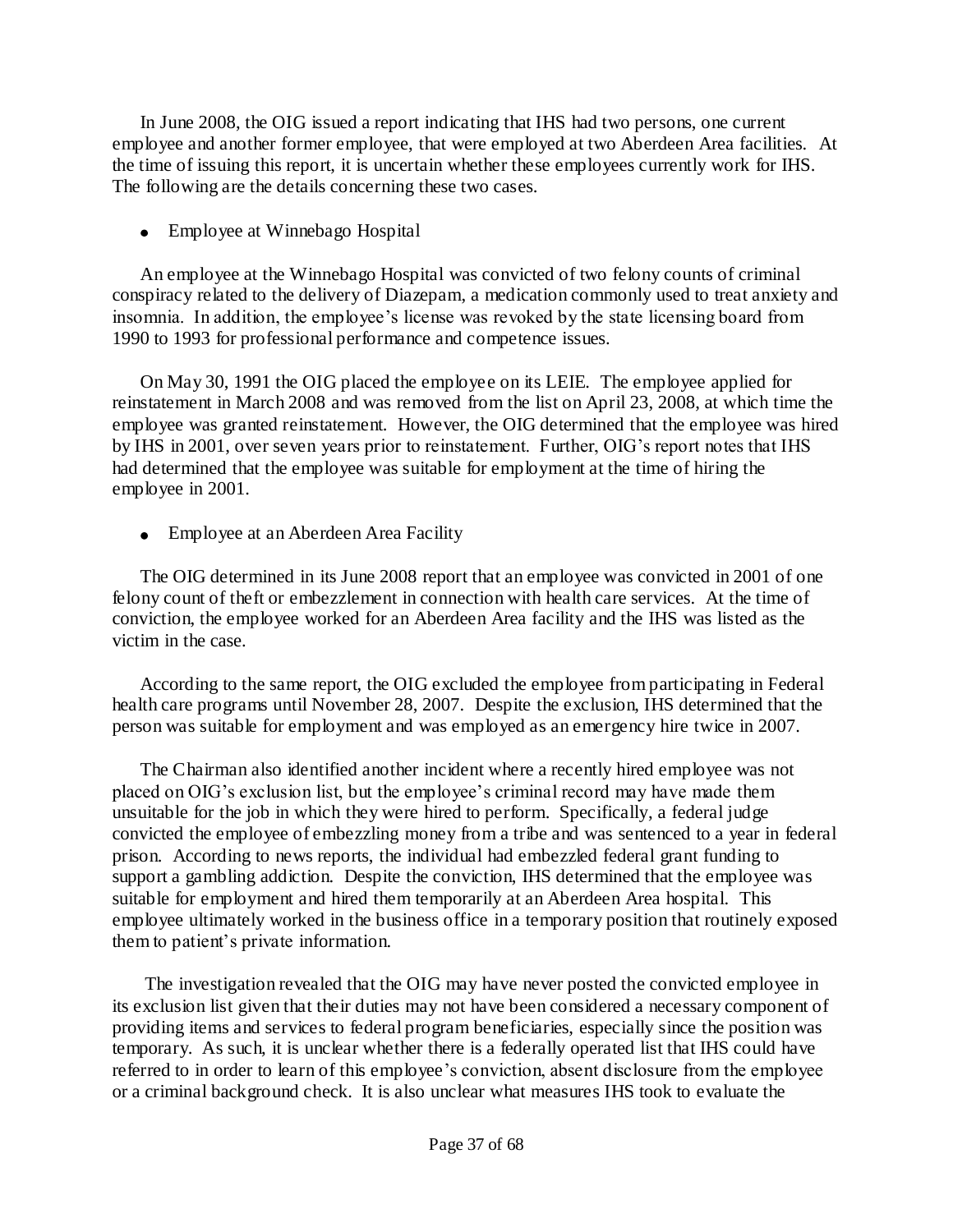employee"s suitability for employment versus the risk posed to the illegal use of patient information.

*Mismanagement of Third Party Billing.* The Indian Health Care Improvement Act authorizes IHS to collect reimbursement for services provided at IHS facilities from third party insurers, such as Medicare, Medicaid, and private health insurers. Third party billing is an essential revenue generator for facilities and, in some cases, has enabled facilities to provide enhanced services to patients.

 Based on data received from IHS most facilities suffer from backlogs in posting third party claims within the required time frame and have failed to collect on all claims billed. IHS' Aberdeen Area Administrative Review Report completed in April 2010 demonstrates the persistence of backlogs in coding and billing, which stalls the recoupment of third party payments. For instance, certain facilities failed to bill inpatient and outpatient claims within the required time frame of ten days and six days, respectively.

In a document submitted by IHS on September 22, 2010, the following service units had the lengthiest backlogged third party billing, where Medicare claims were not submitted until more than a month later: Belcourt Service Unit (65 days); Sisseton Service Unit (116 days); Rosebud Service Unit (38 days); and, Fort Yates Service Unit (32 days).

 Other documents demonstrate a high number of uncollected bills after 120 days. According to an IHS report received on September 9, 2010, bills to third parties over 120 days past due should amount to no more than 20 percent of the outstanding claims due. That same report listed the following service units as having outstanding claims above IHS" acceptable levels: Belcourt Service Unit (39 percent), Rosebud Service Unit (30 percent) and Fort Yates Service Unit (42 percent). Finally, according to IHS' Aberdeen Area Administrative Review Report dated April 2010, the facilities are not transmitting bills over 180 days past due to the Program Support Center for collections, as required by IHS Debt Collection Policy. Below are examples of problems identified in third party billing.

• Fort Yates Service Unit

 Internal monthly billing reports for fiscal years 2006 to 2010 indicate an extensive list of unpaid amounts, some as large as \$317,000 in the month of May 2010. A 2010 e-mail indicates that the unit had collected over \$3.8 million, exceeding their projected goal; however, the unit still has \$278,286 yet to post. A January 2010 Corrective Action Plan from Health Information Management indicated that over 2,097 patient visits had not been billed nearly 30 days after the date of service. Further, according to the internal monthly billing reports, significant amounts in third party billing were unpaid: in FY2010 this amount totaled over \$1.0 million.

Winnebago Service Unit

 According to a 2008 "Third Party Internal Controls Review," the Winnebago Service Unit did not submit third party claims in accordance with IHS requirements. Despite the requirement that outpatient claims must be submitted within six days from the date of service, claims lagged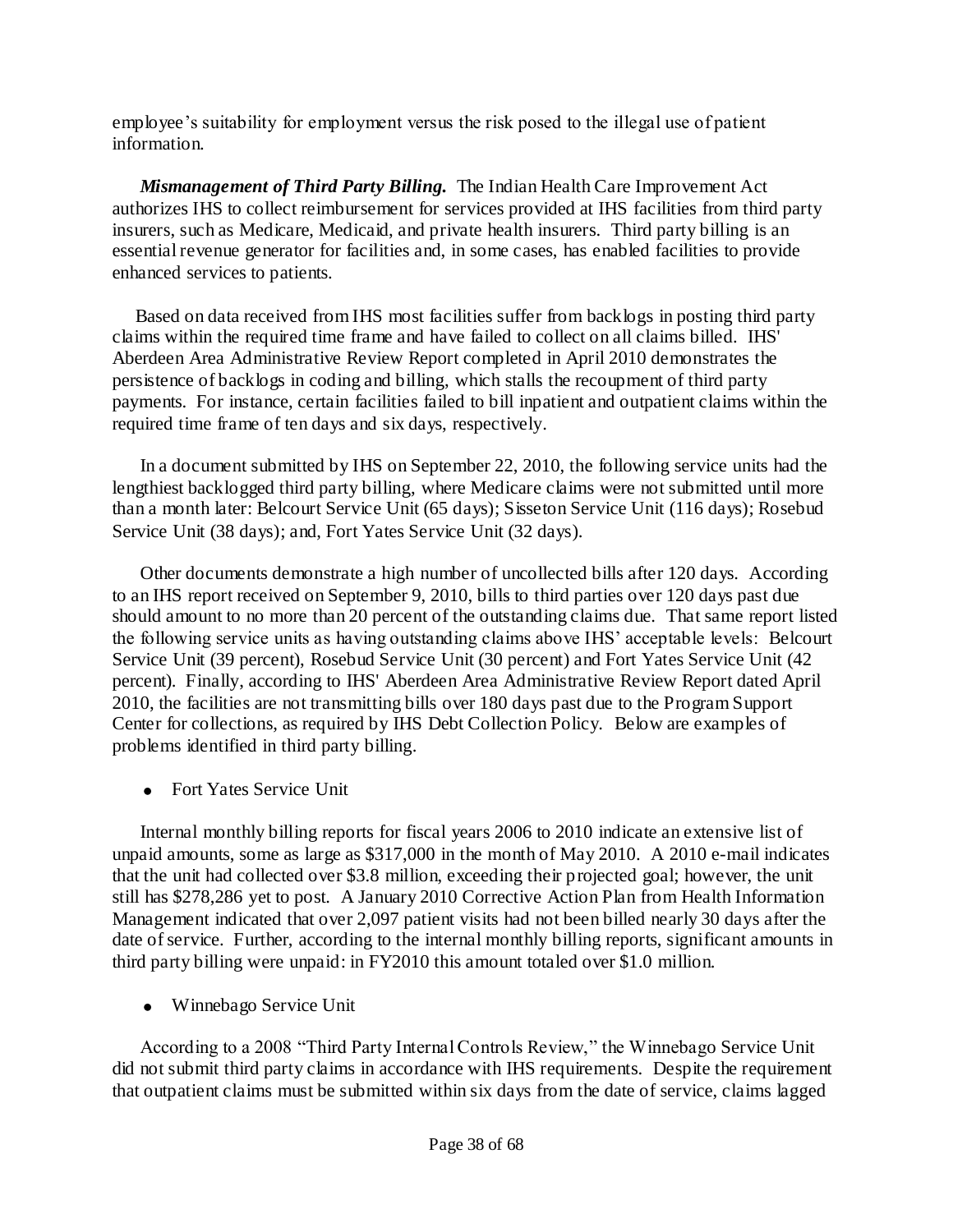for over 43 days for Medicare, 34 days for Medicaid and 53 days for private insurance. More troubling, inpatient claims were not submitted until 118 days for Medicare, 51 days for Medicaid and 77 days for private insurance, even though regulations require these claims be billed within ten days.

 There were also backlogs in payments posted, despite a 72-hour requirement. According to the same 2008 report, Winnebago"s posting staff did not post payments for Medicare until 15 days later, Medicaid 17 days later and six days later for private insurance. Unfortunately, the 2008 report was the only document submitted on Winnebago"s third party internal controls. Therefore, the Chairman is unable to determine whether the above issues persisted in 2009 and 2010 or if these problems were present in years prior to 2008.

 The Chairman received no documentation regarding billing backlogs from 2009. However, in a document submitted by IHS on September 22, 2010, the Winnebago facility had decreased its billing backlog to six days for Medicaid, seven days for Medicare, and five days for private insurers.

 Based upon additional information by IHS the investigation identified \$2.1 million in third party billing payment transfers from Winnebago Service Unit's hospital to other facilities in the Aberdeen Area over the past ten years. On September 11, 2006, the Winnebago Service Unit transferred \$500,000 to Wagner Service Unit. Prior to transferring these funds, Wagner Service Unit had a combined deficit of \$32,632 in mental health, Contract Health Service and facilities support programs. Eight days later, Winnebago Service Unit transferred \$500,000 to Eagle Butte Service Unit, which had a deficit of \$9,786 in Contract Health Service funds. In April 2007, Winnebago Service Unit transferred \$100,000 to Eagle Butte Service Unit, which at the time had a combined deficit of \$58,963 in its Contract Health Service program and equipment accounts. Finally, in April 2010, the Winnebago Service Unit transferred – for the third time – funds of \$1 million to the Eagle Butte Service Unit.

To complete these transfers of funds, IHS uses an "H" form, which details the funds to be transferred and the facilities involved. The "H" forms are approved by the CEO of the facility, the Aberdeen Area Budget Officer, the Financial Management Officer, the Executive Office(r) and the Area Director. The tribes served by the IHS facilities, however, are not necessarily notified. The Chairman is aware of only one instance where the tribe was consulted and approved of the transfer of funds to another facility. Further, each transfer of funds did not consistently include the terms of repayment, such as accrued interest. Finally, it is unclear whether any of the above listed facilities have begun to repay Winnebago Service Unit"s hospital for over \$2.1 million in third party payment collections transfers.

• Belcourt Service Unit

 The investigation found a history of improper and delayed billing and posting, which places the billing office in noncompliance with several requirements. An internal August 2006 report by the facility's Acting Compliance Officer indicates that Belcourt Service Unit's Quentin N. Burdick Hospital was compliant with two of 24 areas for billing, demonstrating gross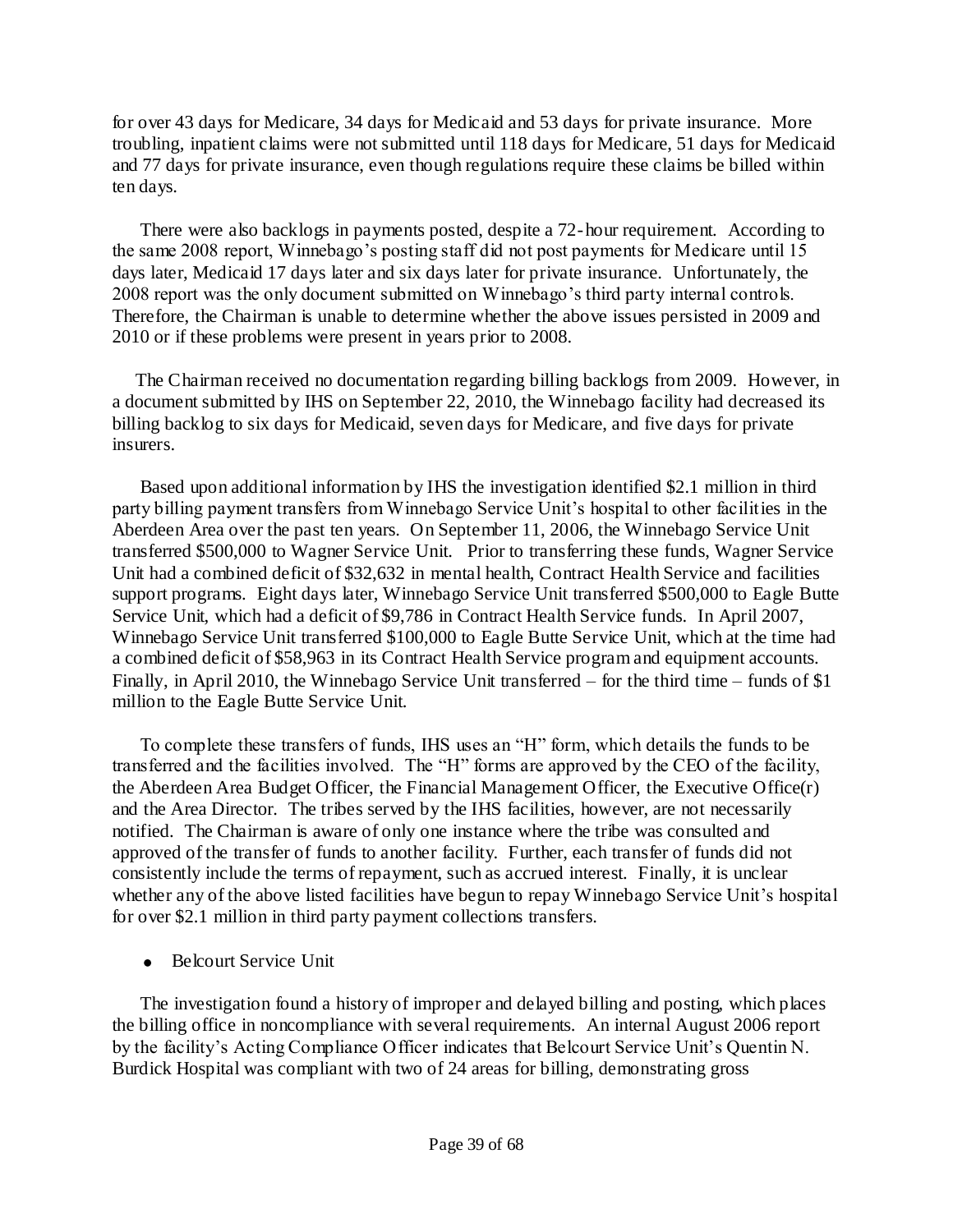deficiencies in billing claims such as, almost 6,000 claims had not been billed within the six-day requirement for January through August 2006.

 While some improvements were made in 2007, an internal IHS "Third Party Controls Review" found numerous areas of non-compliance in coding/data entry. For example, coding is required to be entered within four days of service. However, there was a backlog spanning two weeks or more and error reports were not being printed or reviewed. The reviewer found that errors included 247 records missing a primary provider and purpose of visit, 50 incomplete radiology visits, 115 incomplete lab visits, 146 incomplete pharmacy visits and 37 inpatient errors. The reviewer also found that the CEO was not reviewing third party billing.

 A 2009 "Third Party Controls Review" indicates continued issues with billing and posting not being conducted within the proper timeline creating a situation where the business office is out of compliance. It is unclear whether a review was performed in 2010 since the 2009 report appears to switch between the years of 2009 and 2010.

According to IHS documents submitted to the Chairman in September 2010, hospital last reported backlog of its Medicare billing indicated a 65 day backlog as of June 23, 2010. The hospital had a 37-day backlog in its private insurance billing as of August 2, 2010. Further, the hospital"s most updated record of Medicaid billing was on September 14, 2010, and it indicated a six-day backlog. According to IHS the hospital is currently utilizing a contractor to assist with its billing activity.

*Staff Vacancies.* A significant challenge to providing consistent and quality health care to AI/ANs is ensuring adequate staffing of IHS-run facilities. Improving the retention and recruitment of skilled personnel, particularly physicians, nurses and other health care professionals, would mean increased patient's access to health care services. The Indian Health Care Improvement Act (P.L.-94-437), requires one individual be assigned in each Area office for recruitment activities.

The Chairman requested that IHS submit information on staff vacancies for Clinical Director (CD) and Chief Executive Officer (CEO) at each facility in the Aberdeen Area over the last five years. The Committee found lengthy vacancies for all of these positions and several employees placed in "acting" positions.

The investigation revealed that as of September 2010 in the Aberdeen Area many of the most senior level positions, CD and CEO, had either been vacant for an extended period or were filled by individuals in an acting capacity. At the Belcourt, Fort Yates, Winnebago, and Sisseton Service Units three of four CEO positions and two of four CD positions were vacant as of September 2010. Further, since 2007 Belcourt Service Unit"s Quentin N. Burdick Memorial Hospital has had at least six different CEOs in charge of the facility. At other facilities such as, the CEO position of Fort Yates Service Unit, has suffered from lengthy vacancy periods amounting to as much as a year and a half. According to documents, received by IHS, hiring individuals to fill permanent CEO or CD positions has taken as long as 34 months to fill. As of November 2010, IHS had made progress in filling vacant CD and CEO positions; however, preventative measures should be taken to ensure lengthy vacancies do not reoccur.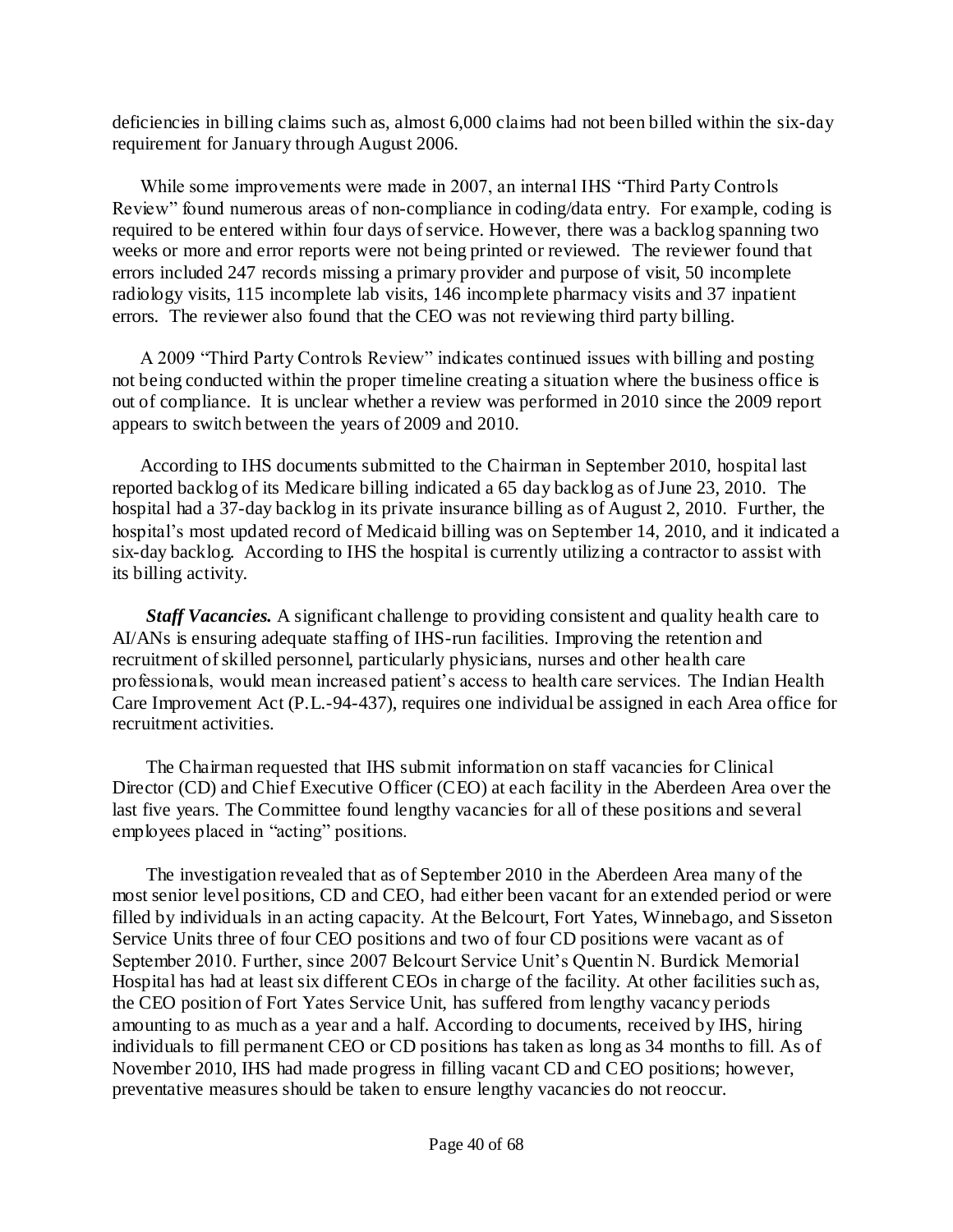According to a report titled, "The Indian Health Service: Status and Recommendations for Physician, Nurse and Other Healthcare Professional Recruitment and Retention," the Agency"s overall vacancy rates for January 2010 are 21 percent for physicians, 17 percent for dentists, 16 percent of nurses, and 11 percent for pharmacists.<sup>73</sup> The investigation identified that filling provider positions in the Aberdeen Area has continued to be a challenge, which directly impacts patient care. In addition, the IHS does not monitor or track the vacancy rates for mental health professionals, such as psychologists, psychiatrists or clinical social workers. The following are examples of provider vacancies and its impact on access to health care services.

• Belcourt Service Unit

In early 2008 there were nine vacant physician positions, three vacant pharmacist positions and six vacant dentist positions at Belcourt Service Unit"s Quentin N. Burdick Memorial Hospital. In addition, during this same time IHS had lapsed contracts with providers (i.e., locum tenens). Further, in 2009 four health care provider positions were vacant.

The combination of vacancies in health care providers and the facility"s inability to secure temporary providers, led to diversions in health care services. As noted in the previous section titled, "Substantial Diverted Health Care Services," from October 2008 to June 2010 a shortage of providers was the primary cited reason for placing the hospital on diversion status and resulted in 388 days of diverted health care services.

• Fort Yates Service Unit

 $\overline{a}$ 

Over the last five years, the Standing Rock Sioux Tribe has experienced multiple tragic spikes in suicides among the Native American youth residing on or near the Reservation. The shortage of mental health care providers has resulted in limited access to mental or behavioral health services for the youth on the Reservation. If fully staffed, the IHS Fort Yates Service Unit, which serves the tribal community, would have only two mental health provider positions, a Mental Health Director and Staff Psychologist.

In the first half of 2009 the Standing Rock Sioux Tribe's health officials reported that 50 Native American youth attempted suicide. This year tribal health officials reported that another 50 suicides were attempted and 10 suicides were completed. Often both mental health provider positions at the Fort Yates Service Unit were vacant during periods of increased suicides. In fact, at the onset of the most recent spike in suicide attempts, in August 2010, the Mental Health Director position had been vacant for over a year and the staff psychologist position for several months. Furthermore, the investigation identified that the Mental Health Director position which was vacated in August 2009, was not posted or advertised until May 2010, nine months after the position was originally vacated.

On August  $24<sup>th</sup>$  the Chairman sent a letter to the Director of IHS, Dr. Roubideaux, regarding the spike in suicides and lack of mental health professionals on the Standing Rock Reservation.

<sup>&</sup>lt;sup>73</sup> Author Unknown, Report to the Director of Indian Health Service, "The Indian Health Service: Status and Recommendations for Physician, Nurse and Other Healthcare Professional Recruitment and Retention. Report to the I.H.S. Director," 2010 at 12.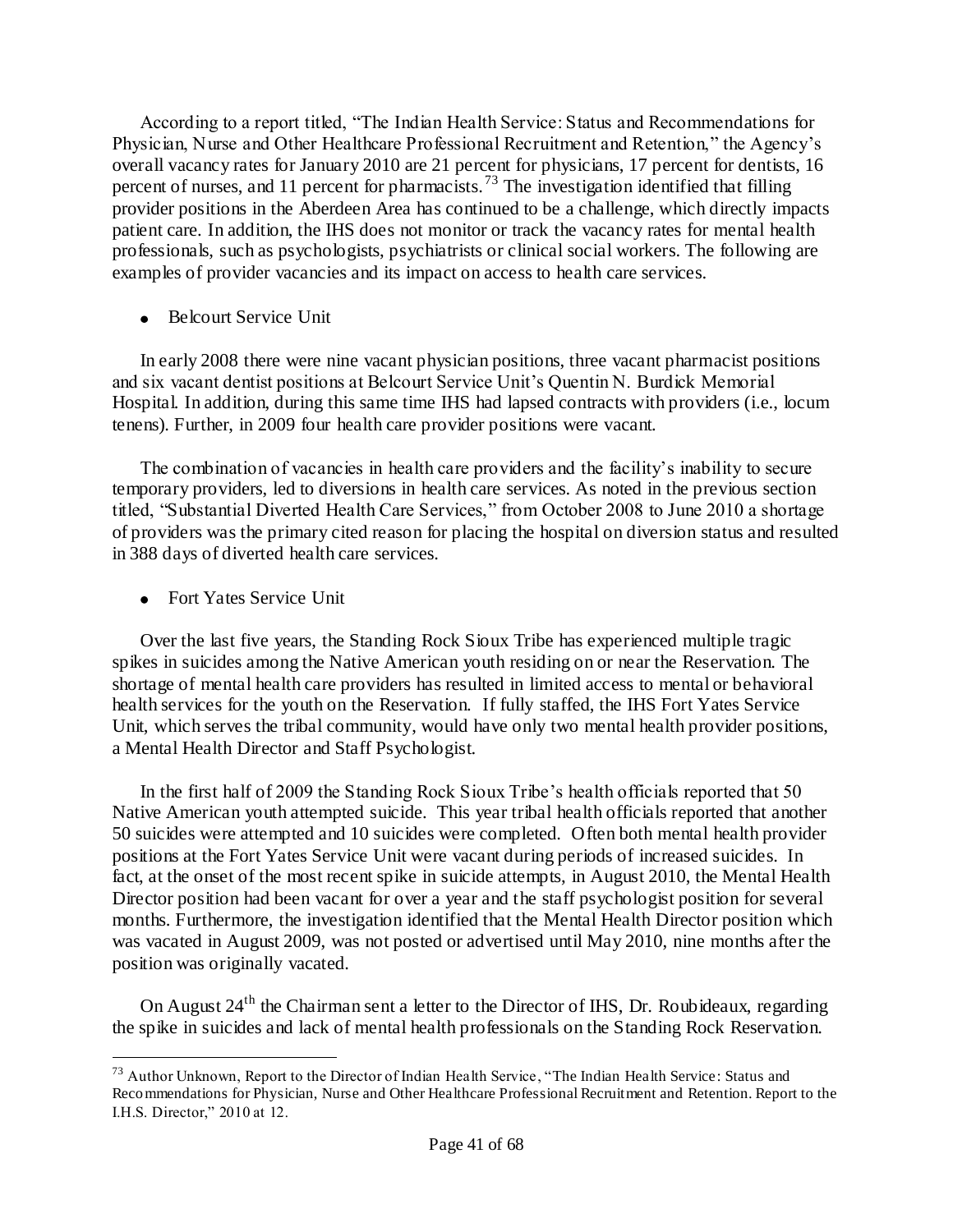On September 17<sup>th</sup> the Chairman received a response letter from Dr. Roubideaux stating that both mental health provider positions at Fort Yates Service Unit had been posted and the Mental Health Director position was filled on September 7, 2010. The investigation revealed that although the position was filled, it was later vacated. As of November 2010 the Mental Health Director position remains vacant, having not been permanently filled since August 2009.

*Use of Locum Tenens.* Contract providers (also termed locum tenens) are generally utilized by IHS to fill staff vacancies, to provide for specialty care or to enhance the current services available at a health care facility. The Chairman requested IHS to submit information concerning the use of locum tenens, particularly the number of contract providers serving in the Aberdeen Area and the cost of these contracts from 2000 to 2010. While IHS was not able to provide information on the exact number of providers, the Chairman did receive information relating to its cost from FY2008 to FY2010.

The investigation revealed that the use of locum tenens cost the Aberdeen Area over \$17.2 million over the last three fiscal years. The cost of locum tenens has decreased this year, totaling \$4.4 million, in comparison to FY2009, totaling over \$9.3 million. However, when the Committee compared the FY2008 cost of locum tenens to this year, we found an increase of over \$1 million.

The Chairman also found that while nearly every service unit experienced a decrease in the cost of locum tenens from FY2009 to FY2010, Sisseton Service Unit and Kyle Health Center locum tenen expenditures increased. Specifically, the cost of locum tenens at Sisseton Service Unit increased from \$946,000 in FY2009 to \$1.4 million in FY2010. Kyle Health Center's locum tenens in FY2009 was over \$21,000; however, by FY2010 costs increased to nearly \$300,000.

*Agency Directives Inhibit Employee Communications with Congress.* During the course of the investigation, numerous employees of the IHS expressed fears of reprimand, retribution, and concerns about communicating with congressional staff due to emails and actions taken by the Director of IHS and local supervisory employees.

The Chairman received copies of an IHS-wide e-mail dated April 26, 2010 from Dr. Yvette Roubideaux, Director of IHS, discouraging IHS employees from communicating with Congress, tribal governments, other agencies and groups without permission from either their direct supervisor or staff at the headquarters office located in Rockville, MD. The e-mail indicates that IHS employees should "always get approval before talking in your official capacity with Congress, the Department [of Health and Human Services (HHS)], or the media." It further notes that at "all times" employees are "speaking for IHS." Numerous IHS employees were concerned that this could be interpreted to mean that at "all times" employees are speaking in their official capacity and, therefore, at no time are they permitted to speak with Congress or other groups without prior approval.

Finally, the e-mail states that employees should "avoid making statements about the direction of the organization or recommendations on policy matters" unless they have "approval to do so and it is consistent" with what is being said up the chain-of-command." However, many IHS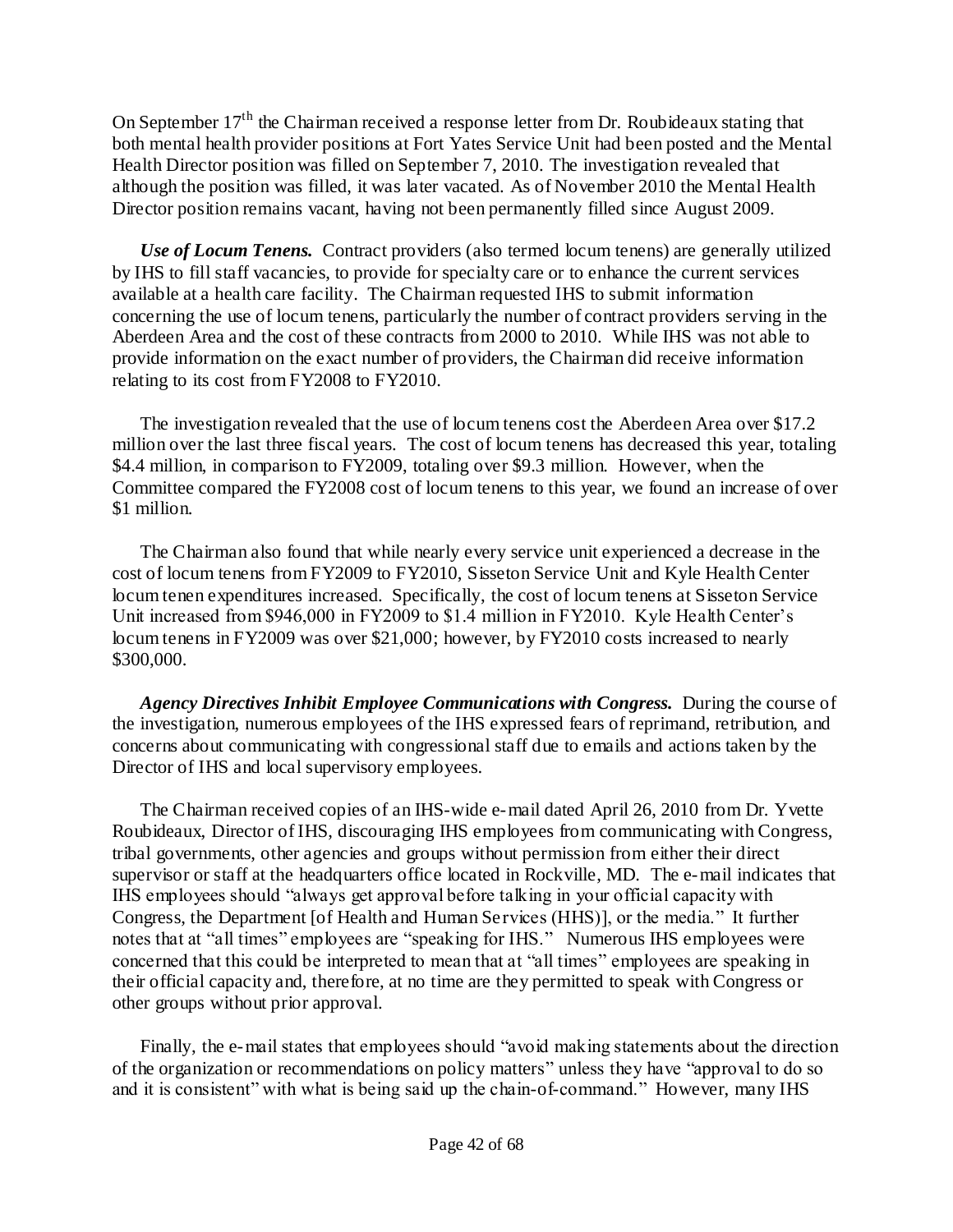employees felt that they were forbidden from making statements about their own observances or experience within IHS, which may be vastly different from those "up the chain-of-command."

Additionally, the Chairman obtained an e-mail dated July 30, 2009 stating that "all communications to and from HHS" must go through the Chief Financial Officer and that "all communications with Congress" must go through Michael Mahsetky, Legislative Director, at the IHS headquarters office. Further, employees are prohibited from having conversations about IHS matters without clearance from Mr. Mahsetky.

This policy was reinforced by a senior level employee in the Fort Yates Service Unit in an email forwarded by a third party who was previously under disciplinary action in part for communicating with Congress and the tribe, among other issues.

The impact of these emails on employee morale and their willingness to communicate with Congress was seen in several instances. For example, during a site visit to Quentin Burdick Memorial Hospital, an employee informed Committee staff that they could not speak with the them because there was a "gag order." Further, after the Committee staff left the facility, certain employees were told by a supervising employee that they must provide all information that they shared with the Committee staff to the Agency. Finally, the Laborers International Union of North America has reported to the Committee staff that since the investigation was initiated one employee was told by their supervisor that they were not allowed to communicate with Congress.

Although the Chief of Staff to the Secretary of HHS directly informed the Chairman of the Committee that IHS and other departmental employees are allowed to communicate with Congress, many IHS employees felt differently based on the above emails and actions by local supervisors. Federal law safeguards the "right of employees, individually or collectively, to petition Congress or a Member of Congress, or to furnish information" to a Committee.<sup>74</sup> Congress has also expressly provided that no funds appropriated in any act of Congress may be spent to pay the salary of one who prohibits or prevents an employee of an executive agency from providing information to Congress, when such information concerns relevant official matters. Congress has also enacted provisions that provide that no funds may be spent to enforce any agency nondisclosure policy, or nondisclosure agreement with an officer or employee, without expressly providing an exemption for information provided to the Congress.

Although investigations into federal agencies are uncomfortable, and clearly supervisors worry that employees may communicate messages to Congress that are inconsistent with the current political agenda, communication is essential to the oversight responsibility of the Committee and should not be hampered in any manner.

 $\overline{a}$  $^{74}$  5 U.S.C. § 7211.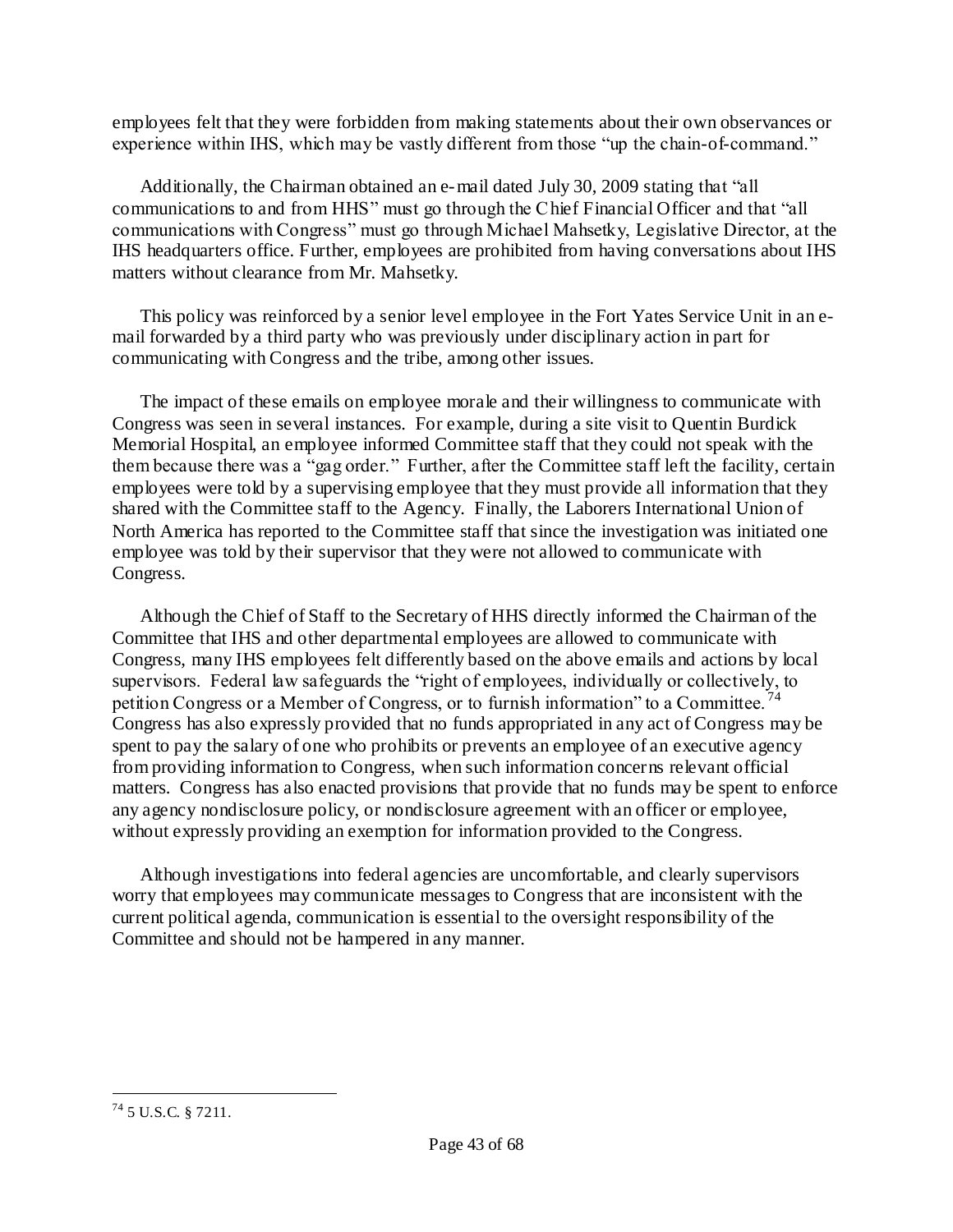#### **INITIATIVES TO ADDRESS INDIAN HEALTH SERVICE'S ABERDEEN AREA DEFICIENCIES**

**Indian Health Service's Initiatives in the Aberdeen Area.** Under the guidance of the Director, Dr. Roubideaux, the IHS is working to review each IHS Area, including each Area Office. The Aberdeen Area was the second Area to be reviewed. In addition, IHS has taken additional actions to resolve other outstanding issues identified in the Chairman"s investigation. The following paragraphs detail key actions taken by IHS to date.

*Ensure that IHS does not hire or contract with excluded felons, and conducts background checks as a condition of hiring.* The Chairman"s investigation found that IHS had hired individuals placed on the LEIE.

IHS has stated that they are now conducting background checks for all pending new hires. Furthermore, anyone who hires someone on the OIG exclusion list will be held accountable with appropriate disciplinary action. Although IHS plans to perform a background check on all current employees, IHS has not provided the Chairman with a concrete plan on how to address current employees who have a criminal record that may make them unsuitable for particular job responsibilities.

*Limit use of administrative leave.* The Chairman"s investigation found that administrative leave has been utilized excessively and for lengthy periods of time as a tool to address problem employees. Formerly, the decision to place employees on administrative leave was performed at the local facility.

IHS now plans to require written approval by the Director of the IHS Area Office for each administrative leave request. In addition, IHS' goal is to closely monitor the status and length of time that employees are placed on administrative leave due to a pending investigation. Further, IHS has often placed the same employees on long periods of administrative leave due to lengthy internal investigations. As a result of the Chairman"s findings, IHS is in the process of reviewing the use of administrative leave and, if necessary, will take action to ensure it is used appropriately on a case-by-case basis.

*Improve security in IHS pharmacies.* The Chairman's investigation revealed that several facilities in the Aberdeen Area that had a recurring history of missing and stolen narcotics and inadequate pharmaceutical audits. Specifically, the Chairman"s findings indicated that numerous facilities in the Aberdeen Area were not following the IHS policy of performing monthly audits.

As a result of these findings, IHS is performing a review of all relevant pharmacy policies, monitoring processes and systems. However, to date IHS has not articulated a plan on how it will enforce its current auditing requirements. In addition, in the Aberdeen Area the IHS plans to establish specific rooms to store controlled substances in each facility"s pharmacy and install cameras and dual security systems to prevent theft. Yet, it is unclear when these security measures will be implemented. Further, IHS' corrective actions does not include initiatives to address staff shortages, despite IHS' 2010 report on Aberdeen Area pharmacies that determined that vacancies continue to be a challenge and contribute to greater management challenges.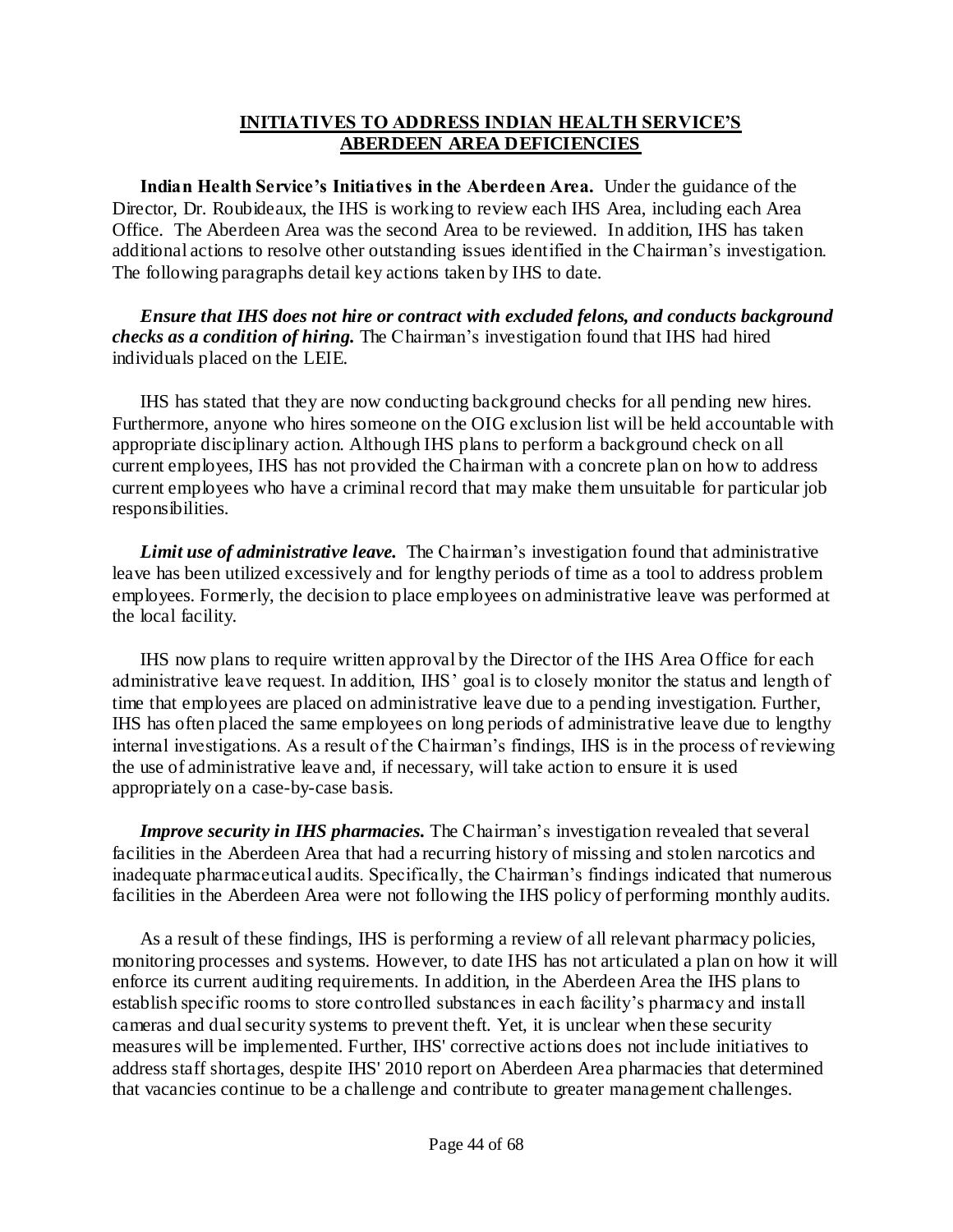*Ensure health care providers have current licenses/credentialing.* The Chairman"s investigation identified that IHS failed to ensure all health care providers in the Aberdeen Area have an active health care provider license. The investigation identified multiple instances where nurses received reprimands for misconduct by state licensing boards where IHS was unaware of the majority of these actions. Through the investigation the Chairman also learned that IHS is required to reimburse Medicare, Medicaid and private insurers for services delivered by providers with an expired, suspended or revoked license. The Majority Staff only identified one instance in which IHS reimbursed the third party for services rendered by a provider with a lapsed medical license. Finally, the investigation revealed that according to reports issued by the OIG, IHS failed to routinely query or report information into the National Practitioner Data Bank (NPDB), despite the mandate that all agencies submit information on disciplinary actions against physicians, dentists, and other health care practitioners.

Dr. Roubideaux has directed all Area Directors and Chief Medical Officers to review how each Area monitors health care providers" licenses. Ultimately, IHS plans to develop a process to ensure that providers with expired licenses are not allowed to practice in IHS facilities until their status is corrected. IHS also plans to ensure that all providers are queried on the NPDB and OIG"s exclusion list prior to their hiring. Thus far, Dr. Roubideaux has required the use of a checklist for managers to ensure all requirements are met in clearing applicants against the OIG Exclusion List, and that fingerprints are cleared and licenses have been validated before an applicant reports for duty.

However, IHS has not presented the Chairman with a comprehensive plan for corrective action or time frame for ensuring that employees are up-to-date on provider qualifications, training/education and licensing. Moreover, IHS has failed to demonstrate an action plan for reimbursement to Medicare, Medicaid and private insurers for services rendered by providers with revoked or expired licensure.

Although the IHS" policy is to check all current practitioners against the NPDB, such efforts may be futile since IHS has failed to ensure all IHS facilities are reporting to the database. Further, given that state licensing boards provided the Majority Staff with substantial information regarding license revocations, suspensions and reprimands that IHS was not aware of, the Chairman is concerned that performing NPDB checks alone is inadequate.

*Improve business practices in the Contract Health Services Program.* The Chairman's investigation identified several funding transfers (termed "non-recurring funds") from the Contract Health Services (CHS) program to 638 tribal programs. The Chairman is uncertain whether this practice violates the authority and regulations of the CHS program.

Despite this concern, IHS maintains the funding transfers are allowed under the regulations and does not plan to take corrective actions. IHS plans to discuss, with an ongoing tribal CHS workgroup, issues related to transferring CHS funds to tribal programs. However, its corrective action plans does not include performing an evaluation of whether CHS funding transfers are within the framework of the law.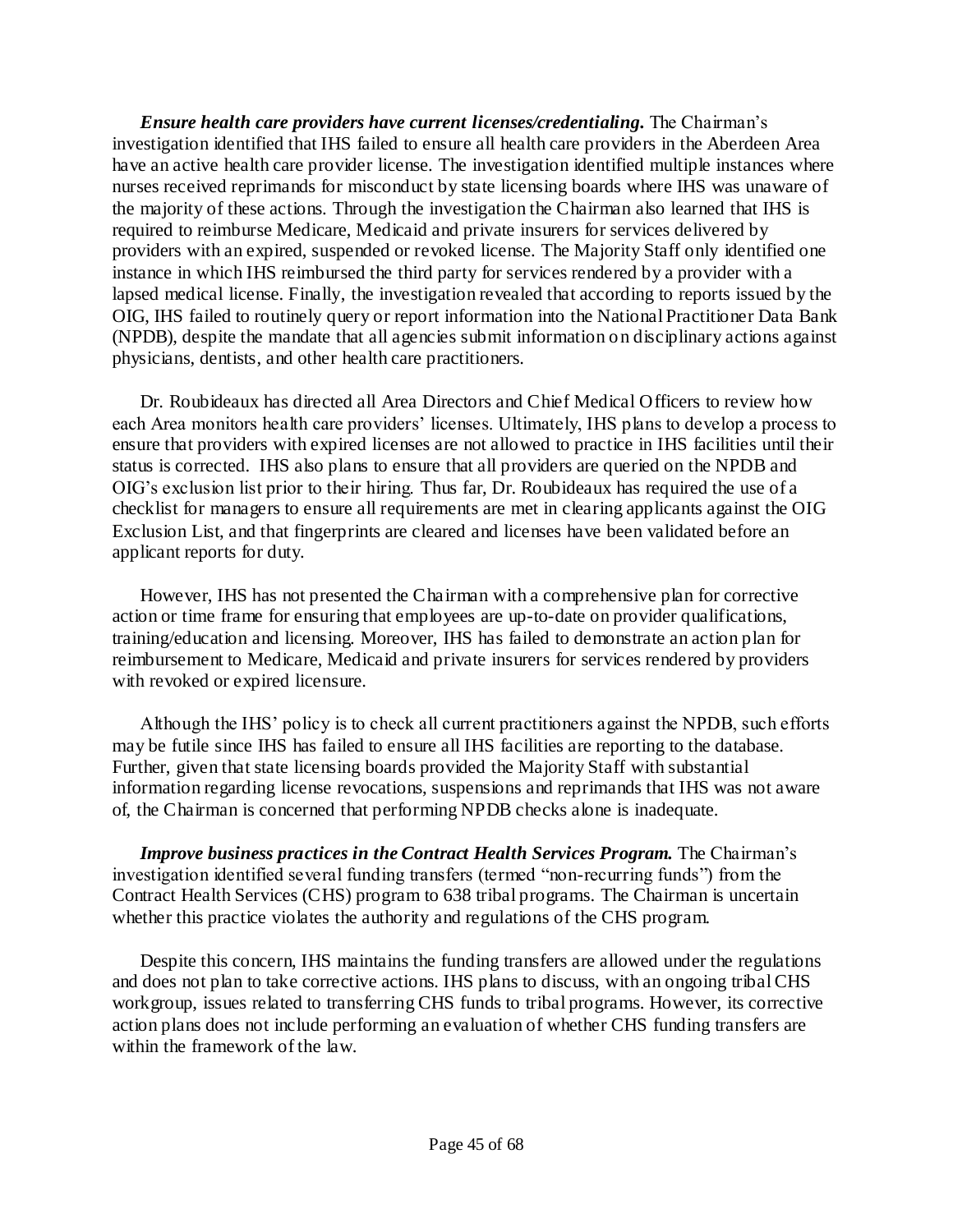*Addressing Certification/Accreditation Problems at Five Facilities.* The investigation found that six facilities in the Aberdeen Area have recurring accreditation/certification problems, which could jeopardize patient safety and quality of care.

IHS reports having begun meetings with CMS to address accreditation/certification problems. Nevertheless, IHS has not demonstrated to the Chairman a clear plan of how to address recurring accreditation/certification problems at its facilities. IHS" health care facilities are accredited by entities other than CMS. Therefore, IHS may consider holding similar meetings with other accrediting/certifying entities, such as the Joint Commission.

**Department of Health and Human Service's Initiatives to Improve Performance in the Aberdeen Area.** Under the leadership of Secretary Kathleen Sebelius, HHS has begun a "program integrity initiative," an agency-wide improvement plan. This initiative will include a risk assessment of HHS"s agencies, including IHS, which it will then utilize to establish a plan to address issues and support successes within each HHS agency. The Council on Program Integrity is comprised of the heads of each agency in the Department and staff from the Office of the Assistant Secretary for Financial Resources.

The Council on Program Integrity will work with IHS to perform a risk assessment, as well as to examine all Government Accountability Office, OIG, tribal and Committee on Indian Affairs' concerns and reports. The Council on Program Integrity's goal is to work with IHS to identify the Agency"s greatest risks and then establish a permanent integrity initiative at IHS to ensure that the Agency successfully fulfills its mission. HHS officially began the review of IHS on August  $9<sup>th</sup>$ . Thus far, the Council on Program Integrity review is focusing on the Aberdeen Area, including human resources, finance policies and procedures.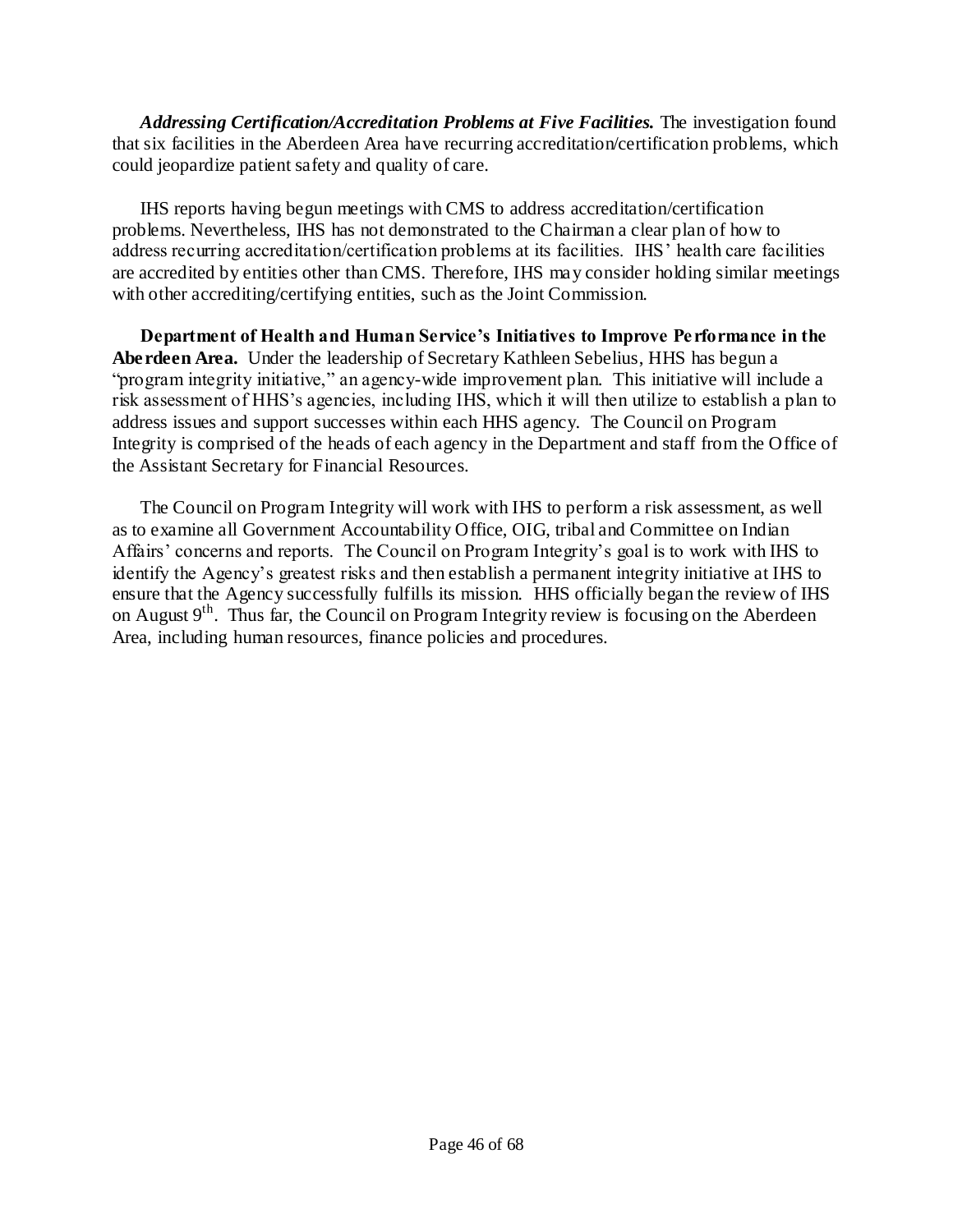# **APPENDIX**

# **Exhibit A: Testimony of Dr. Roubideaux**

*Testimony of Dr. Yvette Roubideaux, Director of Indian Health Service, submitted in preparation for a Senate Committee on Indian Affairs hearing originally scheduled on December 8th, which was ultimately canceled.*

Mr. Chairman and Members of the Committee:

Good Morning. I am Dr. Yvette Roubideaux, Director of the Indian Health Service (IHS). I am pleased to have the opportunity to testify on the Senate Committee on Indian Affairs' ongoing review of the Aberdeen Area's programs and operations. And, I am honored to have served the IHS during your tenure as Chairman of this Committee. Your leadership and concerns have had a direct impact on the manner in which IHS goes about conducting the business of delivering health care to Indian people; and, I am personally grateful for the direction you have provided toward improving health outcomes of American Indians.

As I noted in my testimony before this Committee in September, I am a member of the Rosebud Sioux Tribe of South Dakota. I have a long history with the Indian Health Service Aberdeen Area. I am aware of the longstanding challenges facing the Area, including insufficient accountability with respect to performance and financial management, and the difficulties of providing care in rural, remote, and impoverished communities with existing resources. We are determined to make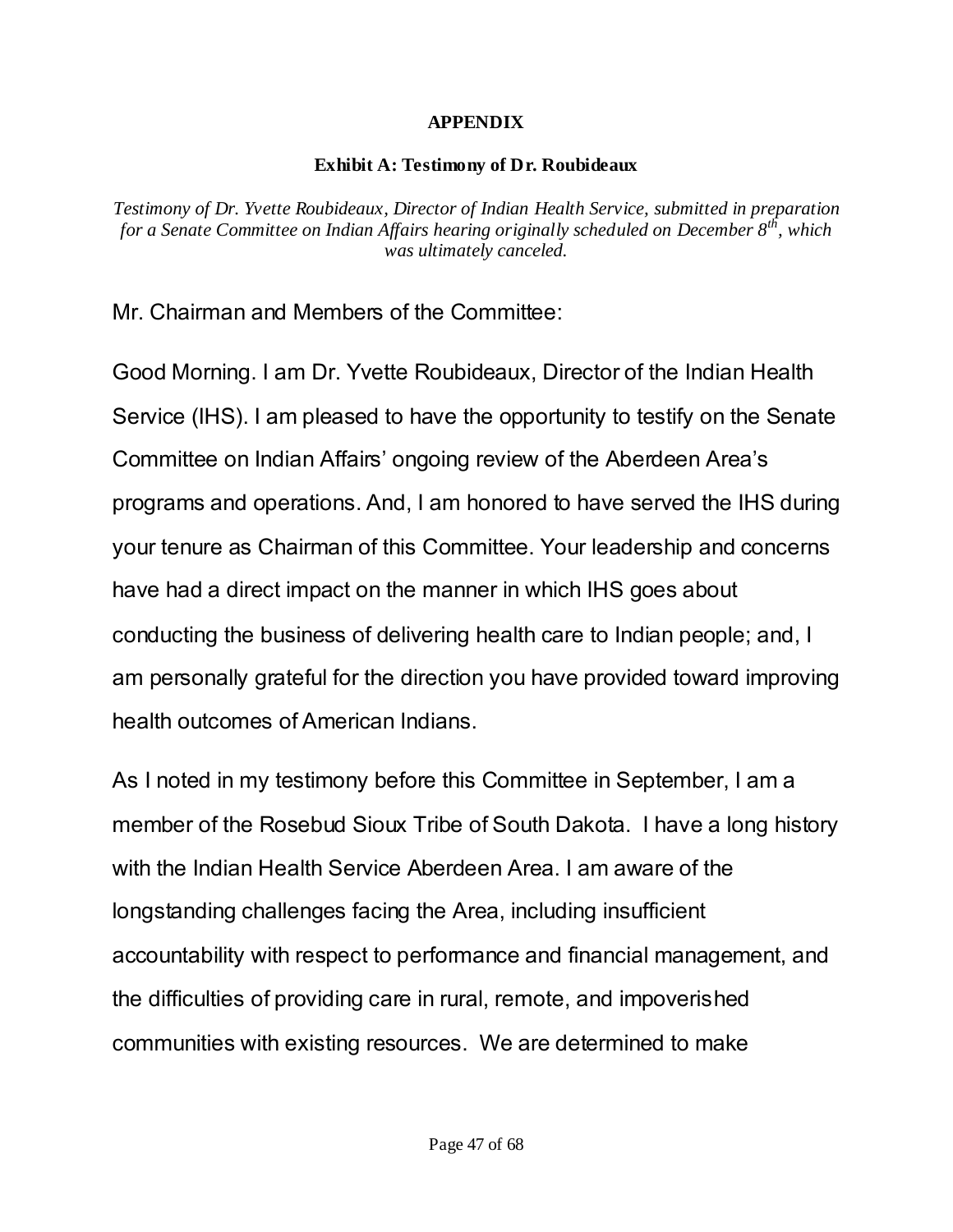meaningful progress toward addressing these issues by utilizing existing resources.

In September, I testified that the Area's management problems are not solely attributable to limited resources, but it does play a role. We can manage our human and financial resources more capably, and that is what I am committed to doing.

In fact, my priorities for our agency during my time as Director are focused on changing and improving the entire IHS system in numerous ways. Our patients, our staff, and our Tribes are all in agreement that we need to reform the IHS. I know the members of this Committee are committed to the same goal, and your investigation has been helpful in identifying additional problems and providing valuable input as we continue to work to bring needed and lasting change to the agency. As you know all too well, a quick fix won't work here – and that's why we're focused on the fundamental changes necessary for long-term success.

In addition, I continue to work to advance my priority goals for IHS in the Aberdeen Area which has helped to address many of the specific concerns raised by this Committee. I will report on these goals and then discuss both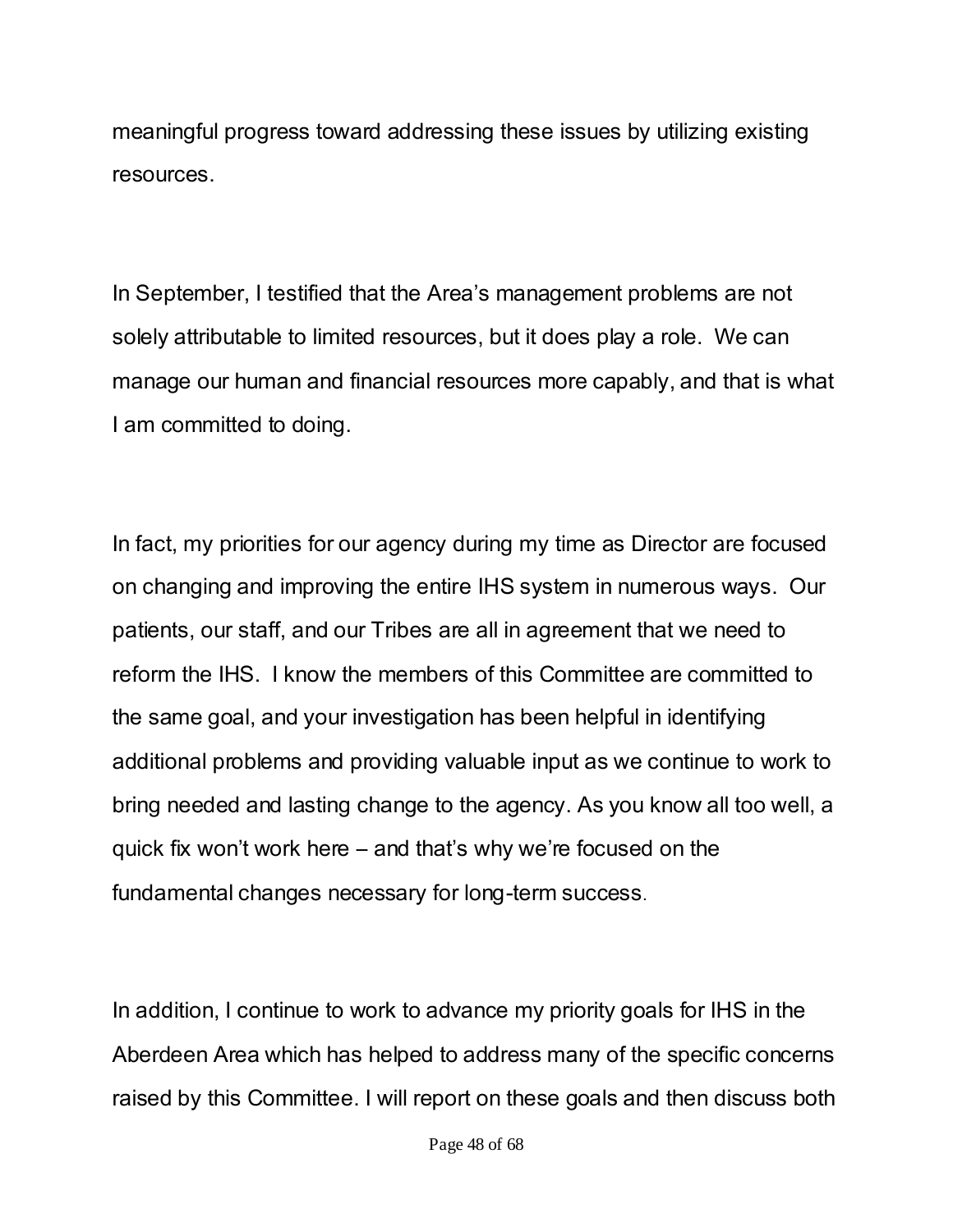updates to the Aberdeen Area review since September and reviews for all 12 of the Areas.

# Priorities for IHS reform

In September, I testified about the four agency priorities that will guide fundamental reform in IHS and the work of the agency in the coming years. Specific to my priority to reform the IHS and immediately following this Committee's September hearing, I implemented several actions to make improvements. I issued a clear and specific agency-wide directive to address the concern about individuals on the Office of Inspector General Exclusion List being hired in the Aberdeen Area. I made it clear to all IHS staff that hiring employees on the OIG General Exclusion List is unacceptable. All management and appropriate Human Resource staff were instructed to check each potential hire against the OIG Exclusion List before they are hired, as a part of the initial routine background clearance for all employees, and document that the Exclusion List was checked.

In addition, supervisors must also certify they have conducted reference checks, and ensure the OIG Exclusion list was checked in each case before making a selection or hiring. If any individuals are hired that appear on the OIG Exclusion List, the hiring supervisor will be held accountable. I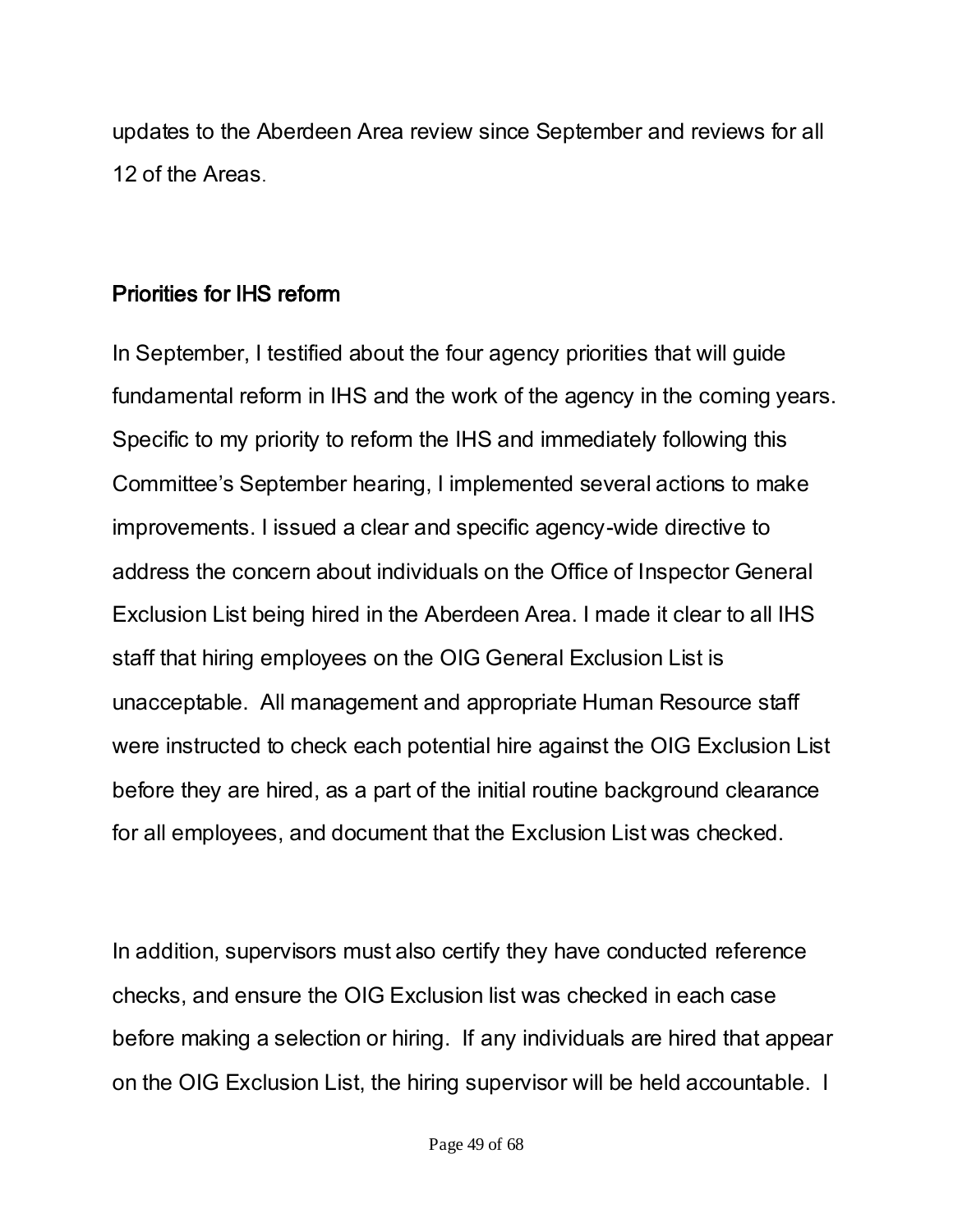can testify today that no Aberdeen Area employee or contractor working in the Area, which totals 2,114 individuals, is on the OIG Exclusion List. Since the hearing, we checked all 15,700 IHS employees against the OIG Exclusion List and we currently have no employees on the list.

In addition, all new hires and contractors will now undergo fingerprint checks before they report for duty, and funds are committed to upgrade software for finger printing for all 13 IHS sites in the Aberdeen Area. All new Area contracts will include pre-clearance security requirements before contractors are hired to work in our facilities.

While these actions cover the agency's own hiring process, we also issued a new policy on October 29 to ensure these same background clearance requirements apply to our contractors. New contracts awarded after October 29, 2010,must have a contract term of "security pre-clearance" for any employees referred to IHS through the contract. The contractor will be responsible for appropriate security clearance of the contract employee they are providing to the Indian Health Service, before the employee arrives on-site. Some contracts currently have this requirement. However, if the pre-clearance requirement is not currently a term in a particular contract, then the individuals who are sent to IHS through these contracts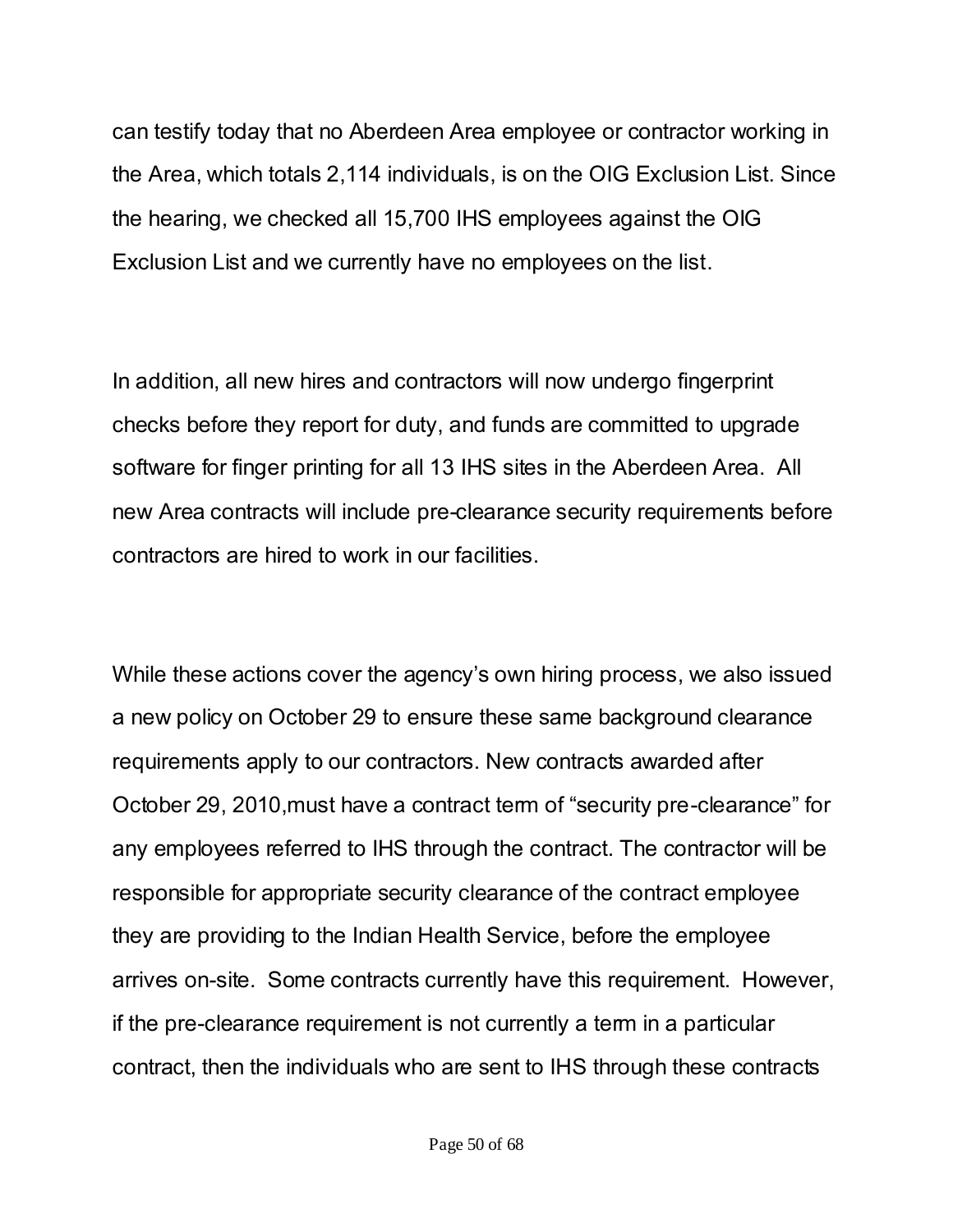should be treated the same as employees who were hired or already on board prior to October 29. Those employees, if they will be assigned to IHS for an extended period of time, will be cleared after they begin working, as they would have been prior to the October 29 policy change. Existing contractors will be notified of this policy change.

The Committee has also previously expressed concern regarding drug diversion and pharmacy security. I am pleased to report we are strengthening pharmacy security in the Aberdeen Area. The Area Director, Ms. Red Thunder, is making funding available to purchase camera/security systems for all IHS locations. She will ensure that security measures are strengthened, including monthly monitoring of inventories of controlled substances; implementation of caged controlled substance work areas; and limited access to pharmacy work areas that include a swipe card and combination keypad lock by authorized personnel only. Seven IHS sites are renovating pharmacy areas to heighten security measures. The number of pharmacists will be increased to ensure sufficient monitoring of controlled substances. I have also directed all IHS Area Directors to review security in their pharmacies and implement security measures if not already in place. During the September hearing before this Committee, we discussed the problem of provider's practicing on expired or restricted licenses. On an Agency-wide basis, we are reforming our hiring process to address this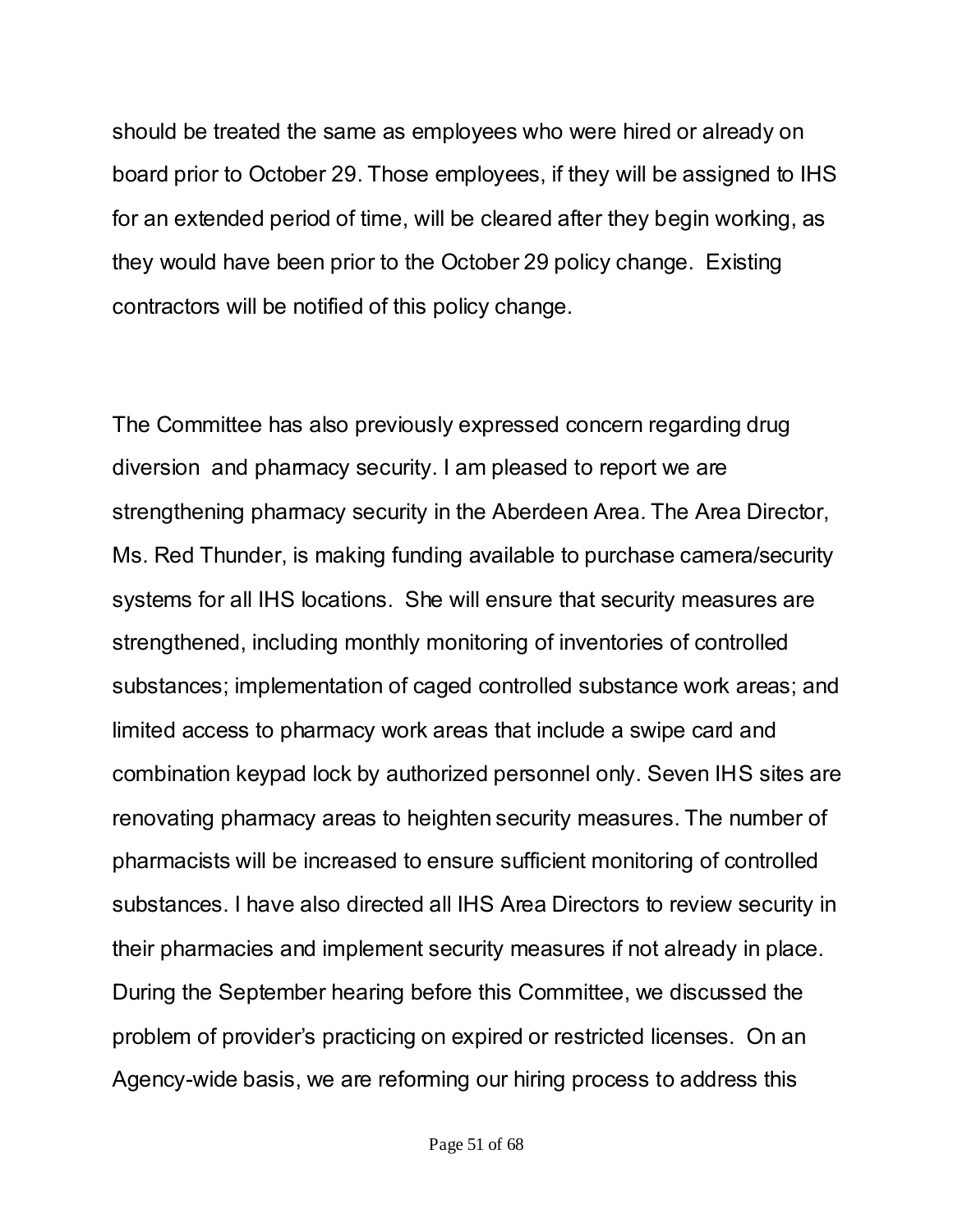issue. In the Aberdeen Area, the Director is requiring additional steps in the hiring process to ensure healthcare providers have current licenses. She has instructed the Human Resources office to change the application process so that only qualified applicants who submit a copy of their current license will be cleared for referral on a selection certification, and all selecting officials are required to validate applicant licenses before selection is made. A checklist is now available for managers to ensure all requirements are met in clearing applicants against the OIG Exclusion List, and that fingerprints are cleared and licenses have been validated before an applicant reports for duty.

The issue of prolonged use of administrative leave was also previously raised by the Committee. The Aberdeen Area Director has issued a directive outlining the administrative leave policy and requiring strict adherence to the policy. All administrative leave over eight hours must be approved by the Area Director. All leave approving officials are required to examine employee timecards each pay period to ensure compliance. I have instructed all IHS Area Directors to review their use of administrative leave and take similar actions to correct any problems they find.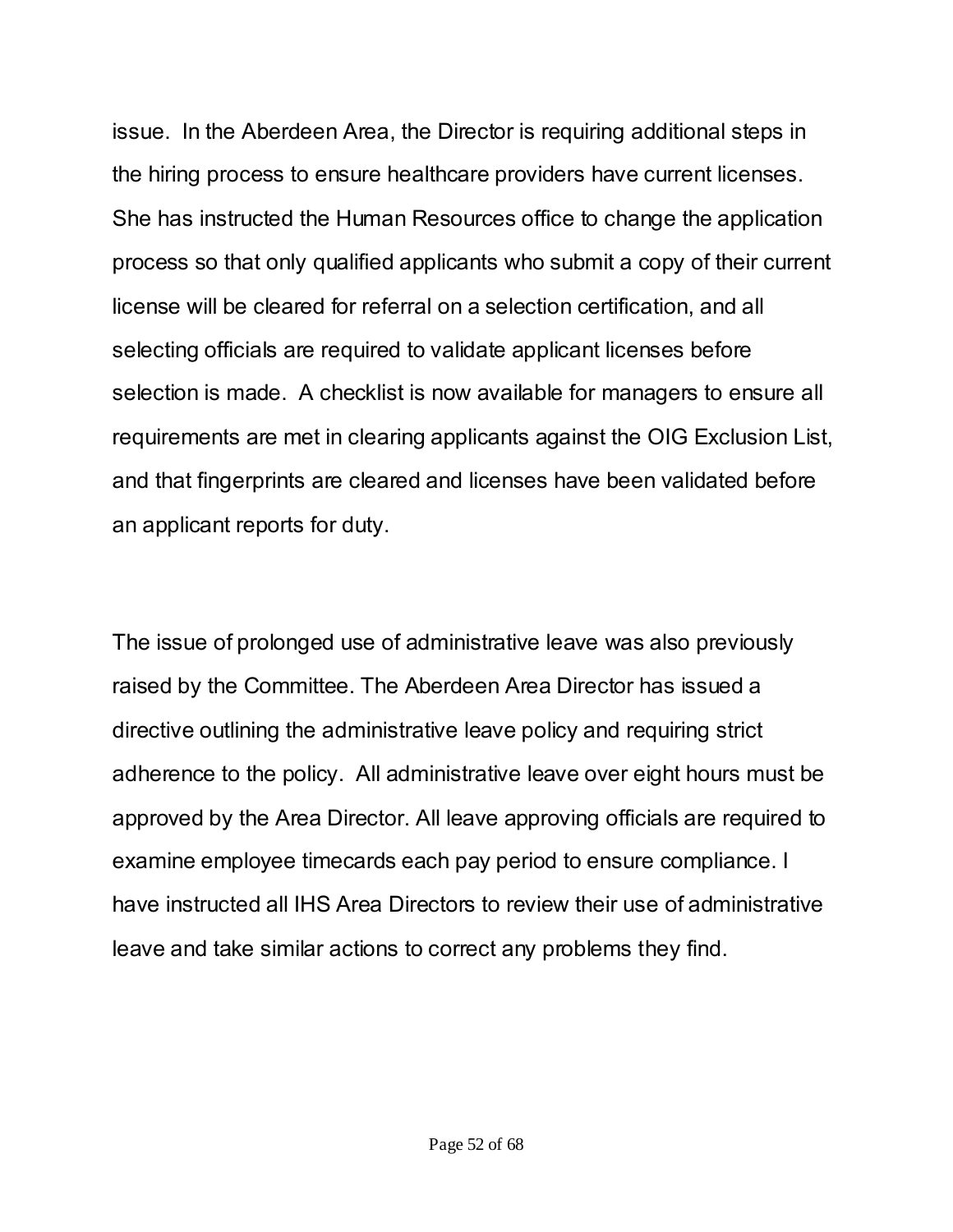The Aberdeen Area Director has implemented other actions to increase oversight and accountability of Area management and staff. Ethics and Integrity training is required as part of orientation for all new staff and is also available to all staff. Since July, at least 133 employees have completed the training. The Area Director has required monthly conference calls with Chief Executive Officers to ensure the Agency priorities are communicated to staff and to provide a forum for discussing ways of improving processes/systems and accountability. She has responded to all requests from the HHS's Program Integrity Task Force and submitted all required documents on a timely basis.

In addition to the actions listed above, the Aberdeen Area has continued to implement the recommendations made from the Area Management Review completed in April 2010. Since September, the Area Director directed all Chief Executive Officers at 12 IHS sites to provide education on the Contract Health Services guidelines and regulations to the general public, Tribal leaders, patients, and vendors, and to provide annual training for all 21 IHS and Tribal Contract Health Services programs. The training includes a provider education manual outlining the paths for navigating the IHS and CHS programs.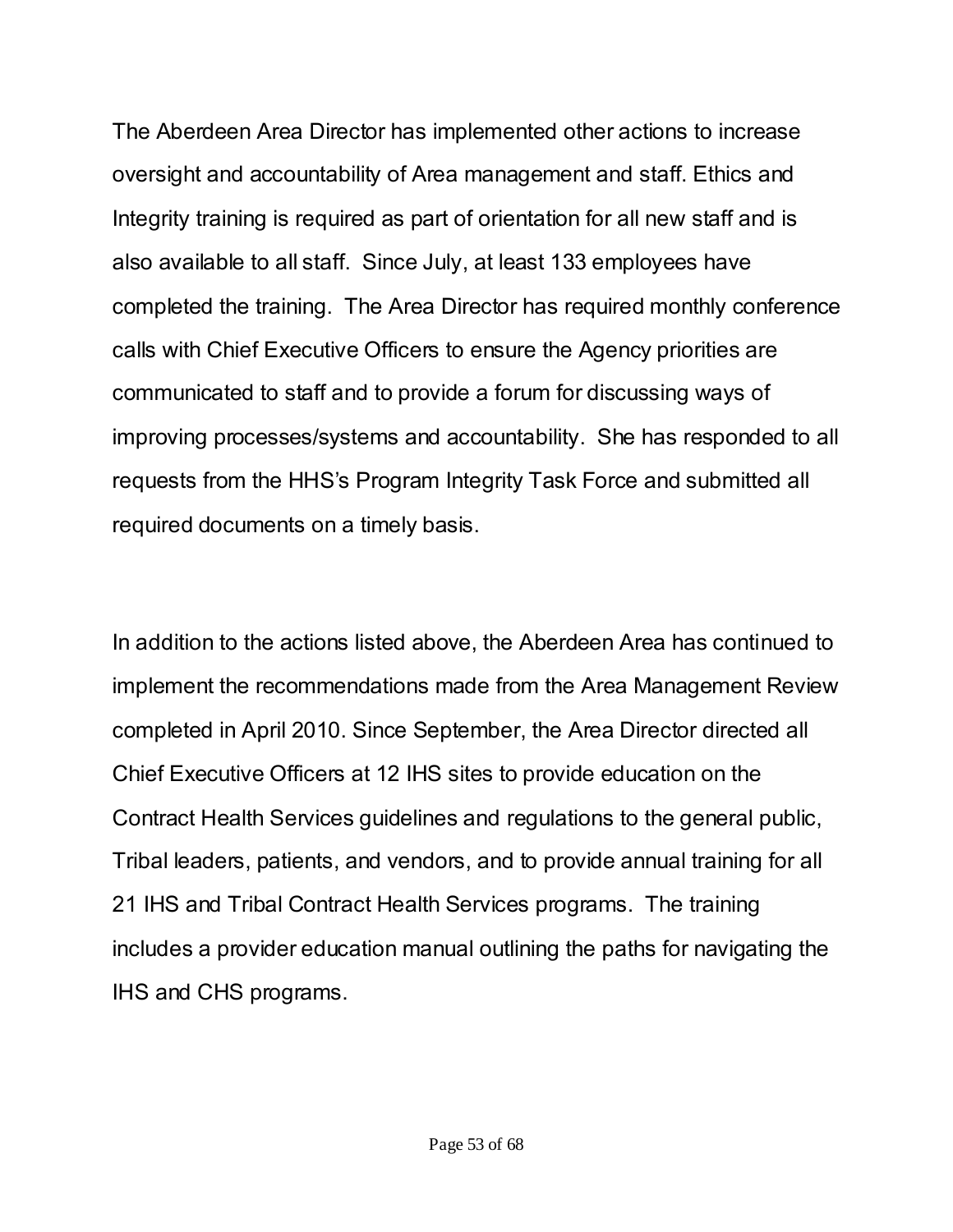The Area Director implemented a comprehensive agency orientation program for all new employees, which includes a weekly video conference for all new hires and current staff.

The Area Director closed out FY 2010 budget deficit-free and FY 2010 third-party collections surpassed FY 2009 collections by \$34 million.

The Area Director requires all meetings with Tribal leadership and service unit governing body meeting agendas be structured to reflect the Agency priorities.

The Area Director has required annual reviews of service unit functions and requires corrective action plans be posted on a shared internal website for monitoring compliance with all service unit plans.

The Area Director requested and has signed a formal agreement with the IHS Headquarters Equal Employment Opportunity (EEO) program to provide oversight for the Aberdeen Area EEO functions, including the development of a training plan for all supervisors, managers, and counselors. The training will include Basic EEO, Alternative Dispute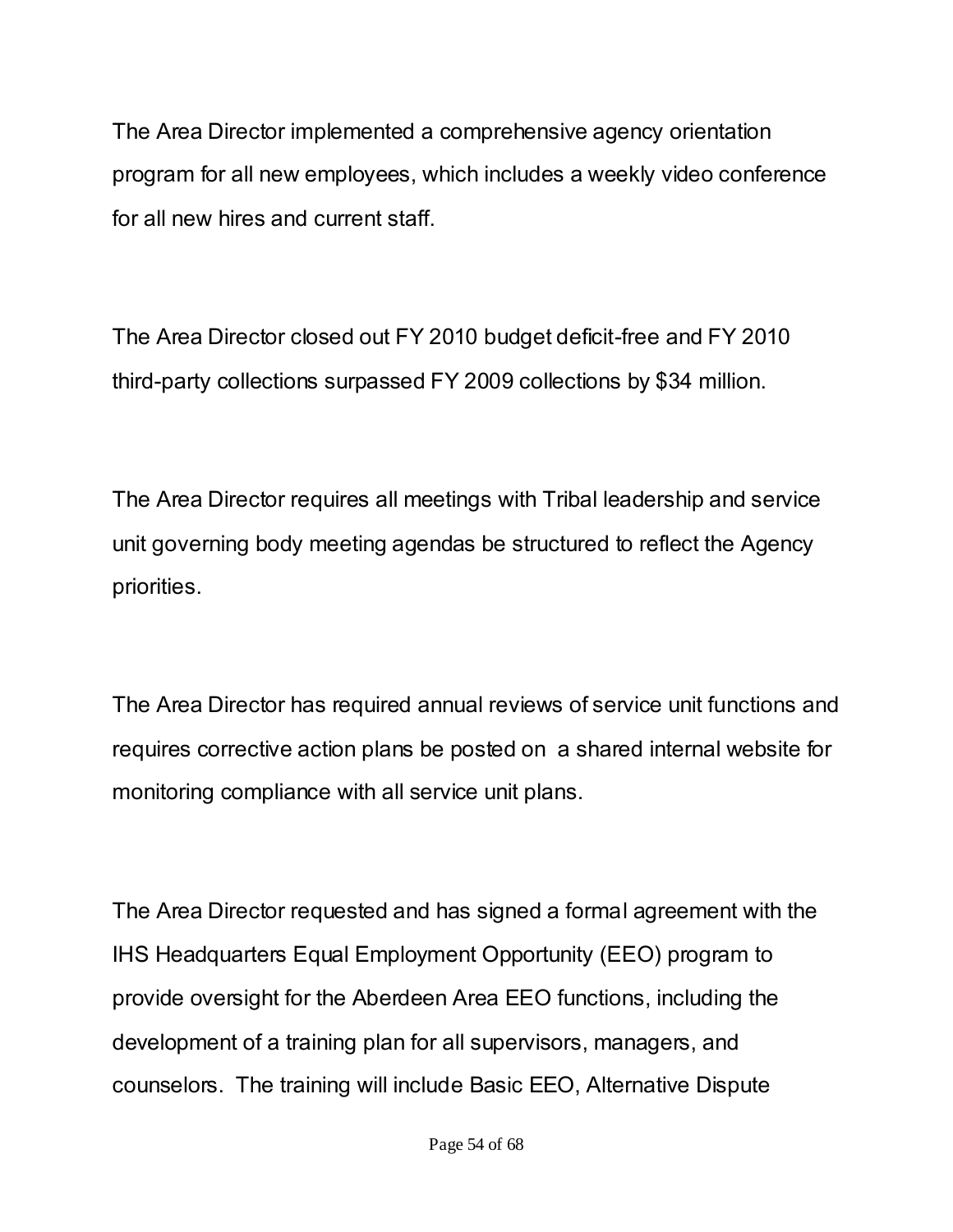Resolution, and NoFear Act. She has required all 12 IHS sites to identify counselors to attend the training. The Area Director has begun holding quarterly meetings between Service Unit executive leadership and Area Office staff to address budgets, human resources, and facility accreditation issues. CEO's are required to review productivity reports on various services in order to monitor productivity and service delivery and ensure appropriate action is taken when areas of deficiency are identified through performance indicators, such as the Government Performance Results Act measures. The Area Director has filled all but one of the Area Chief Executive Officer positions at 12 IHS sites, and interviews are being scheduled in consultation with tribes to fill the remaining CEO vacancy. All, but two of the Clinical Director positions at IHS sites are filled and the Area is actively recruiting to fill these positions. Of course, Area Director, Ms. Red Thunder and her leadership team have not always been perfect. Nevertheless, she has done a commendable job of making meaningful progress in addressing management issues, at times, under extremely challenging conditions – in an Area known for having particularly serious problems. That's one of the reasons why Ron His Horse is Thunder stated during the last hearing that tribes consider Ms. Red Thunder the best Aberdeen Area Director they have ever had.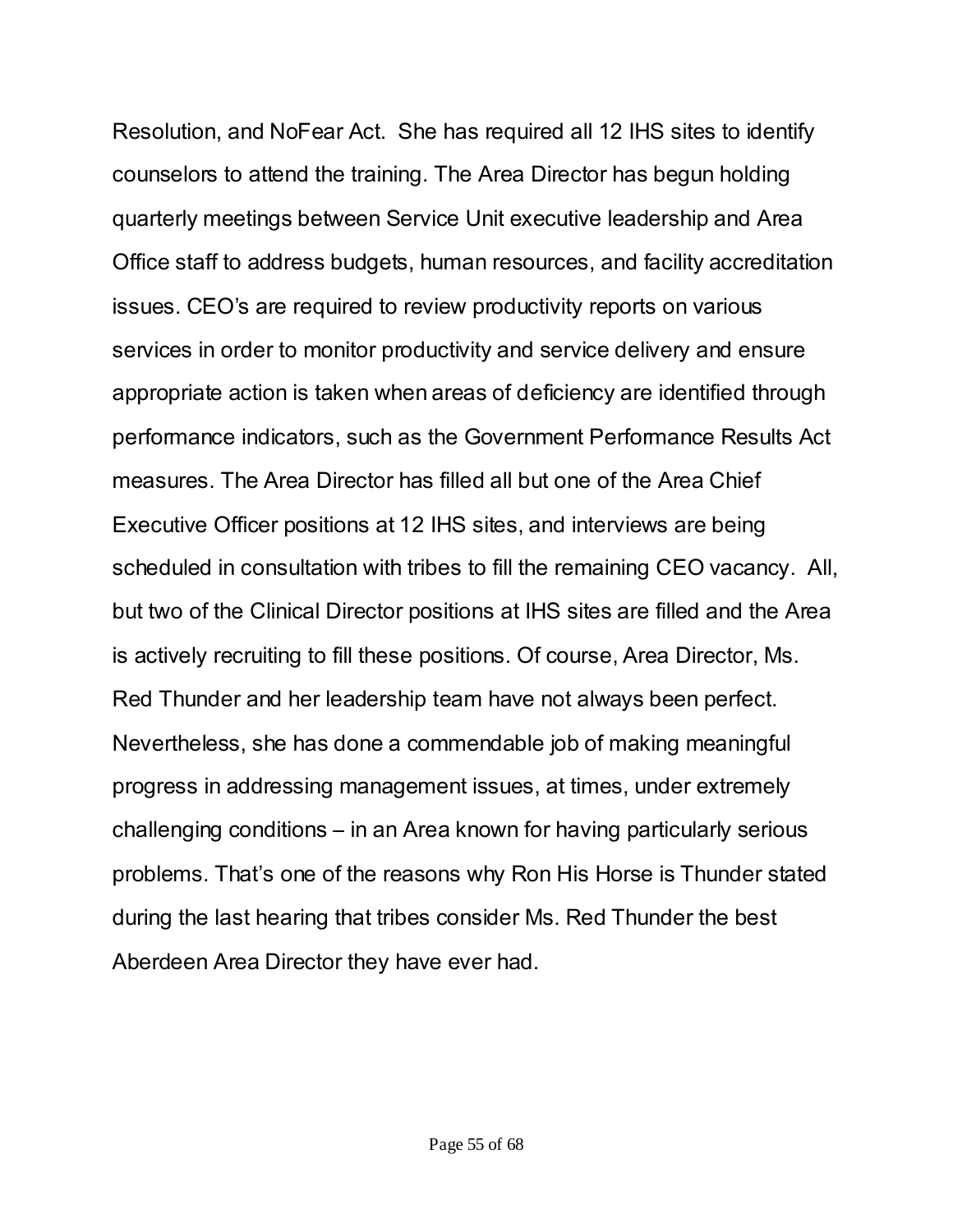# IHS Reform for all 12 Areas

I originally began this work last year, by initiating a series of administrative reviews of all 12 IHS Areas to examine key administrative functions in order to identify best practices and areas for improvement. As a result of concerns expressed by the Committee that some of the issues identified in the Aberdeen Area may be occurring in other Areas, we-intensified our activities to review other Areas and develop a structure for more regular oversight of the management of all 12 IHS Areas. The reviews were designed to obtain an initial assessment of the administrative issues in all the IHS Areas, and included some, but not all, of the issues raised by the Committee's investigation. However, in response to the Committee's concerns, I have instructed senior leadership to do the following:

a. Incorporate all the concerns raised by the Committee's investigation into the Area reviews;

b. Accelerate the reviews so that all 12 Area reviews are completed within a two-year time period;

c. Implement recommendations of the Aberdeen Area Program Integrity Task Force; and,

d. Develop a timetable for reviewing all IHS-operated facilities with a focus on identifying and reviewing the highest risk facilities first.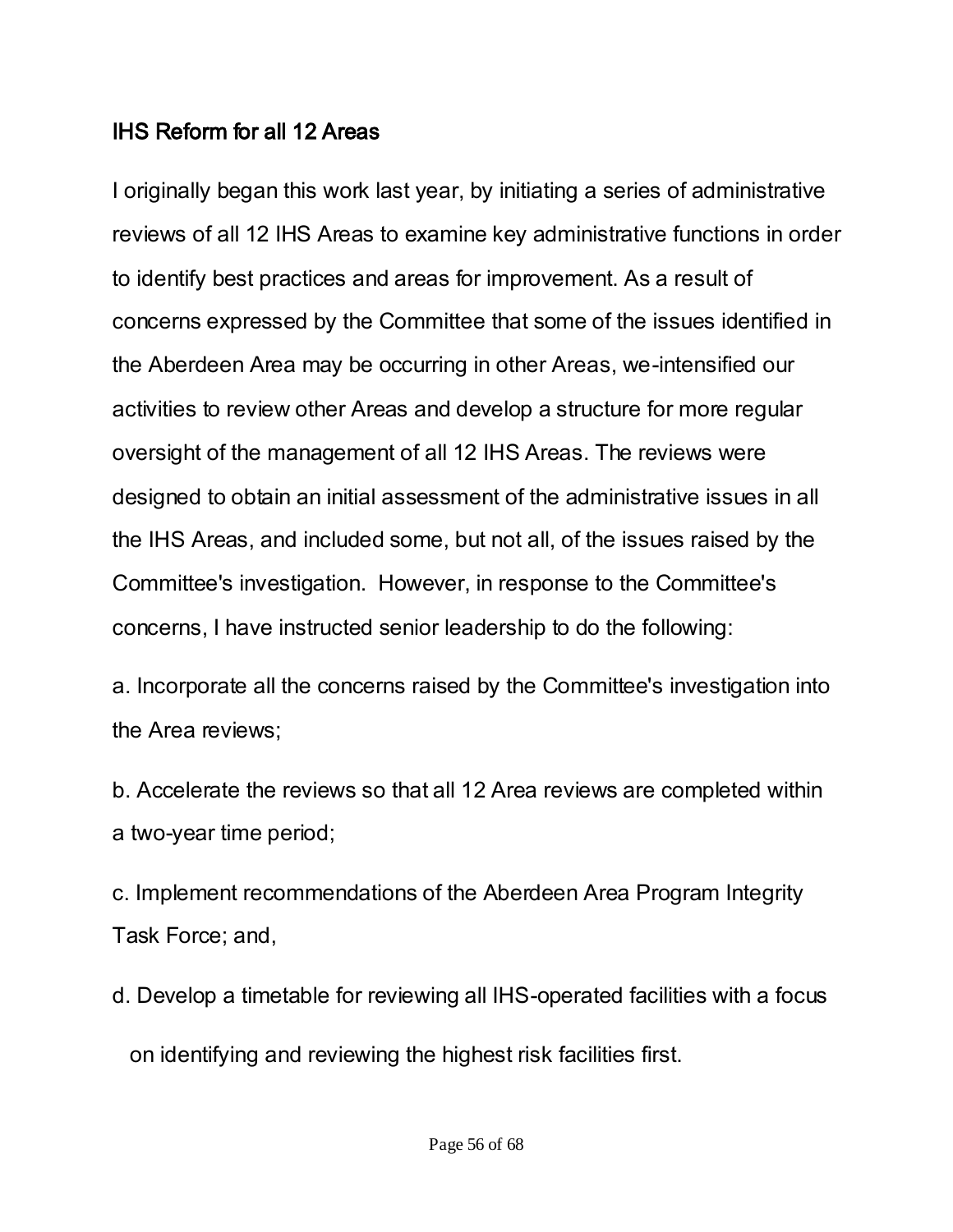In response to the Committee's announcement of its investigation into problems in the Aberdeen Area, the HHS Council on Program Integrity established the Aberdeen Area Program Integrity Task Force. The Task Force is reviewing IHS policies and standards, as well as the problems identified by the Committee to ensure that: (1) proper policies and procedures are in place in the Aberdeen Area; and (2) those policies and procedures result in corrective actions that prevent problems and improve service in the Aberdeen Area. We will use the Task Force's recommendations, which will be completed by early spring, to help formulate the reviews in all 12 Areas. While these reviews are conducted over a two year period with available resources, I plan to implement corrective actions at the time problems are identified and will not wait until the end of the two year period to correct problems. I am committed to working to correct any problems as soon as they are identified and I have already begun to address issues raised in the last hearing. We will have the ability to incorporate into reviews an oversight function to make sure actions I have directed Area Directors to take have been implemented. I am also incorporating specific measurable performance indicators that must be met by all agency senior leadership, including Area Directors and CEOs, that will demonstrate whether improvements have actually been made. I will hold senior leadership and Area Directors accountable for failure to implement these corrective actions.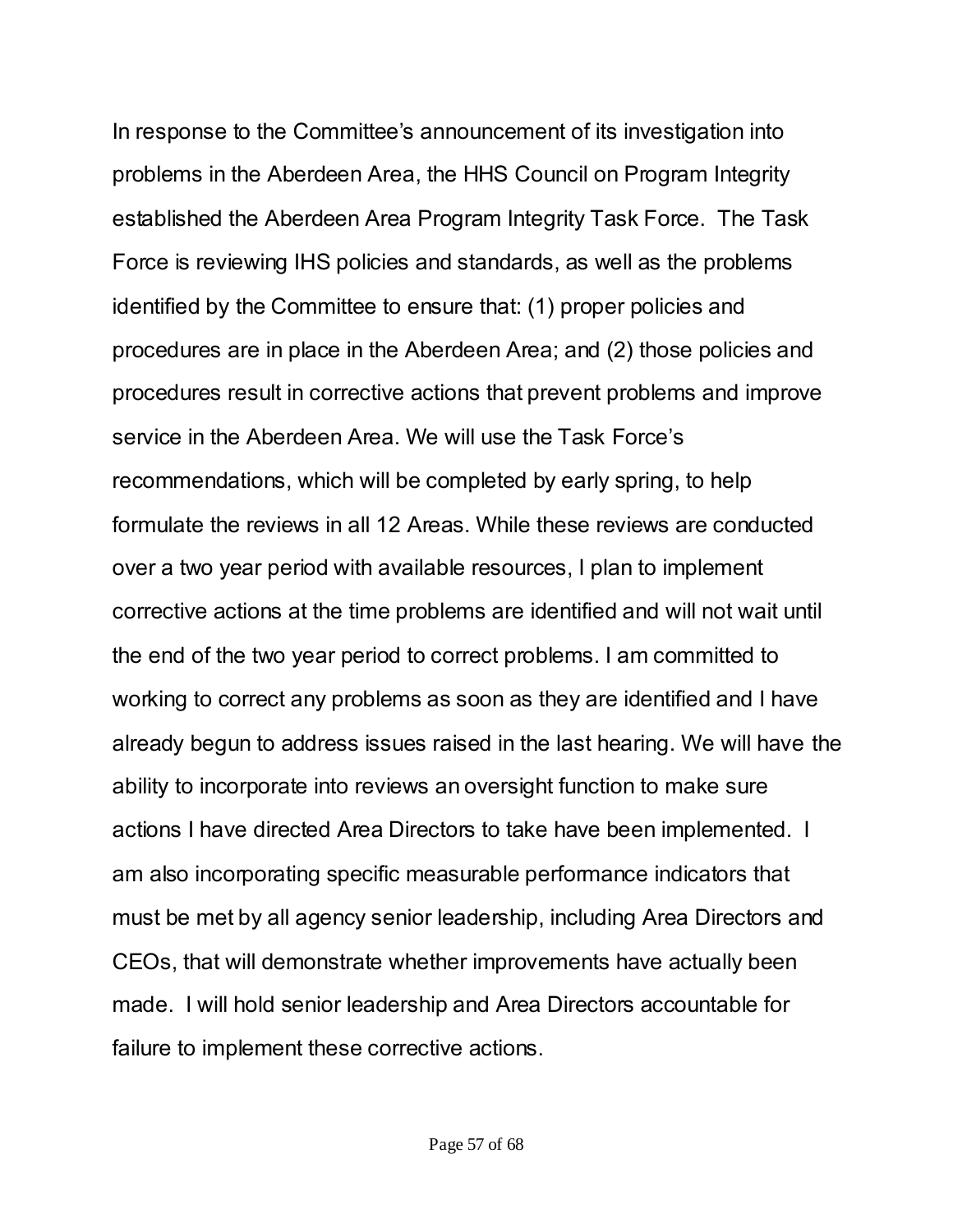I want to assure the Committee that the Administration supports my efforts to change and improve the way the IHS does business, and the way its employees provide health care.

The IHS is committed to cooperating fully with the Chairman's investigation. My staff and I have worked to be as responsive as possible to the Committee's requests for documents within the stated timeframes, and to answer follow-up questions and requests for clarification expeditiously. Providing complete and timely agency responses to all the Committee's information requests is and will continue to be a top priority of mine through the completion of the Committee's review of the Aberdeen Area operations.

Mr. Chairman, this concludes my statement. Thank you again for your long-standing commitment to improve Indian health, both in the Aberdeen Area and throughout IHS, and for the opportunity to testify today on the Aberdeen Area Indian Health Service programs.

I will be happy to answer any questions you may have.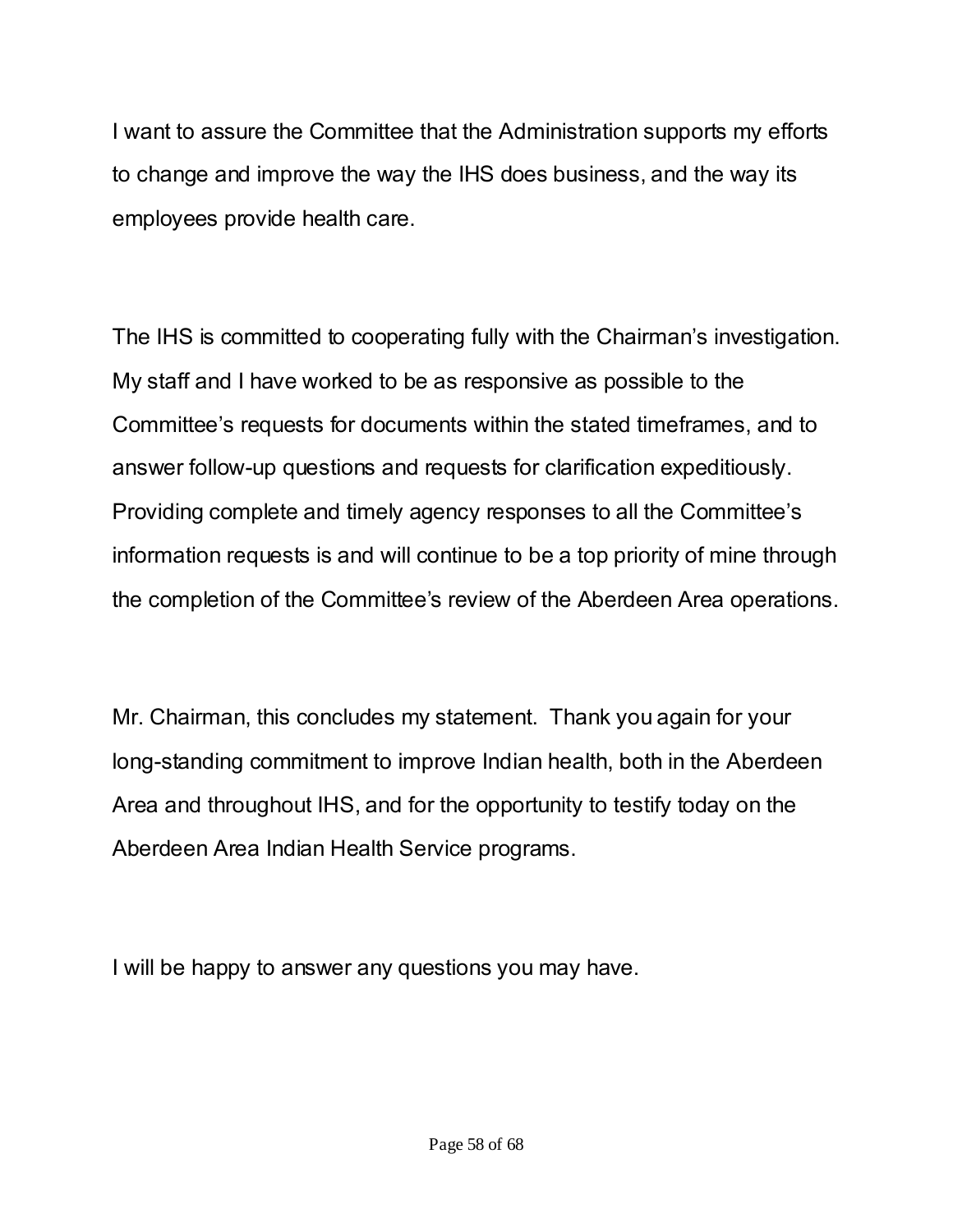## **Exhibit B: Testimony of Laborers' International Union of North America**

*Statement for the Record submitted in preparation for a Senate Committee on Indian Affairs hearing originally scheduled on December 8th, which was ultimately canceled.*

On behalf of the Indian Health Service National Council of the Laborers' International Union of North America (LIUNA), the union thanks the Committee for holding this hearing on the widespread mismanagement nationwide at the Indian Health Service (I.H.S.).

LIUNA proudly represents approximately 500,000 workers in the United States and Canada. While primarily in the construction industry, the union also represents 65,000 workers in federal, healthcare, and public employment. LIUNA has represented federal employees at the Indian Health Service since 1977. We represent 9,600 employees at I.H.S. nationwide – over 90% of all bargaining-unit eligible workers at the Agency. The I.H.S. has one of the highest densities of union membership of any government agency. LIUNA represents all job classifications at I.H.S., from surgeons to housekeepers to public health educators. The vast majority of workers LIUNA represents at I.H.S. are Native American. The employees LIUNA represents are very dedicated to I.H.S.'s mission as part of their jobs and because of the important role the agency plays in providing health care to them and their families as enrolled tribal members.

Earlier this year, LIUNA submitted a statement to this Committee regarding mismanagement in the Aberdeen Area of I.H.S. Today, we appreciate the opportunity to comment on themes of mismanagement nationwide at the Agency, and to provide some recommendations for needed reform.

The Union shares Director Roubideaux's goals for I.H.S., which include: improving recruitment and retention; improving health care quality and access through increased accountability and customer service; ensuring transparency, fairness, accountability, and indusivity. However, pervasive problems with communications, the Agency's systemic lack of understanding and respect for federal labor law, including their collective bargaining obligation, have hampered the Union's ability to work with I.H.S. to improve the Agency.

#### **Pervasive Mismanagement at I.H.S. Harms Workers and Patients**

As the exclusive representative of over 9,000 employees nationwide at I.H.S., the Union has extensive experience with management problems at the Agency. These problems primarily fall into two categories – financial and supervisory mismanagement.

#### *Financial Mismanagement*

I.H.S. continues to be under-funded. However, an increase in the Agency's budget alone will not solve the financial mismanagement at I.H.S. Instead, Congress, HHS, and I.H.S. must all work to ensure proper financial accountability.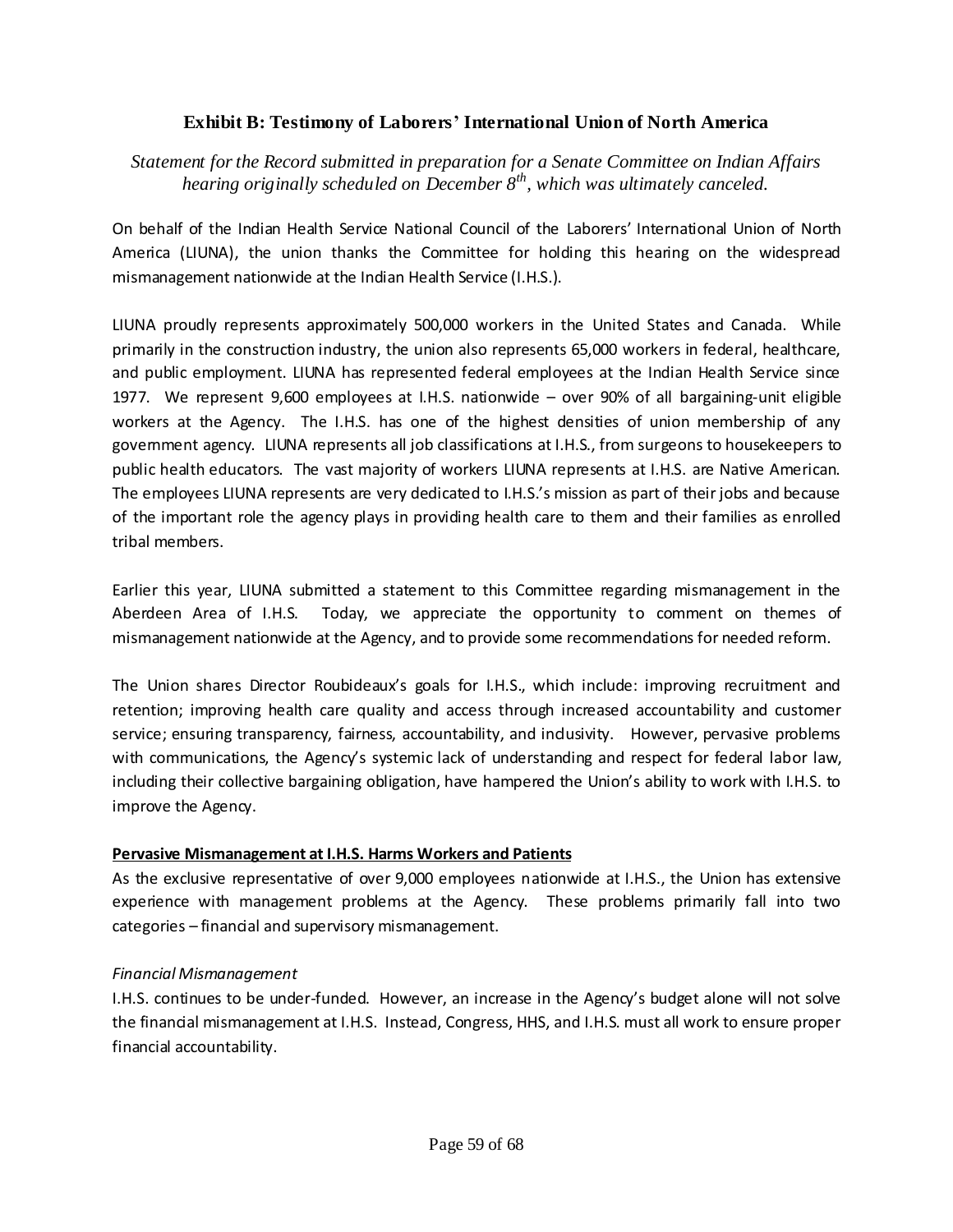First, many I.H.S. Service Unit Directors and Area Directors do not properly budget for their facility's needs. In 2009 alone, shortfalls in facility operating budgets led to threats of reduction in services (or actual diversions of services) in Belcourt, North Dakota; Kayenta, Arizona; Rosebud, South Dakota; and Phoenix, Arizona. These diversions or threats of reductions in services harm workplace morale and also can compromise patient health and safety. Another key budgeting issue is decentralization across I.H.S. regions. While Areas and facilities must have some leeway in determining their specific needs, the current decentralized system results in little accountability or oversight at Agency headquarters. In addition to diversions or reductions in services, this lack of accountability and oversight leads to the following: harms in the Agency's ability to fill vacant positions in a timely manner, resulting in understaffing; widely divergent performance awards for employees getting the same rating in different Areas; and different levels of the use of contract health services, wasting federal funds.

Second, I.H.S. excessively uses contract health care workers. Nurses at I.H.S. are typically paid between \$25-\$35/hour. However, contract nurses filling vacant positions cost the Agency \$60-\$70/hour. Taking into account the vacancy rate for nurses, the cost to I.H.S. to hire these contract workers is estimated to be tens of millions of dollars. Physician positions are also often contracted out, at an even higher pay rate. Contract employees cannot be in the Union's bargaining unit, so those workers lack key workplace rights. Reports from facilities show that contract nurses are less well-trained and less familiar with and sensitive to the unique needs of I.H.S. and its Native population than the federal employees who work there.

Third, several GAO reports have detailed mismanagement of property at I.H.S. Despite the GAO's findings, several senior I.H.S. officials responsible for this mismanagement still work at I.H.S. The failure to take action against the responsible managers is demoralizing to the employees.

## *Supervisory Mismanagement*

Employees at I.H.S. are consistently ranked in the top 10% of the federal workforce in the annual "Best Places to Work" Survey. However, I.H.S. managers are consistently ranked in the worst 10%. Managers at I.H.S. are either poorly trained, unqualified, or both. There is no mandatory training in human relations or labor relations for supervisors. Managers typically either do not understand, or fail to respect, federal labor law. The primary types of these legal violations are: changes in working conditions without union notification; denials of proper leave requests by employees; abuse and harassment of employees; overtime/Fair Labor Standards Act violations; and health and safety violations.

Some of the most egregious examples of how supervisory mismanagement harms I.H.S. employees and patients include:

- Employees being forced to work in facilities without running water (Wamblee, SD), electricity  $\bullet$ (Eagle Butte, SD), or a functioning sewer system (Wamblee, SD).
- Chronic understaffing especially of nurses.
- Managers ignore reports from employees of patient safety concerns, including possible EMTALA violations.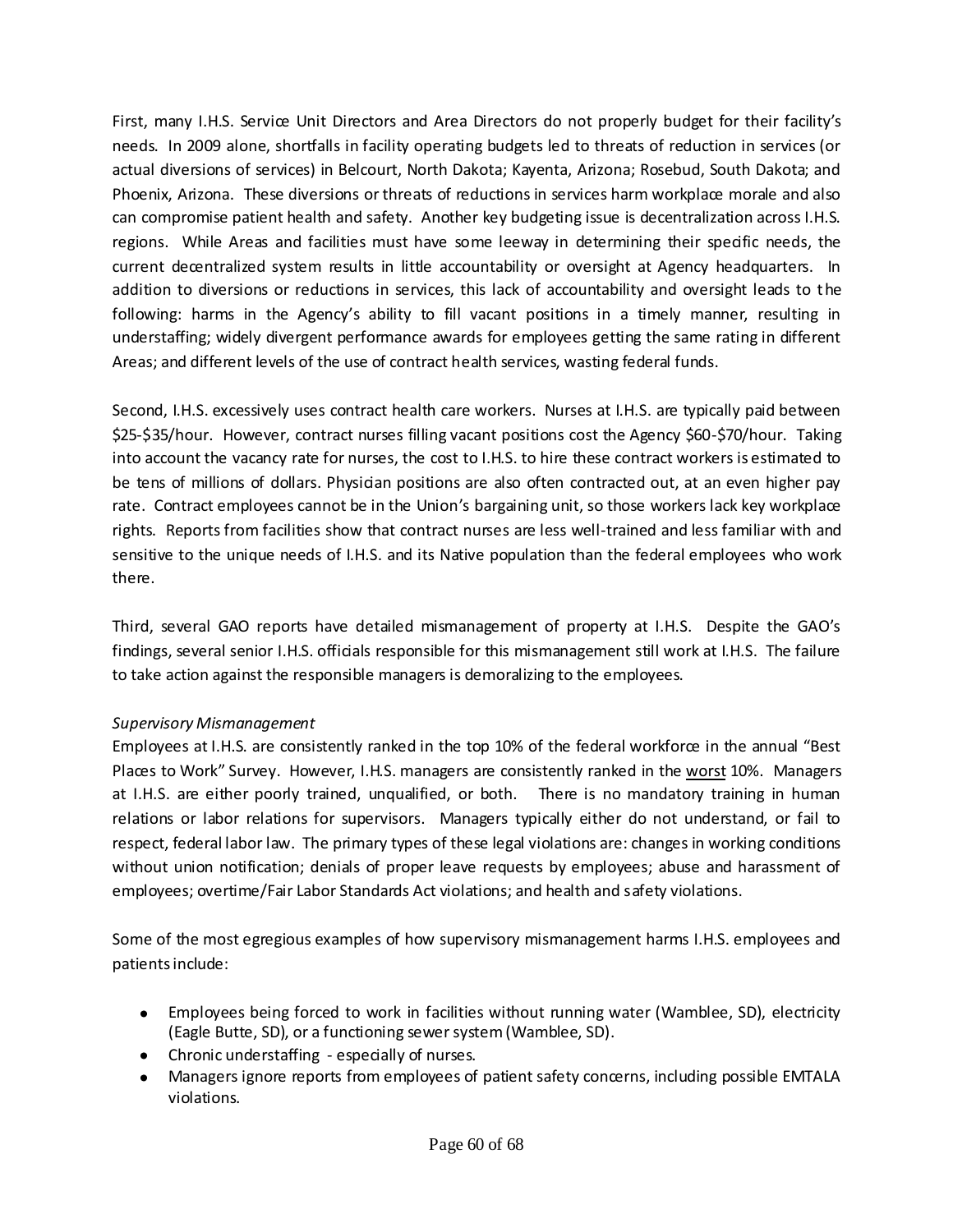- Chronic over-use of term and temporary employees, which violates merit system principles.
- Managers violating nepotism rules and improperly hiring family members.
- CEOs/Area Directors detailing poor-performing supervisors to other I.H.S. facilities instead of disciplining/removing them.
- Managers putting employees on long-term administrative leave during disciplinary investigations, violating the employee's due process rights.
- Managers threatening employees for cooperating with CMS investigators.
- Denying workers properly requested leave, including:
	- o Leave to be with a child on military leave from Afghanistan (Phoenix, AZ)
	- $\circ$  Leave when a worker was trapped at home during a severe ice and snow storm (Gallup, NM)
	- $\circ$  Leave when a worker collapsed due to a diabetic condition when her electricity went out during a blizzard (Eagle Butte, SD)
	- o Leave when the worker provides a note from his/her physician (multiple facilities)
	- $\circ$  Leave to care for a sick child (the supervisor told the employee she should have a family member care for her child instead of her, a violation of FMLA) (Shiprock, NM)
	- o Leave for a veteran suffering from PTSD (Ft. Defiance, AZ)
	- $\circ$  Leave for the death of a parent (Northern Navajo Medical Center; also widespread)

This year alone, the Union has filed hundreds of unfair labor practices and grievances over managers' failure to adhere to federal labor law and the union's collective bargaining agreements – however, these filings fail to deter management misconduct. Dr. Roubideaux must set a tone at the top that this type of violation will not be tolerated.

#### **I.H.S. Must Partner with the Union and Employees to Reform and Revitalize the Agency**

In order to carry out necessary reforms at the Agency, Dr. Roubideaux and other senior leaders at I.H.S. must partner with the Union and its workforce.

#### *Improved Communications*

The Union supports Dr. Roubideaux's goals to reform and revitalize I.H.S. However, in order to partner on these efforts, I.H.S. needs to improve its communication practices with the Union and the workers we represent.

In the past year, Dr. Roubideaux has sent out a number of memos regarding working conditions to the I.H.S. workforce. However, the Union was never provided copies of these memos, in violation of federal labor law. The topics of these memos are on important topics ranging from ethics to hiring practices to reviewing and changing performance management practices to customer service. The Union has requested that it receive these notices when the employees receive them.

Under President Obama's Executive Order 13522, I.H.S. has an obligation to give the Union "predecisional involvement in all workplace matters to the greatest extent practicable…" This can and should include the issues induded in Dr. Roubideaux's memos. The Union and its employees have invaluable insight from the point of view of the front-line worker, as well as Agency-wide problems and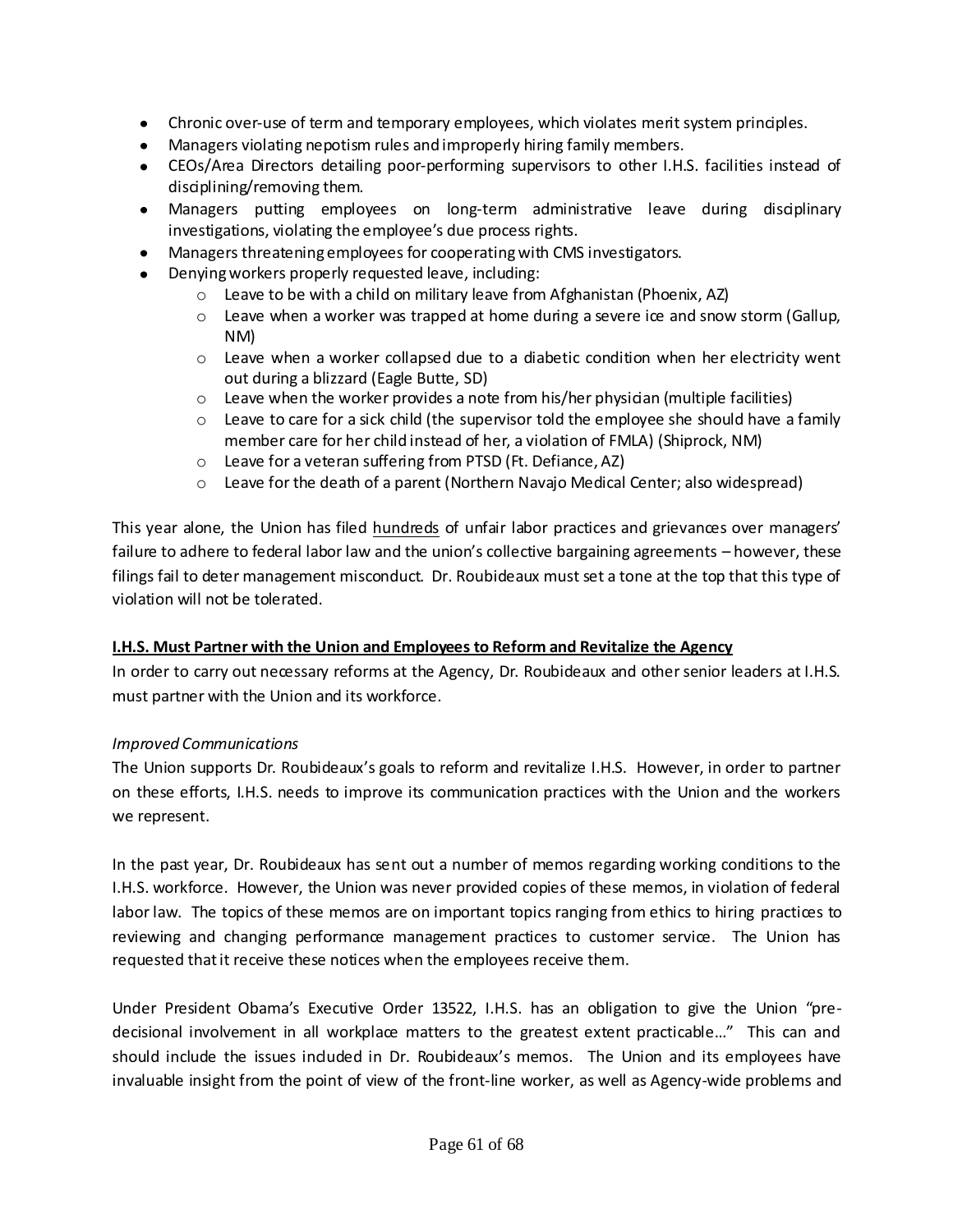possible solutions. Management cannot continue to operate in a bubble; it must listen to the voice of the worker in order to bring about real reform at the Agency.

## *Implementation of the New National Collective Bargaining Agreement*

On October 15, 2010, after more than five years of negotiations, the new LIUNA-I.H.S. national collective bargaining agreement (NCBA) covering over 9,600 of the Agency's employees went into effect. The NCBA puts all workers represented by LIUNA under one contract; previously, both management and labor had to deal with over 30 contracts. This new NCBA will bring about a more efficient process for both parties. The NCBA includes a host of issues that will help the workforce and management work more effectively together, including: union presence on health and safety committees; workplace flexibility, including flexiplace and compressed and alternative work schedules; and union participation in new employee orientation. These joint ventures will help to increase productivity, promote efficiency, and improve morale at the Agency.

#### *Implementation of the Labor-Management Relations Council*

President Obama issued Executive Order 13522 on December 9, 2009. This Order implements labormanagement partnerships at federal agencies, and also requires pre-decisional involvement of unions in all workplace matters to the fullest extent without regard to whether those issues are subjects of bargaining. In short, the Order's goal is to ensure greater involvement by unions in the federal agency decision-making process for issues affecting federal employees. In addition, the new LIUNA-I.H.S. NCBA also includes a provision to establish such a partnership (known as the Labor Management Relations Council, LMRC). The IHS LMRC must be implemented by January 15, 2011. LIUNA looks forward to partnering with I.H.S. on a host of issues, induding two in particular:

- o Implementation of the Indian Health Care Improvement Act provisions in the Affordable Care Act The IHCIA and other ACA provisions will affect I.H.S. employees. These provisions include: maintaining consistent funding for the IHS core health care facilities; providing for the release of significant capital improvement funds to build and maintain health care facilities; increasing recruitment and scholarship programs for Indian health professionals; and a host of other programs affecting Native patients at the Agency, such as diabetes, home health, and mental and substance abuse programs.
- o Expanded Supervisor Training in Labor and Human Relations Most I.H.S. supervisors receive little or no training in labor and human relations. The more supervisor training in these areas, the more supervisors will know the law and the NCBA. Training should lead therefore to fewer grievances, unfair labor practices, and discrimination cases. Fewer filings save the Agency a great deal of time and funds, and will improve employee morale.

#### **Conclusion and Recommendations**

LIUNA appreciates the work that this Committee has done to investigate and try to reform serious management problems throughout I.H.S. The Union and the workers it represents should be seen as a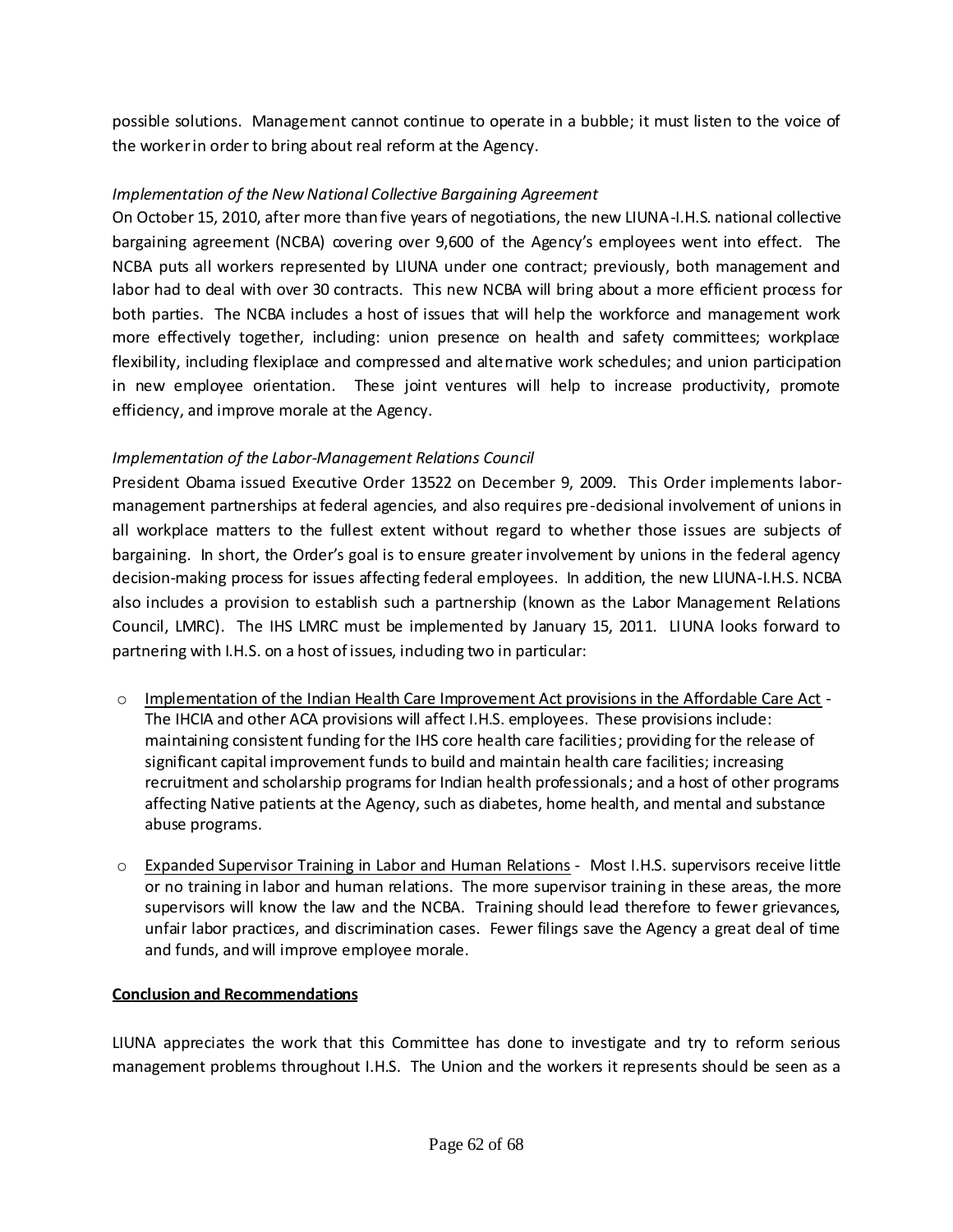resource willing to work with Congress and I.H.S. to remedy these problems. Ultimately, the patients that we serve will benefit. To this end, we recommend the following:

- 1. **Involve the union and the workforce in plans to reform I.H.S.** This would not only allow for the agency to hear from the rank and file workers on the ground, but also would increase I.H.S. employees' confidence in Dr. Roubideaux's leadership and ability to improve morale. Set a tone from the top that the union is a partner in reform at the agency. This should be done by implementing provisions in President's Obama's Executive Order (13522) and the LIUNA-I.H.S. NCBA to form a Labor-Management Relations Committee.
- 2. **Determine best practices for management at I.H.S.** and work with the union and agency employees to implement those practices throughout the Aberdeen Area and nationwide. These should include:
	- o Reporting of patient complaints
	- o Preventing health and safety violations
	- $\circ$  Establishing a Labor-Management review body to examine and implement best practices that improve patient care, customer service and public relations.
- 3. **Hold poor managers accountable**. Discontinue the practice of detailing poor performing managers from one facility to another. Discontinue the practice of placing poor performing managers on overly long administrative leave.
- 4. **Include budgeting, financial planning, and accounting as part of the reform process to avoid diversion of services**. These should include:
	- o Prevention of diversions and reductions in services
	- o Re-centralization of key budget functions at Agency headquarters
- 5. **Determine baseline metrics for labor-management reform**. Conduct an inventory of the numbers and types of grievances, unfair labor practices, EEO complaints, and MSPB disciplinary cases and work with the union to determine the cause of these problems and how to eliminate them.
- 6. **Review why I.H.S. employees are consistently ranked in the top 10% of federal employees while I.H.S. management is ranked in the bottom 10% of agencies**.
- 7. **Commit to recruitment and retention of federal workers at the agency** (rather than reliance on contract workers) to save costs, improve morale, and ensure consistency of care. Ensure that all managers receive training on labor-management issues, induding performance management systems and the collective bargaining agreement with the union.

The implementation of this collaborative process brings the front-line caregivers into the reform process with the inevitable result of achieving the joint labor-management mission of improving patient care.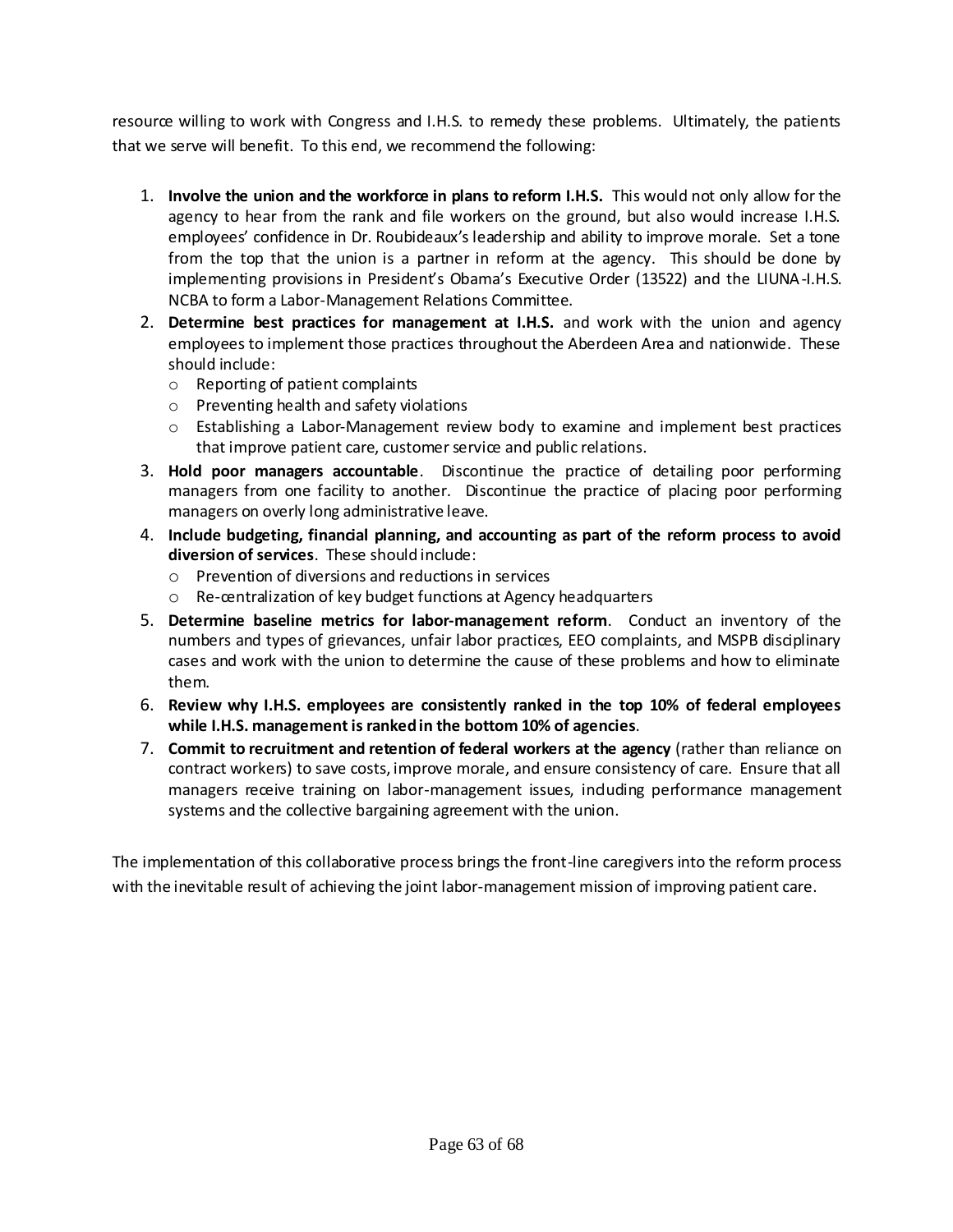# **EXHIBIT C: BELCOURT DIVERSIONS**

| History and Cost of Diversions in Health Care Services<br>$(2006 - 2010)$ |                                                                                                                                                                                                                                                                                                                                                                                                            |                                |                                                                                            |                                             |  |
|---------------------------------------------------------------------------|------------------------------------------------------------------------------------------------------------------------------------------------------------------------------------------------------------------------------------------------------------------------------------------------------------------------------------------------------------------------------------------------------------|--------------------------------|--------------------------------------------------------------------------------------------|---------------------------------------------|--|
| Dates:                                                                    | <b>Type of Diversion:</b>                                                                                                                                                                                                                                                                                                                                                                                  | <b>Length of</b><br>Diversion: | <b>Number of Patients</b><br>could have been<br>served at IHS (if no<br>diversion)         | <b>Cost to CHS</b>                          |  |
| 10/11/2008<br>to<br>11/5/2008                                             | Due to the shortage of providers, no adult<br>patient admissions with diversion to<br>Trinity Hospital, Minot, ND, with<br>approved CHS referrals. Pediatric patient<br>admissions were still available. OB-GYN<br>patient admissions were available.                                                                                                                                                      | 26 days                        | 47<br>(62 total patients<br>transferred)                                                   | \$235,000                                   |  |
| 12/4/2008<br>to<br>9/1/2009                                               | Due to the shortage of providers, no adult<br>patient admissions with diversion to<br>Trinity Hospital, Minot, ND, with<br>approved CHS referrals. Pediatric patient<br>admissions were still available. OB-GYN<br>patient admissions were available.                                                                                                                                                      | 271 days                       | 375<br>(501 total patients<br>transferred)                                                 | \$1,900,000                                 |  |
| 9/1/2009<br>to<br>11/1/2009                                               | Due to shortage of 4 Hospitalists providers<br>to cover all shifts, full adult in-patient<br>services were not available, with partial<br>diversion to Trinity Hospital, Minot ND<br>with approved CHS referrals. Pediatric<br>patient admissions were still available. OB-<br>GYN patient admissions were available.<br>Diversion was reduced, and then was<br>eliminated with hiring of the 4 providers. | 62 days                        | 75<br>(99 total patients<br>transferred)                                                   | \$375,000                                   |  |
| 12/21/2008<br>to<br>1/2/2009                                              | Due to the shortage of providers, no<br>Pediatric patient admissions with<br>diversion to Trinity Hospital, Minot, ND,<br>with approved CHS referrals. Adult patient<br>admissions were still available. OB-GYN<br>patient admissions were available.                                                                                                                                                      | 14 days                        | $\boldsymbol{0}$<br>(1 patient<br>transferred but<br>could not have been<br>served at IHS) | $\Omega$                                    |  |
| 3/29/2009<br>to<br>4/5/2009                                               | Due to the shortage of providers, no<br>Pediatric patient admissions with<br>diversion to Trinity Hospital, Minot, ND,<br>with approved CHS referrals. Adult patient<br>admissions were still available. OB-GYN<br>patient admissions were available.                                                                                                                                                      | 8 days                         | 2<br>(3 total patients<br>transferred)                                                     | \$10,000                                    |  |
| 5/30/2010<br>to<br>6/6/2010                                               | Due to loss of provider (placed on<br>Administrative Leave), the extended<br>hours Convenience Clinic was not in<br>operation. Contracted providers are now<br>in place acquired to fill in for this service.                                                                                                                                                                                              | 7 days                         | $\boldsymbol{0}$                                                                           | $\theta$                                    |  |
|                                                                           |                                                                                                                                                                                                                                                                                                                                                                                                            |                                | <b>Total number of</b><br>transferred patients:<br>666                                     |                                             |  |
|                                                                           |                                                                                                                                                                                                                                                                                                                                                                                                            |                                | <b>Total number of</b><br>transferred as a<br>result of the lack of<br>providers: 499      | <b>Total Cost to</b><br>CHS:<br>\$2,520,000 |  |

*Note: CHS Patients and Cost Estimates are based on IHS documentation (\$5,000 per patient).*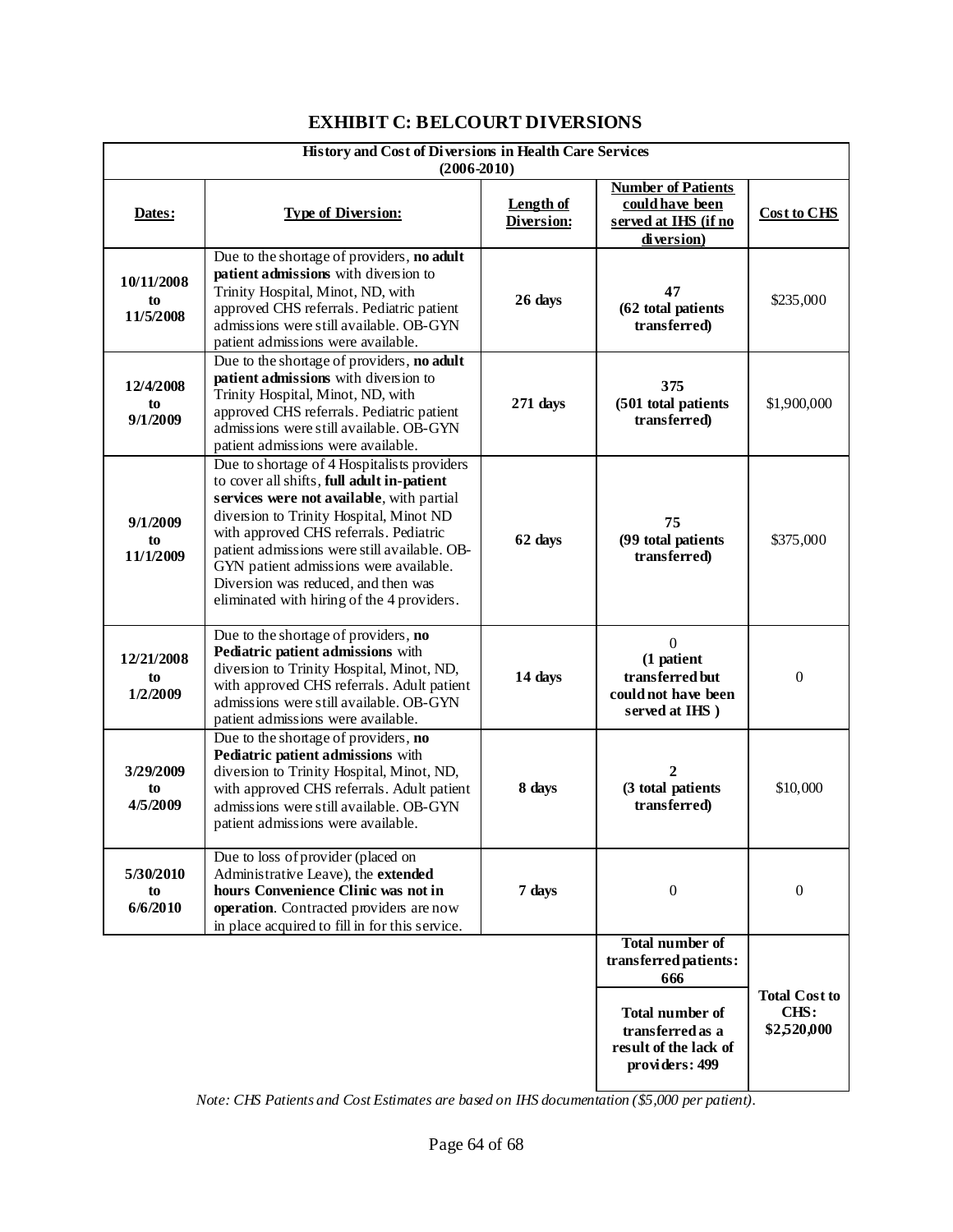#### **EXHIBIT D:**

### **EMPLOYEES PLACED ON LENGTHY ADMINISTRATIVE LEAVE HOURS**

- Senior Employee in Aberdeen Area Office
	- o 2007: 1 week
	- $\circ$  2008: 2 ½ months
	- o Reason for Leave: Pending Investigation for Allegations of Misconduct
- Employee in Lower Brule
	- o 2008: Over 2 Months
	- o 2009: Nearly 5 months
	- o Reason for Leave: Pending Investigation for Inability to Perform Job Duties
- Employee in Pine Ridge Service Unit
	- o 2007: Nearly 4 months
	- o Reason for Leave: Pending Investigation for Failure to Report to Duty
- Senior Employee in Sisseton Service Unit
	- o 2009: Over 8 Months
	- o Reason for Leave: Pending Investigation for Allegations of Sexual Harassment and Hostile Work Environment
- Senior Employee in Winnebago Service Unit
	- o 2009: Over 2 Months
	- o Reason for Leave: Pending Investigation for Allegations of Misuse of Authority and Mismanagement
- Employee at Belcourt Service Unit
	- $\degree$  2006: Over 3  $\frac{1}{2}$  months
	- o 2007: Nearly 9 months
	- o Reason for Leave: Pending Investigation or Settlement Agreement involving Destroyed Medical Records
- Employee at Belcourt Service Unit
	- o 2006: Nearly 2 weeks
	- $\circ$  2009: Over 5  $\frac{1}{2}$  months
	- o Reason for Leave: Pending Investigation for Allegations of Misconduct
- Employee at Belcourt Service Unit
	- o 2010: Nearly 1 Month
	- o Reason for Leave: Pending Disciplinary Action for Conduct Unbecoming, Inappropriate Statements and Failing to Follow Instructions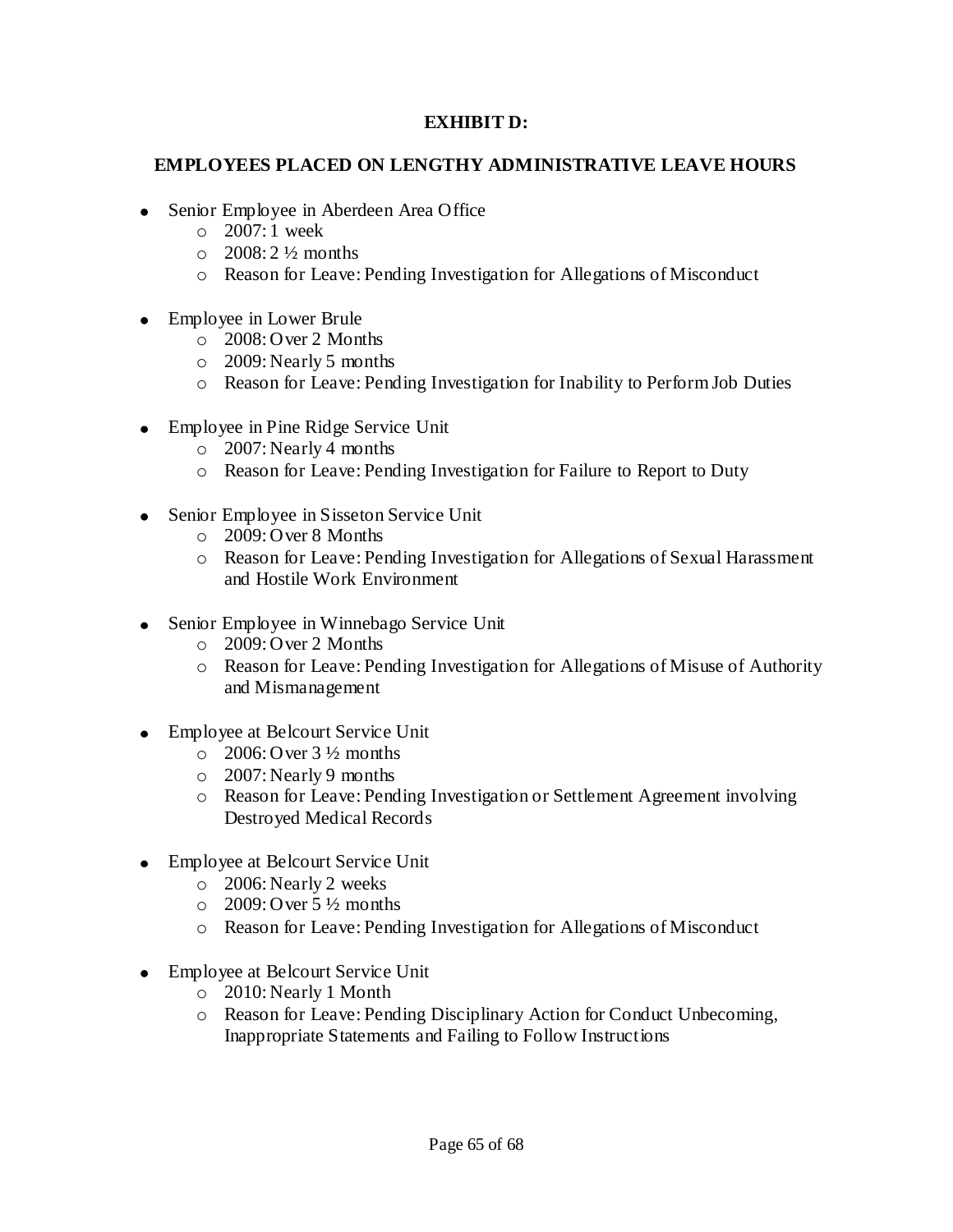- Employee at Belcourt Service Unit
	- o 2010: Nearly 2 Months
	- o Reason for Leave: Pending Investigation and BIA Criminal Investigation for Inappropriate Touching of Patient
- Employee at Fort Yates
	- o 2006: Nearly 2 Months
	- o Reason for Leave: Pending Disciplinary Action for Domestic Abuse and Disorderly Conduct
- Employee at Fort Thompson
	- o 2010: Over 1 Month
	- o Reason for Leave: Pending Disciplinary Action for Failure to Follow Supervisor Instructions
- Employee at Pine Ridge
	- o 2006: Nearly 3 Weeks
	- $\degree$  2007: Over 1 ½ Months
	- o Reason for Leave: Pending Investigation for Diversion of Drugs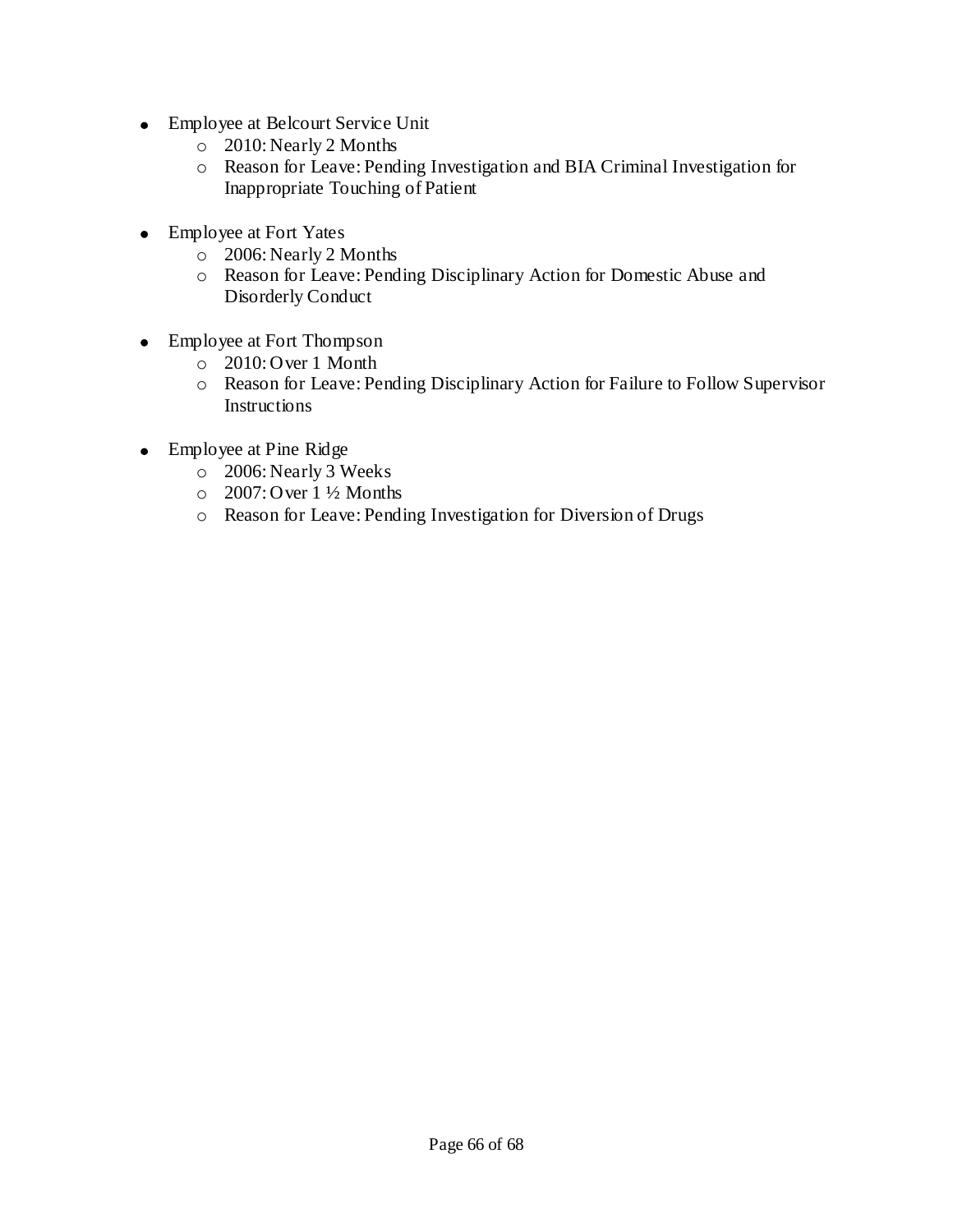#### **EXHIBIT E: PROVIDERS WITH STATE LICENSE SUSPENSION, REVOCATION, TERMINATION, REPRIMAND AND OTHER ACTIONS**

The following is a sample of the information the Chairman received from a state board of nursing concerning IHS providers that worked or are currently working in the Aberdeen Area.

# Nurse 1

Employed at two Aberdeen Area facilities during the course of actions taken by the licensing board.

Board Actions and Timeline:

- September 2009: Letter of Reprimand and Remediation for allegations of patient neglect while working at an Aberdeen Area hospital; licensee had to undergo courses/training.
- October 2009: Nursing Board received a complaint from a senior level employee at an Aberdeen Area hospital about patient neglect by the licensee; Board stated that the licensee had also given false testimony during an informal meeting with the Board
- January 2010: Board investigators conducted an informal meeting with the licensee at the Board"s office to discuss the hospital"s complaint. At the meeting, the nurse indicated reassignment by the IHS to outpatient care because of concerns that were raised concerning Nurse 1"s patient care." According to documents submitted by the Board, the OIG was advised of Nurse 1"s practice issues and the licensee was ultimately removed from federal service effective Dec. 10, 2009.
- March 2010: Nurse 1's license was suspended.
- April 2010: Nurse 1 voluntarily surrendered nursing license.

Current Employment Status: No longer employed in federal service.

# Nurse 2

Employed at an Aberdeen Area facility at the time of the board"s actions. Board Actions and Timeline:

- July 2007: Licensee contacted the Board of Nursing and admitted to diverting Vicodin for personal use for a period of seven months; licensee was referred to the chemical dependency program; licensee also provided an affidavit/statement to OIG admitting this diversion.
- September 2007: Arrest warrant was issued for licensee, who was to be charged with felony health care fraud and possession of a controlled substance.
- October 2007: Board suspended Nurse 2's license indefinitely and licensee voluntarily surrendered license.
- January 2008: Board reinstated Nurse 2's license after licensee requested reinstatement for successful completion of dependency program.

Currently employed by IHS.